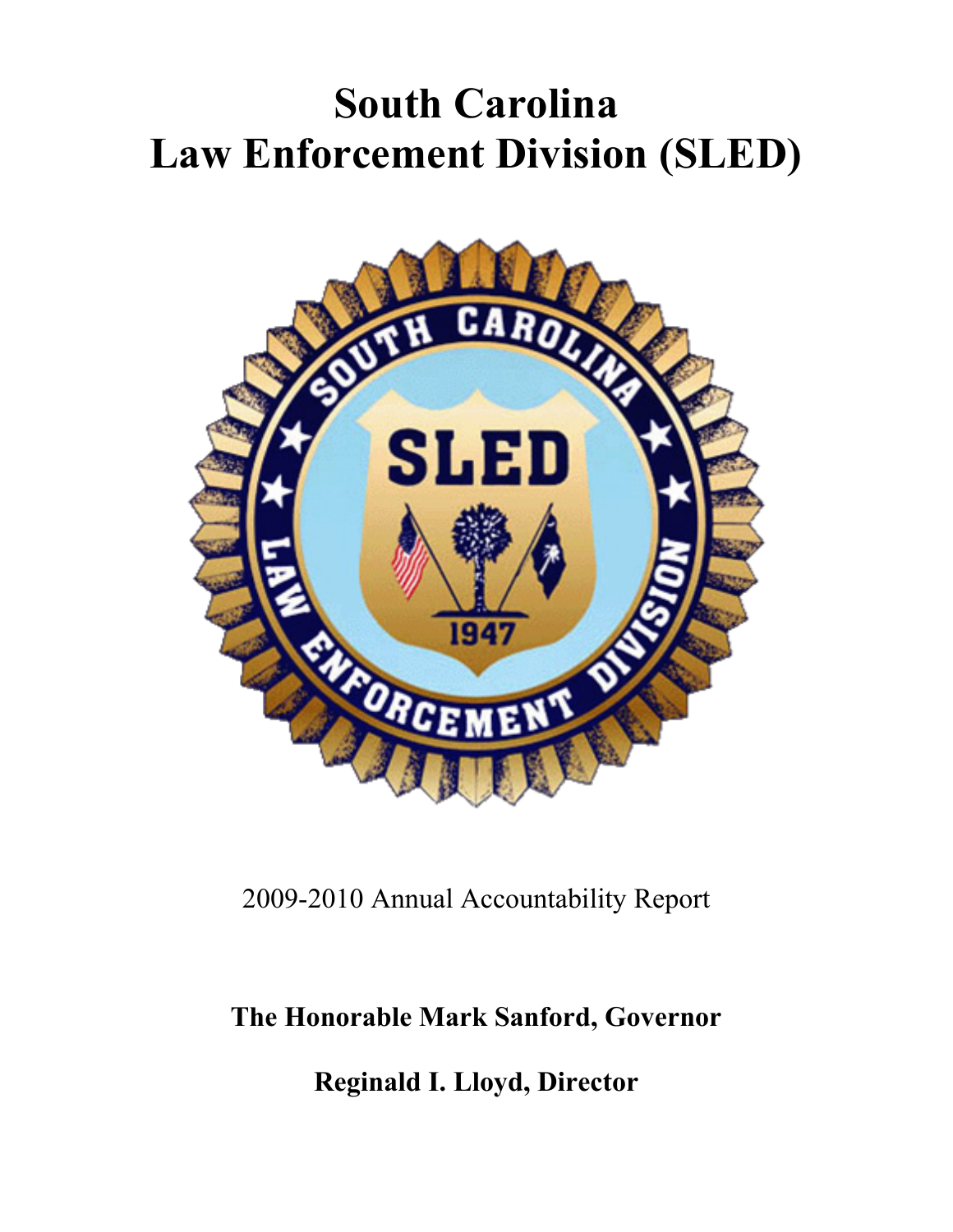#### *1. Mission:*

*The primary mission of SLED is to provide quality manpower and technical assistance to all law enforcement agencies and to conduct professional investigations on behalf of the State, for the purpose of solving crime and promoting public order in South Carolina.* 

In 1974, enabling legislation was enacted granting SLED specific and exclusive jurisdiction and authority statewide, on behalf of the State. This legislation has been amended and now includes the following functions and activities:

- Investigations of criminal activity, arson investigations, and explosive device emergency event management;
- Operation of a statewide forensic laboratory;
- Covert investigations and interdiction of narcotics;
- Operation of a central, statewide criminal justice information system;
- Operation of tactical law enforcement units;
- Operation and regulation of state polygraph examination services;
- Alcohol law enforcement, regulation enforcement, and inspections;
- Coordination of state counter-terrorism efforts; and,
- All other activities consistent with the SLED mission.

In an effort to ensure SLED's fulfillment of its mission the agency sought and received accreditation for both the Forensic Services Laboratory and the agency as a whole. Subsequent to the 2008 onsite assessment conducted by the Commission on Accreditation for Law Enforcement Agencies (CALEA) the Division was recognized as a "Flagship" agency. SLED's leadership team ensures Division personnel are informed and educated regarding SLED policies, procedures, and practices.

#### *2. The agency's major achievements by functional area and program are as follows:*

The *Forensic Services Laboratory's* mission is to provide the criminal justice system in South Carolina with a full-service forensic laboratory, to employ persons of the highest possible ethical and educational standards and furnish necessary training to them, and to perform work with a high degree of accuracy, quality, and efficiency.

- *Forensic Scientist Positions –* With a decrease in staffing and resources the Forensic Laboratory has implemented organizational changes to maximize productivity and efficiency while maintaining quality.
- *National standards compliance result in improved operations.* The Forensic Services Laboratory has maintained continuous national accreditation since 1994 by the American Society of Crime Laboratory Directors/Laboratory Accreditation Board (ASCLD/LAB).
- *E-Government Initiatives* Breath Alcohol Testing Digital Video Recordings SLED provides digital breath alcohol testing video recordings online from 116 breath testing sites statewide. This allows criminal justice system personnel (prosecutors, judges, law enforcement officers, defense attorneys, and others) as well as the person tested, to view digital video recordings of a subject's breath alcohol test. The video can then be digitally stored for later use. This initiative is an efficient and cost saving measure for SLED and for external customers. The recordings were previously taped using analog equipment, hand-carried or mailed upon request, etc. Statewide implementation has been completed. The online video-recordings are protected through a password protected mechanism and are available at no charge via the SLED web site. SLED is the first state in the nation to provide this service via an uplink to the Internet. Data Master DMT Results – Breath alcohol testing results from 165 Data Master DMT machines at 116 locations throughout South Carolina are available to attorneys and others at no charge via the SLED web site.
- *Training of local personnel increases efficiency.* A program initiated by the SLED Drug Analysis Department, in conjunction with solicitors and law enforcement agencies, has led to a significant reduction in drug identification case backlog. The department trained and certified 76 local law enforcement officers in marijuana analysis and re-certified 57 analysts during FY09-10.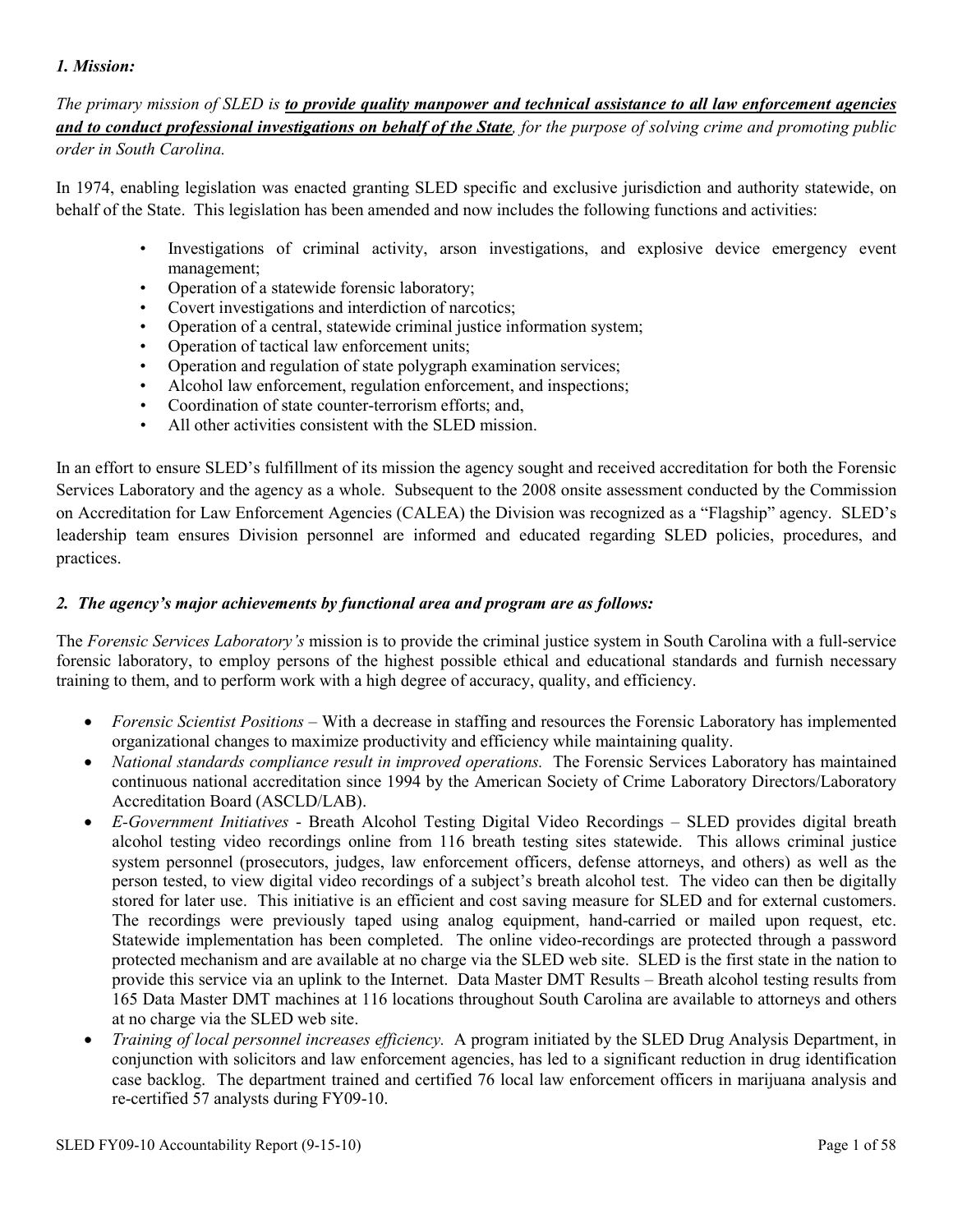• *Databases being used to solve cases.* The South Carolina Combined DNA Indexing System (CODIS) database contained approximately 155,581 profiles at the end of FY09-10. As a result of the DNA Database being implemented, non-suspect and/or "cold" cases are now analyzed. The DNA National Database was expanded to include all offenders committing a felonious crime; this has resulted in a substantial increase in the Combined DNA Indexing System (CODIS) which is the National DNA Database. For this fiscal year, there were 680 offender hits and 68 forensic hits which solved crimes that may never have been resolved without this program. The Firearms Department has increased entries into the Integrated Ballistic Identification System (IBIS) to approximately 8750 items. During FY09-10, approximately 1,034 fired cartridge cases and bullets were entered into IBIS. The South Carolina Automated Fingerprint Identification System (AFIS) contained approximately 1,620,537 subjects at the end of FY09-10. During FY09-10 AFIS hits were approximately 190.

*SLED Data Center -* SLED's Criminal Justice Information System (CJIS) and Information Technology Units make up the SLED "Data Center". The Data Center's primary mission is to modernize and employ data communications to assist in law enforcement, predictive crime analysis, and provide SC crime statistics.

- *The State Sex Offender Registry was enhanced by legislation and funding.* Senate bills 1138 and 1267 were combined to form Jesse's Law (Sex Offender Accountability and Protection of Minors Act of 2006). The law updates the existing Sex Offender Registry statutes to include the bi-annual registration of a sex offender for life. These new statutes, combined with federal grant funding will provide substantially increased Registry information for the public. SLED continues to participate with the National Sex Offender Public Registry (NSOPR).
- *E- Initiatives -* South Carolina became a participant with the Department of Justice and other states in providing sex offender information through the National Sex Offender Public Registry (NSOPR). Using this web site, interested members of the public, without charge, have access to and may search public information from participating states' web sites regarding the presence or location of sex offenders. Online SLED Publication – SLED continues to publish "Crime in South Carolina" as a fully searchable online document. Law enforcement agencies are joining SLED in support of the "Crime in South Carolina" electronic data exchange. State Criminal History Background Checks are web enabled for purchase by credit card over the Internet. This e-business venture continues to yield positive gains. Concealed Weapon Permit (CWP) holders are now able to renew their permit via the web. Through the end of FY09-10, there were 118,236 Concealable Weapons Permit (CWP) holders in South Carolina.
- *Interfacing through national networks results in improved suspect information*. CJIS has used its Information Technology (IT) network to furnish statewide law enforcement sensitive information as supplied by the FBI. Two of the national networks used for exchange of terrorism and other criminal justice information are the National Law Enforcement Telecommunications System (NLETS) and the National Crime Information Center (NCIC).
- *New technology results in improved turnaround time of information.* The SLED Data Center provides faster and more efficient searches of the SLED fingerprint database which stores over 1.5 million records.
- *Automation and uniform coding results in significant efficiencies.* The SLED Data Center is focused on streamlining and improving the Uniform Crime Reporting (UCR) process. Better communications and support are being provided to local law enforcement agencies in order to automate their record reporting systems or code their own reports before sending them to SLED. Through FY09-10, SLED UCR continued to test, certify, and automate the submission of the South Carolina Incident Based Reporting System (SCIBRS) by state, county, and municipal law enforcement agencies.
- *Collaboration results in elimination of duplication.* The Judicial Department and SLED continue to work on eliminating redundant data entry and ensure timely access to arrest warrants and orders of protection. Information from the court case management system will be automatically forwarded to SLED for National Crime Information Center (NCIC) entry and to the State Identification Bureau (SIB) for Computerized Criminal History (CCH) use. In addition, sentencing information will be made available to the Department of Corrections.
- *Wireless technology brought to the forefront.* Research is being conducted to implement NCIC connectivity through wireless handheld technology. The SLED Data Center infrastructure is being brought to this level in order to employ new technologies for SLED agents and South Carolina law enforcement agencies.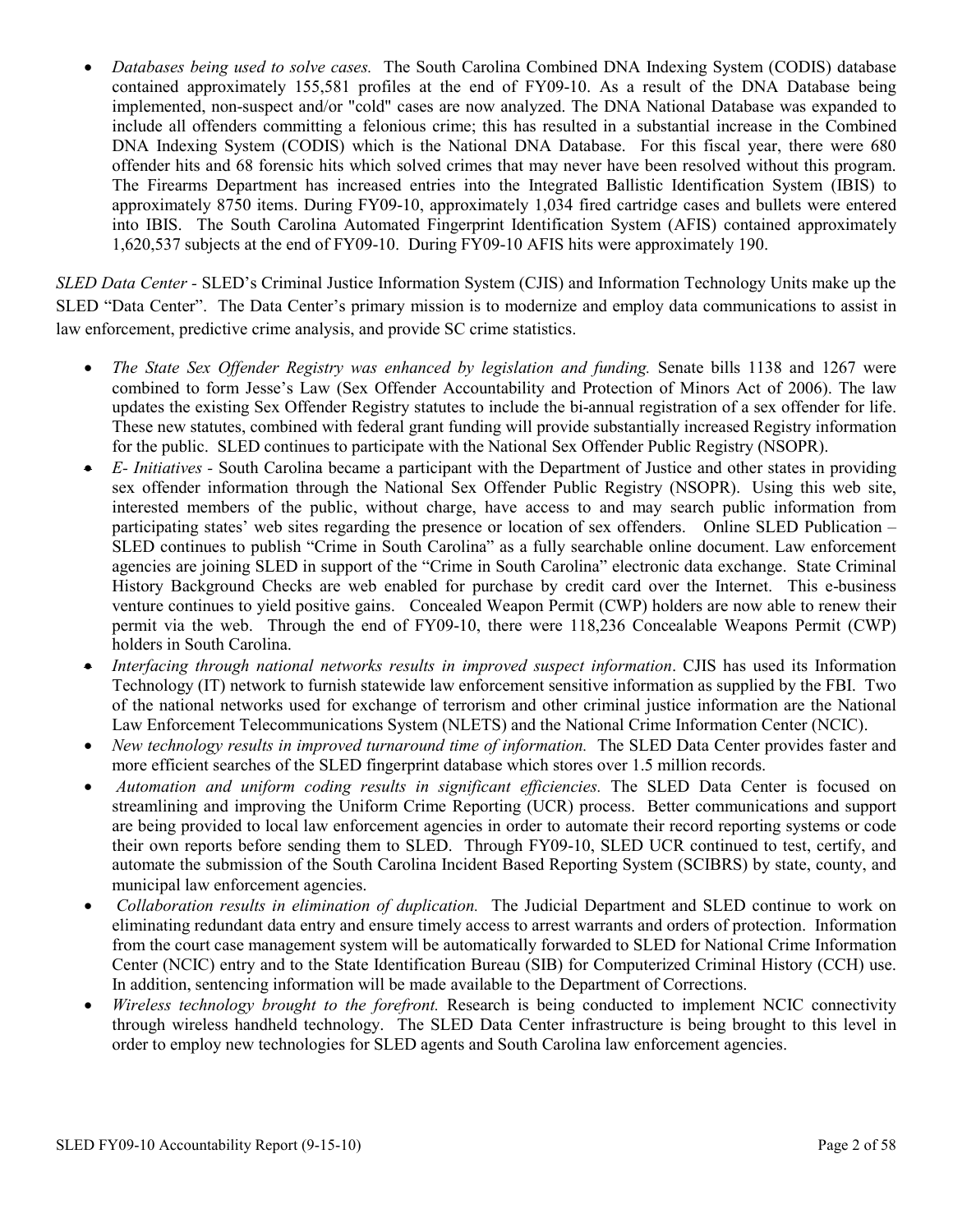*Investigations* – Investigations are conducted by the following sections within SLED: Major Crimes – Northern and Southern Command, Technical Investigations, Special Operations, and Special Victims Unit. The mission of these sections is to provide quality manpower and technical assistance to all law enforcement agencies and to conduct professional investigations on behalf of the state for the purpose of solving crime and promoting public order in South Carolina. These sections continue to experience major accomplishments in addition to achieving success in their primary missions and goals for the year. Administratively, these sections continue to examine management issues in an effort to provide customers with quality assistance. The Protective Services/Emergency Management Unit is charged with coordinating law enforcement emergency planning and preparedness with the appropriate local, state, and federal agencies during emergency situations, with providing dignitary protection, and special event protective detail coordination.

- *Automation* The implementation of a computerized case management system was conducted during FY08-09. Additionally, the purchase of tablet computers for investigative agents has enhanced agents' ability to facilitate case management from the field. This process should result in savings as the agency moves toward a paperless system. Other benefits will include near real time ability to transmit case related material for review, thereby lessening the necessity for physical meetings and resulting in fuel and time savings.
- *Requests for investigative services met.* These sections are tasked with investigating criminal complaints. During FY09-10;
	- ◊ The Major Crimes Southern Command investigated 948 cases and the Major Crimes Northern Command investigated 932 cases for a total of 1,880 cases during the fiscal year.. Requests are received from local, state, and federal law enforcement entities.
	- ◊ The Arson Unit conducted 145 arson investigations.
	- ◊ During the fiscal year ending June 30, 2010, the Bomb Squad/WMD Team responded to 548 calls for assistance.
	- ◊ The Statewide Grand Jury conducted 8 investigations.
	- ◊ The Insurance Fraud Unit opened 212 new cases in FY09-10.
	- $\Diamond$  Investigations conducted 1,220 background investigations on bar applicants,100 on judicial applicants, 134 on confidential informants, 865 for boards and commissions, and 56 Senate and 95 Governor's Office Awards.
	- ◊ The Polygraph Department conducted 577 polygraph examinations and scheduled 924 during the fiscal year.
	- ◊ The Forensic Art Department developed 84 composite drawings, 1 facial aging cases, 4 facial reconstructions and 54 courtroom graphics.
	- ◊ The Behavioral Sciences Unit reviewed or profiled 54 cases with 39 of those being threat assessments.
	- ◊ Tactical Operations provides a statewide response capability in the areas of Bloodhound Tracking, SWAT, and Aviation. The Bloodhound Tracking Team received 182 calls for assistance with 204 arrest; seventy-nine percent (79%) of these calls for assistance involved weapons. The SWAT Team responded to 77 calls for tactical assistance with 183 arrest and the Aviation Unit made 376 law enforcement related flights. The Vulnerable Adult Investigations Unit (VAIU) received 995 intakes. Of those, 199 were opened as SLED VAIU investigations. The decrease in the Vulnerable Adult Facility investigations is due to the amendment of Statute 43-35-520 which limits SLED investigations of veterans' facilities.
	- ◊ The SLED Child Fatality Unit received 210 reports of child fatalities with investigations opened.
	- ◊ The Computer Crime Center investigated and examined 465 cases in this past fiscal year. The Computer Evidence Recovery Unit within the Center has examined 351 pieces of evidence with a combined 15.57 terabytes of data.
- *Decentralization continues to result in improved response times.* Realizing the necessity for a rapid response, SLED regionalized the Bomb Squads. Bomb Technicians are strategically placed throughout the State. In addition, each region is equipped with a robot and bomb detecting K-9. During the past fiscal year the Bomb Squad responded to 548 calls for assistance. Strategies and plans have been developed by the SWAT Team and Bomb Squad to fulfill SLED's statutory obligation as the State's resource for tactical response.

*Plans and strategies developed and exercised.* The Protective Services Unit, along with the SWAT Team and Bomb Squad has developed strategies and plans, and has implemented training to fulfill SLED's statutory role as the lead state level law enforcement agency for emergency responses. From July 1, 2009 through June 30, 2010, this unit coordinated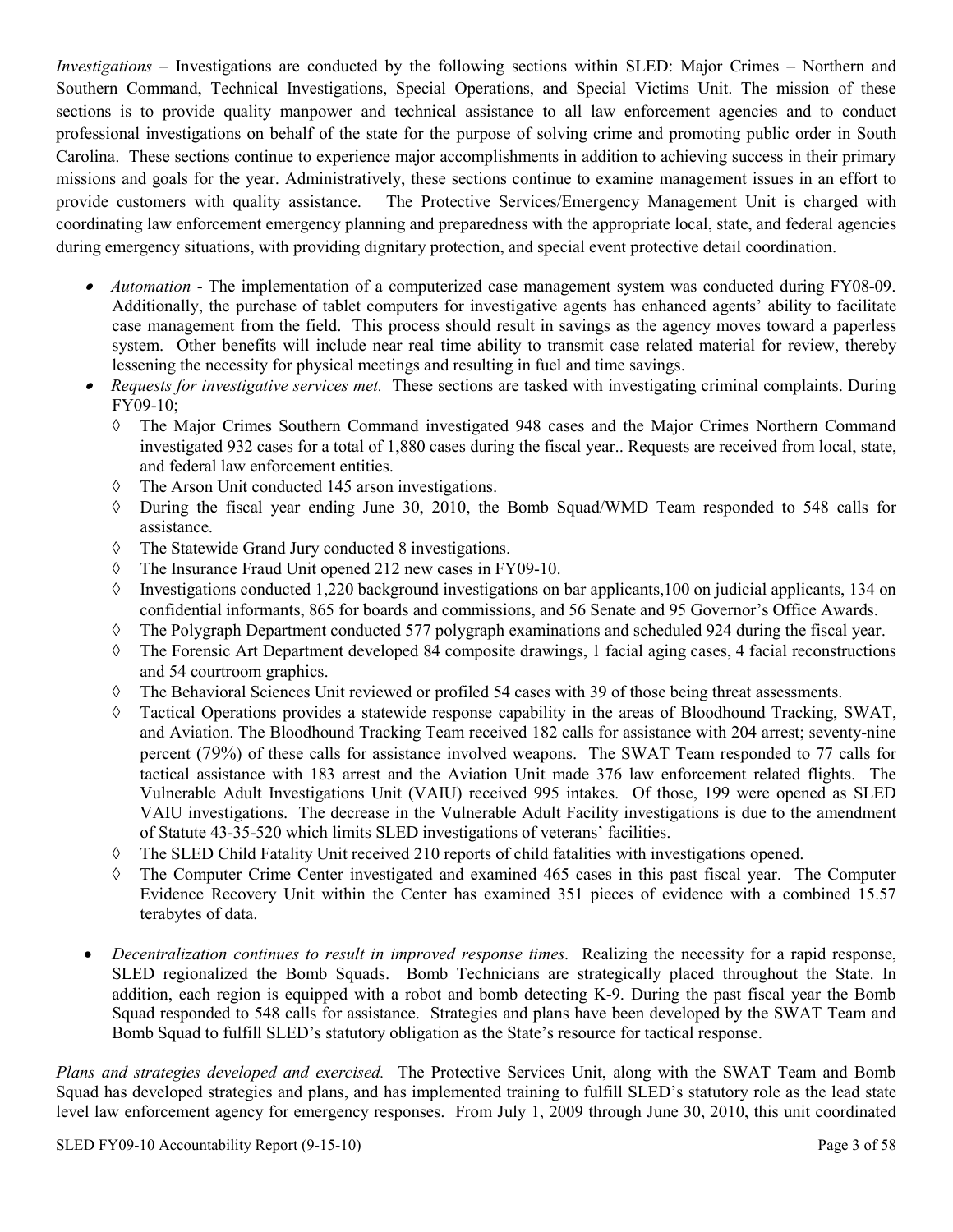and/or staffed security arrangements for 62 special events requiring additional security by SLED agents. Additionally, during FY09-10, this unit participated in 51 administrative meetings, exercises, or plan reviews and revisions, participated in five (5) Chemical, Biological, Radiological, Nuclear, and Explosive (CBRNE) exercises, conducted numerous critical infrastructure reviews, and responded to four (4) WMD incidents. This unit continues to administer the project for the Buffer Zone Protection Plan (BZPP) and the Statewide Assessment for the State Terrorism Strategy, and also continues to assist contract support staff with additional training workshops, site visits, and working sessions in support of the BZPP plan.

*South Carolina Information and Intelligence Center (SCIIC) -* The South Carolina Information and Intelligence Center's (SCIIC) mission is to prevent and deter terrorist and criminal activity through intelligence fusion and information sharing with public and private sector partners from federal, regional, state, local, tribal, and international arenas. SLED intelligence personnel assigned to the SCIIC analyze data and generate intelligence products, which are shared with our governmental and private sector partners. In addition, agents are assigned to the Federal Bureau of Investigations' Joint Terrorism Task Force (JTTF) and United States Attorney's Office Project Seahawk.

- *Coordinated effort improves homeland security in South Carolina.* The South Carolina Information and Intelligence Center (SCIIC) was established in March of 2005. To better serve our governmental and private sector partners the SCIIC has operational hours of 24 hours a day, 7 days a week. South Carolina is now one of only a handful of 24/7 Fusion Centers in the Southeastern United States. The SCIIC leverages expertise from many different agencies including SC Department of Environmental Control (DHEC), US Marshal's Service, SC National Guard, Federal Bureau of Investigation (FBI), Department of Homeland Security (DHS), SC Department of Probation Pardon and Parole (SCDPPPS), SC Department of Corrections (SCDOC), State Fire Marshall's Office, and Richland County Sheriff's Office. The South Carolina Information Exchange Data Warehouse (SCEIx) is a Fusion Center project in its second phase. It is an incident warehouse with 389 local and state law enforcement agencies accessing and 241 contributing data from their agencies' record management systems to the SCIEx database.
- *Partnerships*. SLED continues to partner with the Federal Bureau of Investigation, United States Attorney's Office, and other local and federal agencies as part of the Joint Terrorism Task Force (JTTF). SLED agents serve as a conduit for information and investigate complaints or actions that relate to counter-terrorism in South Carolina. SLED agents also serve on Project SeaHawk, a seaport counter -terrorism and protection initiative which began in 2003 by the United States Attorney's Office. SeaHawk is a pilot security program located in Charleston, coordinated by the U.S. Attorney's Office, which leverages expertise from many different agencies including U.S. Immigration and Customs Enforcement (ICE), the Border Patrol, the U.S. Coast Guard, SLED, the Mt. Pleasant Police Department, the Charleston City Police Department, the Charleston County Sheriff's Office, and the North Charleston Police Department.

*Office of Homeland Security -* The Office of Homeland Security's mission is to support the South Carolina Counterterrorism initiative as well as hazard mitigation through planning, research and development of strategy, and coordination of programs, resources, and operational functions.

- *Collaboration critical to success of homeland security initiative.* SLED is charged with coordination of South Carolina's counter-terrorism and all-hazards mitigation efforts, coordination of homeland security grants, creation of councils, and service as the Governor's representative to the United States Department of Homeland Security. SLED acts as the official operational authority in efforts to detect, prevent, prepare for, protect against, and respond to violence or threats of violence from terrorist activities. The Homeland Security Senior Advisory Council (HSSAC) and Committees of the Council have been established. These groups have been instrumental in the timely expenditure of federal homeland security funding.
- *Continued input from local agencies result in timely grants distribution.* By statute SLED is authorized as the operational authority and lead state agency in the counter-terrorism effort. As the State Administrative Agency (SAA) for Homeland Security Grants, SLED is not only responsible for counter-terrorism, but has additional responsibilities for the coordination of man-made and natural hazard mitigation efforts. SLED created a grants program which is responsible for distributing federal grant funds to local and state first responders and law enforcement entities. Up until July 2009, SLED, as the SAA, administered approximately \$171.77 million in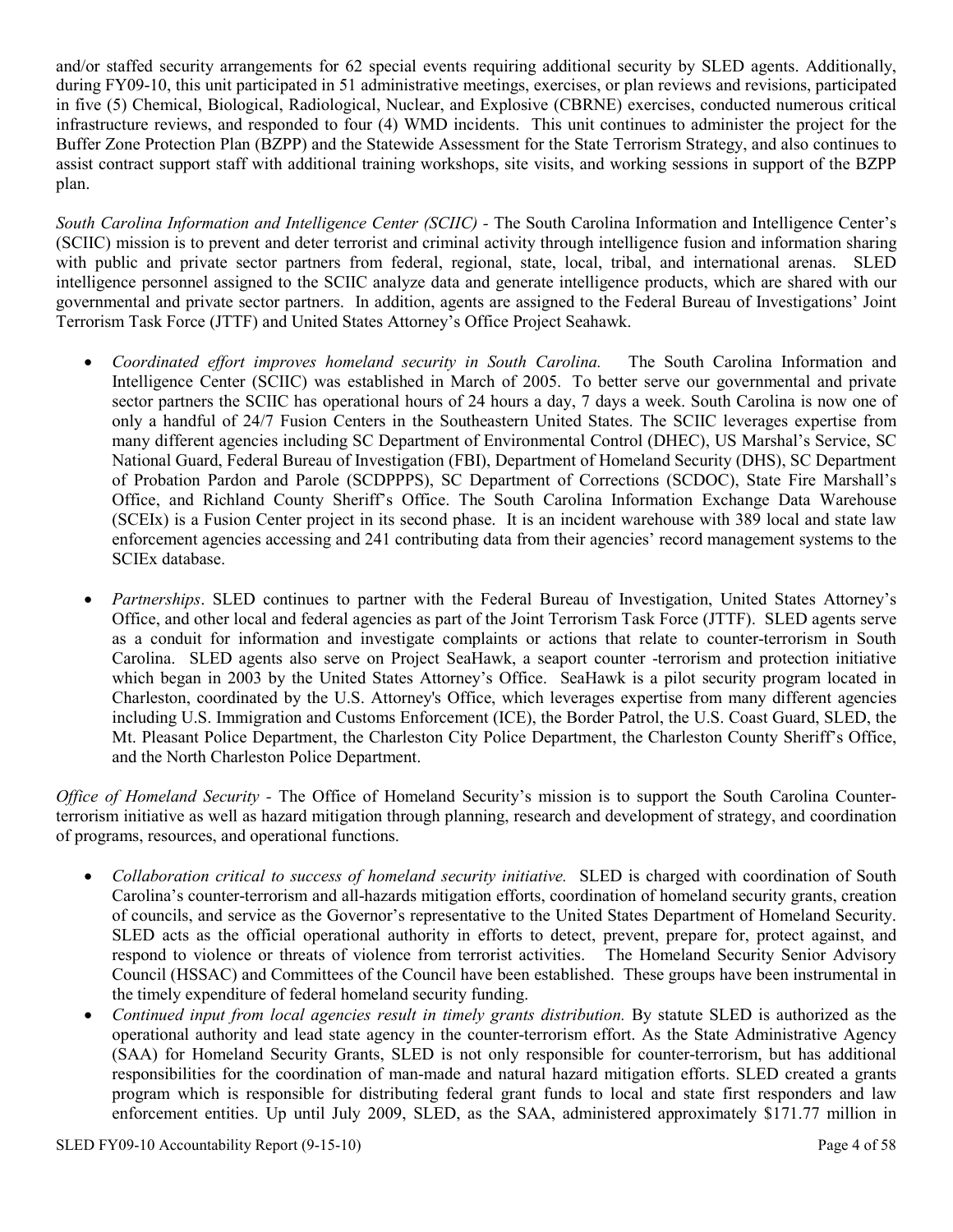Homeland Security Grants to local and state entities. From July 1, 2009 to June 30, 2010, SC was awarded an additional \$21.97 million of Homeland Security Grants (for a combined total of \$193.74 million under SLED-SAA administration). The funds have been used in the following ways to improve the safety of people and property:

- **Specialized Response Teams**—South Carolina has developed 7-Type I HazMat Teams (for response to Chemical, Biological, Radiological, Nuclear, Explosive (CBRNE), WMD and Terrorism Incidents); 7-Type I Regional SWAT Teams; 7-Type I Regional EOD Teams; 1-Type I State Incident Management Team; 4-Type III Regional Incident Management Teams; 4-Regional Medical Assistance Teams; 1-Type I Urban Search and Rescue (US&R) Team; 5-Type II Collapse Search and Rescue Teams; 6-Regional Agro-Terrorism Response Teams; 1-State Plant Response Team; 1-State Animal Response Team; 46-Counties Equipped for Decontamination; 1-Cyber Security Incident Response Team; 7-Type II & III SWAT Teams; 5-Explosive Ordnance Disposal Teams (enhanced); and 1-Metropolitan Medical Response System. These specialized response teams are positioned throughout the State and provide capability to 100% of the State.
- **Palmetto 800 MHz Communications System**—Over 48,000 local and state first responders are interoperable with over 95% coverage statewide.
- **National Incident Management System—40,000+** state and locals officials trained.
- **Critical Infrastructure Protection**—Buffer zone protection plans for 30 facilities.
- **Personal Protective Equipment (PPE)—Thousands of basic PPE sets for first responders.**
- **SC Information and Intelligence Center (SCIIC)**—State Fusion Center available to jurisdictions.
- **WebEOC**—Implemented statewide crisis information management system.
- **ReachSC—Statewide reverse 911 system to notify populace of emergencies.**

*Professional Services* – The mission of Professional Services is to provide quality manpower and technical assistance to all law enforcement; oversee compliance with the alcoholic beverage control statutes; investigate applications for alcohol licenses and report findings to the SC Department of Revenue; provide quality safety and inspection services; and assess, monitor, and provide training to agency and other law enforcement personnel.

- *Regulatory Operations Investigations Conducted.* The mission of Regulatory Operations is to investigate individuals and establishments that have applied to sell alcohol in the State of South Carolina, conduct investigations in support of SLED Regulatory Administration and Operations, and to investigate violations of the South Carolina Education Lottery Act. The Regulatory Operations Unit investigated 2,247 alcohol licensing applications and conducted 464 additional special investigations and 117 lottery investigations.
- *Volunteerism and collaboration.* The purpose of South Carolina Law Enforcement Assistance Program (SCLEAP) is to respond to and provide counseling services to all requesting law enforcement agencies and departments in the state that have experienced deaths or other tragedies involving law enforcement officers or other employees. SCLEAP was developed as a partnership between SLED, the South Carolina Department of Natural Resources (SCDNR), the South Carolina Department of Public Safety (SCDPS), and the South Carolina Department of Probation, Parole, and Pardon Services (SCDPPPS). However, the most powerful ingredient to the success of the program is the participation of the many volunteer clergymen. Supporting law authorizes addition of a check-off to the South Carolina Income Tax form, which enables citizens to make a monetary contribution to the SCLEAP program. Funds received serve to offset the costs associated with administering the SCLEAP program.

The mission of *Administration* is to provide timely, efficient, and quality administrative support to internal and external customers.

• SLED has maintained accreditation through the Commission on Accreditation for Law Enforcement Agencies (CALEA) and the American Society of Crime Laboratory Directors/Laboratory Accreditation Board (ASCLD/LAB) since 1994. CALEA and ASCLD/LAB dictate maintenance of and compliance with written directives and the required instruction of personnel regarding policy, procedures, and practices. The agency and the employees are required to establish, implement, and comply with approximately 330 written standards to achieve and retain CALEA accreditation and a minimum of 133 criteria to achieve and retain ASCLD/LAB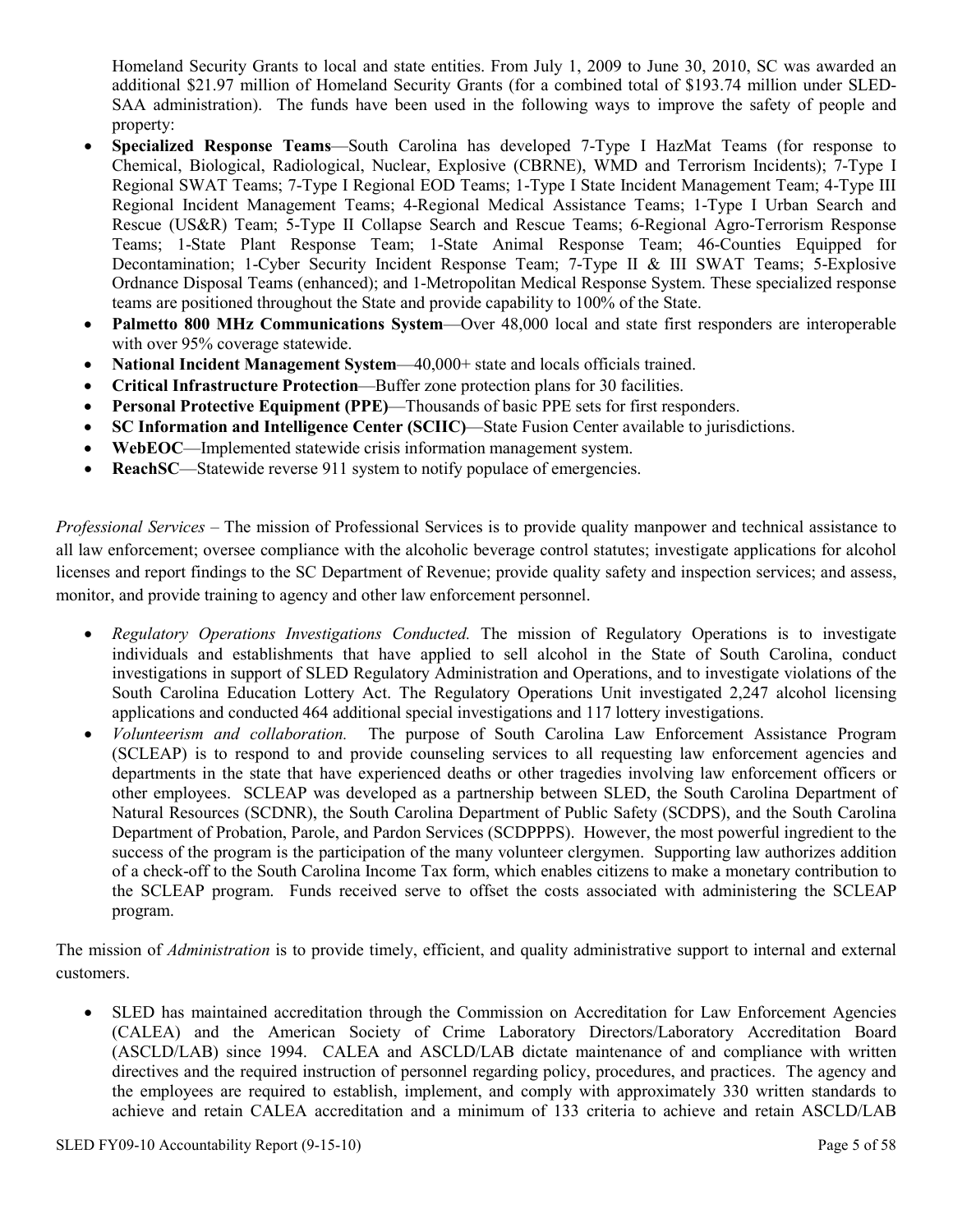accreditation. The agency was first accredited by CALEA in 1994 and has maintained certification since. Also in FY05-06, SLED was the first state criminal investigative agency in the nation to be designated as a CALEA Flagship Agency and was again awarded this status during FY07-08. The Flagship Agency program acknowledges the achievement and expertise of some of the most successful CALEA Accredited public safety agencies, and also provides "Flagship Examples" to assist other agencies.

- *Centralized review of expenditures*. Savings and cost avoidance have occurred as a result of 100% review of all purchase requests and agency expenditures.
- *Cost of Administration –* SLED continues to keep costs of administrative overhead to approximately 7% primarily due to centralized approval and processing.
- *Human Resources services provided.* The Human Resources Unit provides timely, efficient, and quality hiring, as well as other human resources management services to SLED. During FY09-10, the Human Resources Unit managed employee files, insurance and other benefits on over 464 FTEs and 30 temporary employees to include transitioning to the South Carolina Enterprise Information System (SCEIS).
- *Grants Managed.* The mission of SLED Grants Administration Office is to plan, develop, coordinate, and manage all grant-in-aid requests for the Division. This office also serves as liaison with state, federal, and other funding agencies regarding grant matters. The goal of the office is to identify and aggressively pursue potential sources of federal funding for the Division and ensure grant regulations, policies, procedures, and guidelines are followed once awarded. New grants awarded to SLED during the 2009-2010 Fiscal Year totaled \$9,955,947. The SLED Grants Administration Office is currently managing fifty (50) grants, totaling \$21,172,622.
- *Requests for regulatory services met.* The Regulatory Services Unit processed a total of 61,463 security and private investigation business licenses, employee registrations, and Concealed Weapons Permits while maintaining staffing at existing levels. Investigations regarding these services were conducted by Division personnel. Through the end of FY09-10 there were 118,236 Concealed Weapons Permit (CWP) holders in South Carolina.

The mission of *Professional Development/Communications* is to assess, monitor, and provide training to agency and other law enforcement personnel and disseminate information regarding operation of the Division. The goal of the Communications is to release accurate, timely, and useful information upon request, and when appropriate. The Division recognizes the need of the public to be informed on matters concerning public safety and the welfare of the citizenry and property of the state of South Carolina. The Division continuously aims to achieve this vision through close interaction with appropriate agency counterparts, members of the news media, and the public sector. The SLED Public Information Office facilitated numerous in person and telephonic press interviews, disseminated over 50 press releases and facilitated over 50 news conference/interviews during FY09-10.

- *Law enforcement instruction to SLED personnel and other S. C. law enforcement personnel provided.* The Training Unit provides timely, efficient and quality law enforcement instruction to SLED personnel, as well as to law enforcement personnel from other agencies in South Carolina. The topics covered and skills taught include firearms and driving training, CPR certification, Criminal Domestic Violence updates, legal updates, and yearly in-service Training updates. During FY09-10, the Training Unit provided the following approximate number of training hours to internal and external customers:
	- ◊ 5,164 hours of in-service training,
	- ◊ 6,428 hours of handgun, rifle, and shotgun training;
	- ◊ 912 hours of CPR training;
	- ◊ 1,216 hours of Criminal Domestic Violence (CDV) training,
	- ◊ 126 hours of supervisory training,
	- ◊ 1,000 hours of Constable training,
	- ◊ 1,680 hours of Concealed Weapons Permit Instructor training,
	- ◊ Concealed Weapons Permit Instructor Lesson Plans reviewed and approved: New 211, Renewals 40,
	- ◊ 848 hours of legal update training, and
	- ◊ This unit also facilitated the fitting of Personal Protective Ensembles (PPE) to approximately 304 law enforcement personnel and facilitated the health screening of approximately 361 personnel.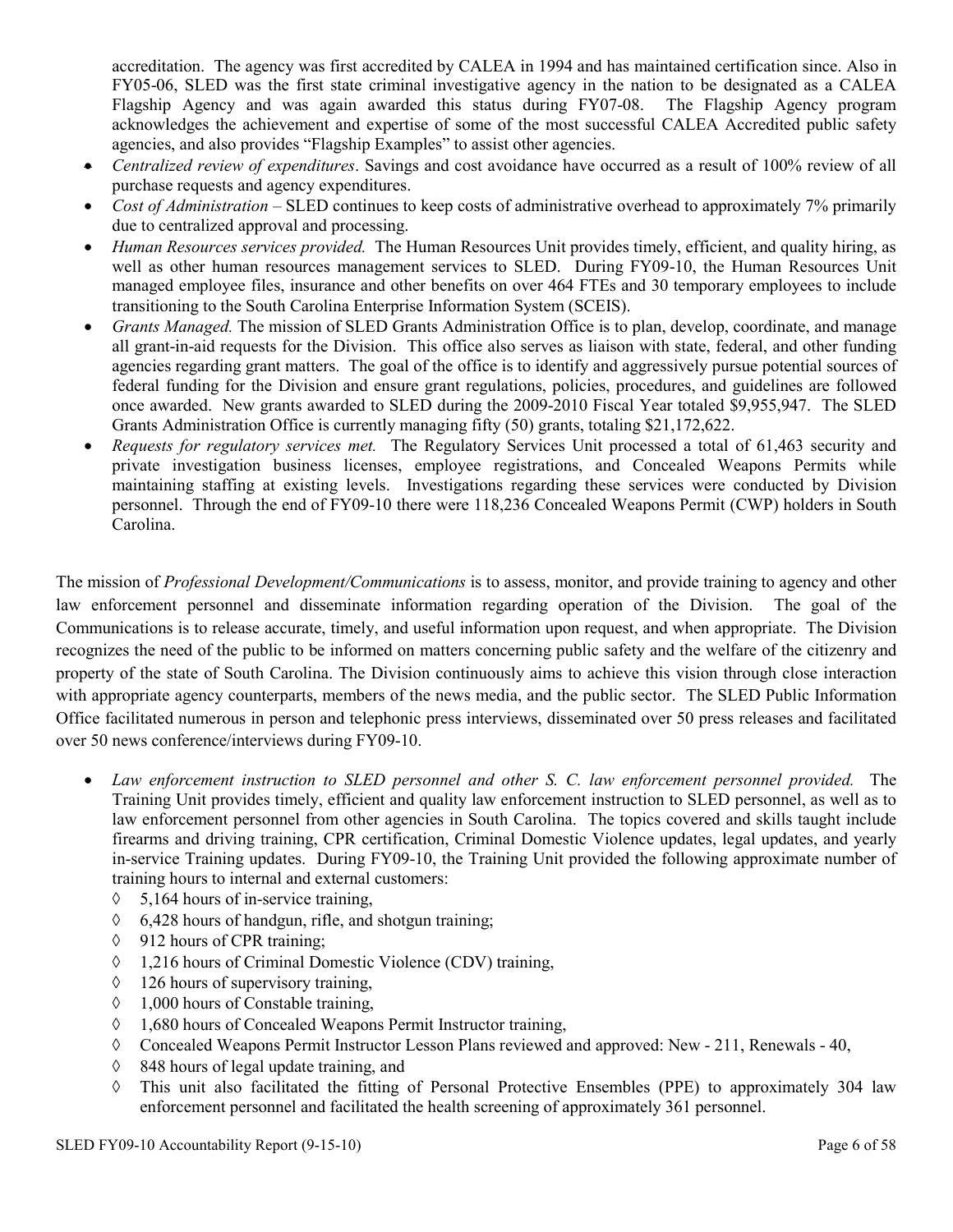#### *3. Key Strategic Goals*

- *The agency's primary goal* is to provide investigative, technical, and tactical law enforcement resources to all areas of South Carolina. SLED continues to provide these services and assistance to law enforcement agencies throughout South Carolina when requested. These services are provided to local, state, and federal entities throughout the state at no cost, allowing the request for critical services to be first and foremost. An equal level of law enforcement resources must be provided on a statewide basis.
- *Continue to aggressively pursue federal funding.* The agency will continue to work with the South Carolina Delegation and the Federal Appropriations Committee in an effort to secure federal funding for the Forensic Laboratory, the Computer Crime Center, and the Criminal Justice Information System (CJIS).
- *Continue 100% review of expenditures.* All requests for expenditure of agency funds are closely scrutinized for criticality and need.
- *Continue to search for innovations.* SLED will continue to pursue innovations and initiatives that enhance the safety of our citizens and improve the collective efforts of statewide law enforcement and criminal justice systems. SLED is working with sheriffs and chiefs of police to provide needed services, while other duplicative services are reduced or eliminated. Concealed Weapon Permit (CWP) holders are now able to make their renewal applications to SLED over the Internet.
- *Comply with statutory mandates.* SLED will continue to address all statutory requirements, regulatory requirements, and policies and procedures.
- *Continue to promote equal employment opportunities*. Ensuring our workforce is representative of the citizens we serve will continue to be a top priority. The agency will continue to evaluate and address these issues in a proactive manner.

#### *4. The key strategic challenges facing the South Carolina Law Enforcement Division in the future are related to the staffing and funding of critical services and decreases in federal funding.*

- *Maintain sufficient staffing and technology* in an effort to provide a basic level of law enforcement resources to all areas of South Carolina. SLED continues to offer technical services and manpower assistance to other law enforcement agencies throughout South Carolina when requested. These services are provided to local, state, and federal entities throughout the state at no cost, allowing the requests for critical services to be first and foremost. An equal level of law enforcement resources must be provided on a statewide basis.
- *Uncertain future of federal funds for the Forensic Services Laboratory and the Computer Crime Center cause concern.* SLED continues to pursue federal funds to offset current equipment needs and upgrades*.* Federal funds currently make up approximately 17% of the agency's personnel and operating budget. During this period, federal grants in the Computer Crimes Center and other areas within the Forensic Laboratory were reduced. The agency will continue to pursue federal funds where possible. *Revenues are being closely monitored.* SLED continues to closely monitor revenues. Other funds have become critical to the agency's operation and represent approximately 33% of the agency's personnel and operating budget. These funds are critical to maintaining a basic level of law enforcement services. SLED receives the majority of its other fund revenues in the last half of the fiscal year; therefore, careful monitoring of expenditures as well as revenues is critical to proper budgetary management.
- *Address growing technology needs.* During the next year and for years to come, SLED will be faced with a significant challenge to replace outdated data and communications infrastructure to meet existing and future information technology needs.

#### *5. Agency's Use of Accountability Report*

The Division utilizes the Accountability Report as an opportunity for a retrospective look at the agency's performance over the past year while applying this information to refine the scope and strategies used to meet SLED's mission. This approach allows the agency to find positive development from its successes and apply lessons learned in a healthy growth oriented environment.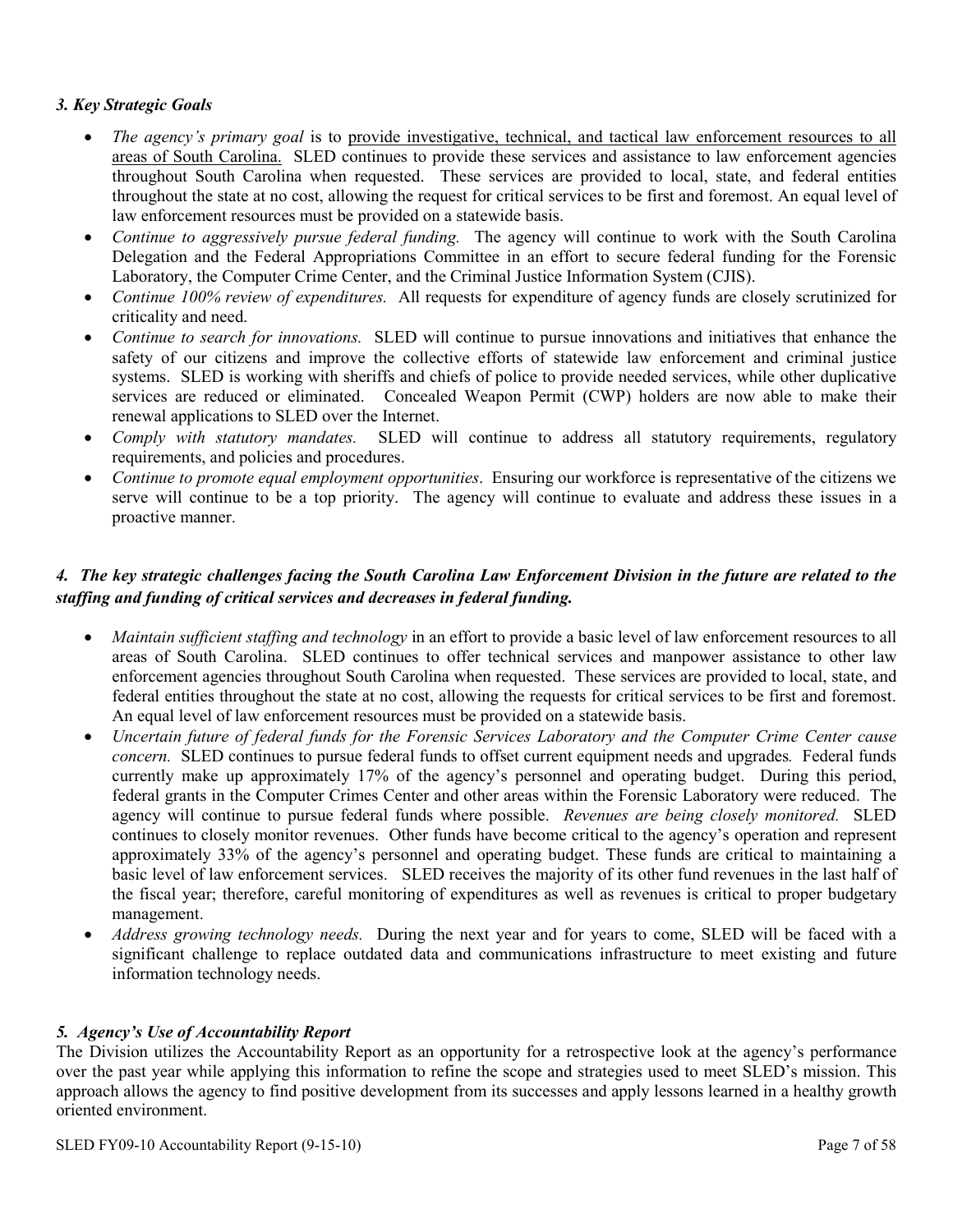#### **Section II – Organizational Profile**

#### **1***. Description of Major Products and Services*

*Forensic Services Laboratory* is composed of ten departments that assist criminal justice agencies, maintain equipment, process evidence, provide laboratory reports, and/or furnish court testimony in matters related to laboratory work. Services are provided only for criminal and not civil matters.

- DNA Casework processes evidence and performs DNA analysis of biological evidence.
- DNA Database maintains Combined DNA Indexing System (CODIS) Database.
- Drug Analysis analyzes non-biological evidence for controlled substances.
- Evidence Control receives/returns for the laboratory.
- Firearms examines firearms, tools, and related evidence, maintains Integrated Ballistic Identification System (IBIS).
- Implied Consent maintains breath alcohol testing devices and video recording systems.
- Latent Prints develops and identifies latent fingerprints and other imprint/impressions, contributes to the Automated Fingerprint Identification System (AFIS) database, and processes crime scenes.
- Questioned Documents examines authenticity of documents in question.
- Toxicology analyzes biological fluids/tissues for alcohol, drugs, and poisons.
- Trace analyzes glass, fibers, paints, gunpowder/gunshot residue, and explosives; analyzes fire debris for the presence of petroleum accelerants.

*Data Center* - Major processes and services produced by CJIS include: fingerprints, both rolled and flat, and personal identifying data taken from subjects following arrest, correctional commitment, or supervision; corresponding records of offenses and dispositions; expungements; records of persons who are convicted sex offenders or violent predators, including photographs; records of persons wanted for criminal offenses; records of stolen property; records of orders of protection from domestic abuse; and records of criminal organizations and domestic gangs. Regulatory Administration has the following processes and services: concealed weapons permits, private security guard licenses, private investigative licenses, and constable commissions.

*Investigative Sections* - These Sections are separated into functional areas in order to provide specialized services. The following are general capabilities of each unit:

- The Forensic Art Unit prepares court exhibits and sketches, composites, conducts computer aging, and provides skull reconstruction.
- The Polygraph Section conducts polygraph examinations for criminal matters statewide.
- The Behavioral Science Unit provides psychological profiling, threat assessments, and cold case investigations.
- The Major Crimes Sections include field investigations of major felonious crimes, special event assistance, and sequestered jury security details.
- The Special Victims Unit investigates deaths of children where the death is suspicious, unexpected or unexplained. The unit also investigates vulnerable adult abuse, neglect, exploitation and fatalities.
- The State Grand Jury investigates public corruption and securities fraud.
- The Insurance Fraud Unit investigates fraudulent insurance claims.
- Computer Crimes investigates cases involving internet child pornography, insurance fraud, and economic crimes.
- Special Operations provided SWAT, Aviation, Bloodhound Tracking and Technical Support upon request.
- Case Files is responsible for housing and maintaining all SLED's closed cases and evidence.
- *Protective Services/Emergency Management* is charged with the responsibility for planning and making law enforcement specific preparations relating to natural disasters, coordinating security for transportation of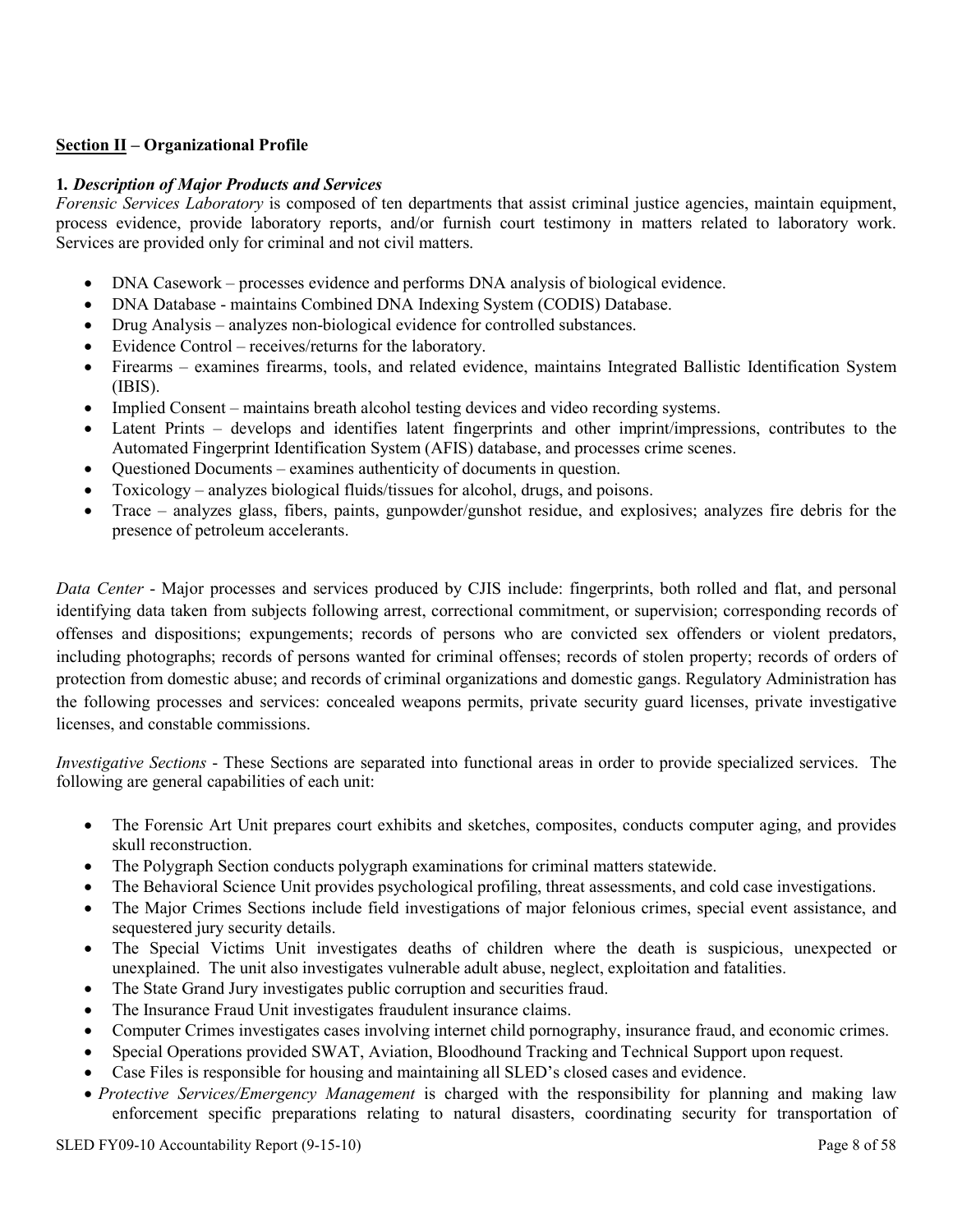hazardous materials shipments, and coordinating security for special events. The units within this group are responsible for ensuring the Division's operational compliance with Homeland Security Presidential Directive-5 (HSPD-5) and HSPD-8 as they relate to the Incident Command System/National Incident Management System.

*Professional Services consis*ts of several units which provide services in various areas as needed. The Regulatory Operations Unit investigates applications for alcohol sales licenses and permits as requested by the South Carolina Department of Revenue, provides investigative support to the Regulatory Administration Unit within the Office of Administration, and provides investigative support to the SC Education Lottery. The topics covered and skills taught include Firearms and Driving training, CPR certification, Criminal Domestic Violence updates, Legal updates, and Yearly In-Service Training updates. This unit also facilitates the fitting of Personal Protective Ensembles (PPE) and facilitates health screening

*South Carolina Information and Intelligence Center (SCIIC)* - The SCIIC coordinates the Division's information sharing through the Fusion Center. This office also coordinates intelligence gathering and analysis with state and federal agencies. The SCIIC provides the means to gather, analyze, disseminate, and use terrorism information, homeland security information, and law enforcement information relating to terrorism in support of the *Information Sharing Environment Implementation Plan,* Information Sharing Environment (ISE November 2006), to support the National Infrastructure Protection Plan (NIPP) consistent with HSPD-7 as it relates to Critical Infrastructure Identification, Prioritization, and Protection, and to provide timely support and information regarding missing persons and AMBER Alerts to local, state, and federal law enforcement agencies, transportation agencies, broadcasters, the emergency alert systems, etc. in an effort to recover missing and abducted children and vulnerable adults.

*Office of Homeland Security (OHS)* – This section coordinates policy, planning, and distribution of federal grants from the Department of Homeland Security. As the State Administrative Agency (SAA) for Homeland Security Grants, SLED OHS manages a grants program which is responsible for distributing federal grant funds (\$193.74 million to date) to local and state first responders and law enforcement entities.

#### **2***. Key Customers*

Key customers of the South Carolina Law Enforcement Division are the Governor, Attorney General, local, state, and federal law enforcement and judicial agencies, other state and federal agencies, citizens of South Carolina, elected officials, and our employees. However, each department has specific customers in each respective area outlined below:

*Forensic Services Laboratory* - All laboratory sections serve local, state, and federal criminal justice agencies, coroners, and solicitors. A significant function of laboratory sections also involves the support of other laboratory and nonlaboratory departments at SLED.

*Criminal Justice Information System (CJIS)* – Police and Prosecutors are the primary CJIS customers, and are the group that created initial demand for CJIS services. Local, state, and federal law enforcement and other criminal justice agencies, including corrections and probation agencies, military, and civilian agencies involved with national defense or security, academic, regulatory, and licensing agencies, and private citizens use CJIS services and products.

*Investigative Sections* – The major external customers include, but are not limited to, elected officials, the Governor, Attorney General, Sheriffs, Chiefs of Police, Coroners, Prosecutors, Judges, and citizens of South Carolina. Additionally, Investigations interacts with and provides service to federal law enforcement agencies and the Federal Courts system.

*Office of Homeland Security* – Major customers include, but are not limited to, local, state, and federal law enforcement agencies, first responder agencies, emergency managers, the South Carolina Department of Health and Environmental Control, the Homeland Security Senior Advisory Council and its discipline specific and regional committees, U.S.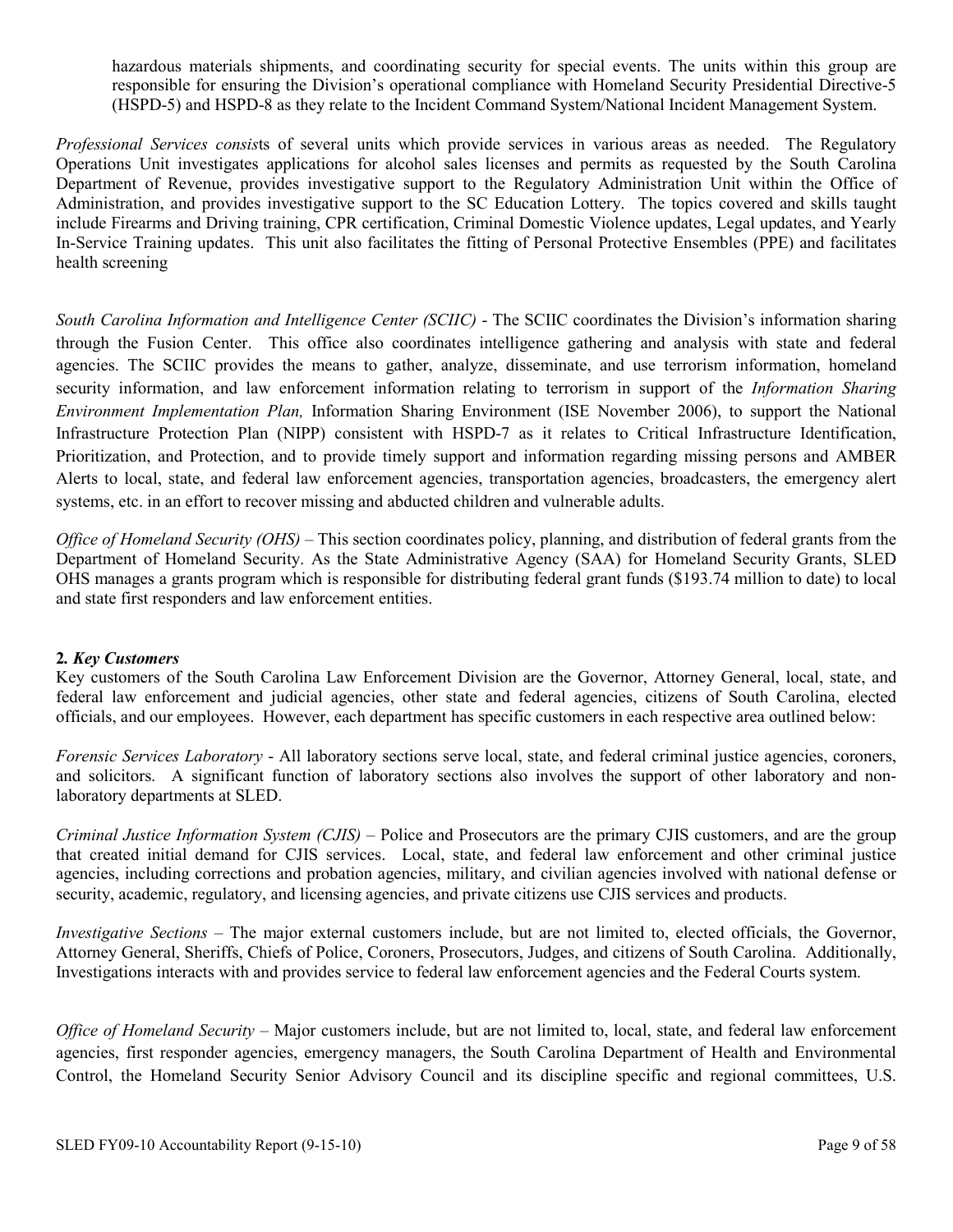Department of Energy, U.S. Attorney, Attorney General, elected officials, private sector partners, the citizens of South Carolina, and other entities critical to the success of counter-terrorism initiatives and homeland security.

*Professional Services* - Major customers include, but are not limited to: SLED and its employees, local, state, and federal law enforcement agencies, the Department of Revenue, the Department of Alcohol and Other Drug Abuse Services (DAODAS), the Commission on Accreditation for Law Enforcement Agencies (CALEA), the South Carolina Criminal Justice Academy (SCCJA), the SC Education Lottery, and businesses applying for new and renewal licenses.

#### **3***. Key Suppliers*

Key suppliers of the South Carolina Law Enforcement Division are the Governor, the Attorney General, local, state, and federal law enforcement and judicial agencies, other state and federal agencies, citizens of South Carolina, elected officials, and our employees. However, each department has specific suppliers that are outlined below:

*Forensic Services Laboratory* - The key suppliers of the SLED Forensic Services Laboratory are local, state, and federal criminal justice agencies and coroners who utilize these services.

*Data Center* - The key suppliers of the SLED Criminal Justice Information System are local, state, and federal law enforcement and other criminal justice agencies, including courts, corrections, and probation agencies.

*Investigative Sections* -The key suppliers of these Sections are frequently the same as our customers. The major customers include, but are not limited to, elected officials, the Governor, Attorney General, Sheriffs, Chiefs of Police, Coroners, Prosecutors, Judges, and citizens of South Carolina. Additionally, Investigations interacts with and provides service to federal law enforcement agencies and the federal courts system.

*South Carolina Information and Intelligence Center (SCIIC)* - Key suppliers are local, state, and federal law enforcement agencies, first responder agencies, emergency managers, the Department of Health and Environmental Control, state and regional counter-terrorism coordinating councils, US Department of Energy, U.S. Attorney, S.C. Attorney General, elected officials, private sector partners, the citizens of South Carolina, and other entities critical to the success of homeland security and counter-terrorism initiatives.

*Professional Services* – Key suppliers include, but are not limited to: SLED and its employees, local, state, and federal law enforcement agencies, the Department of Revenue, the Department of Alcohol and Other Drug Abuse Services (DAODAS), the Commission on Accreditation for Law Enforcement Agencies (CALEA), the SC Education Lottery, and businesses applying for new and renewal licenses.

#### *4. Operation Locations*

• SLED Headquarters is located on Broad River Road with an Annex building located on Bush River Road, both in Columbia, S.C. SLED operates regionalized facilities located in Greenville, Effingham, and Colleton.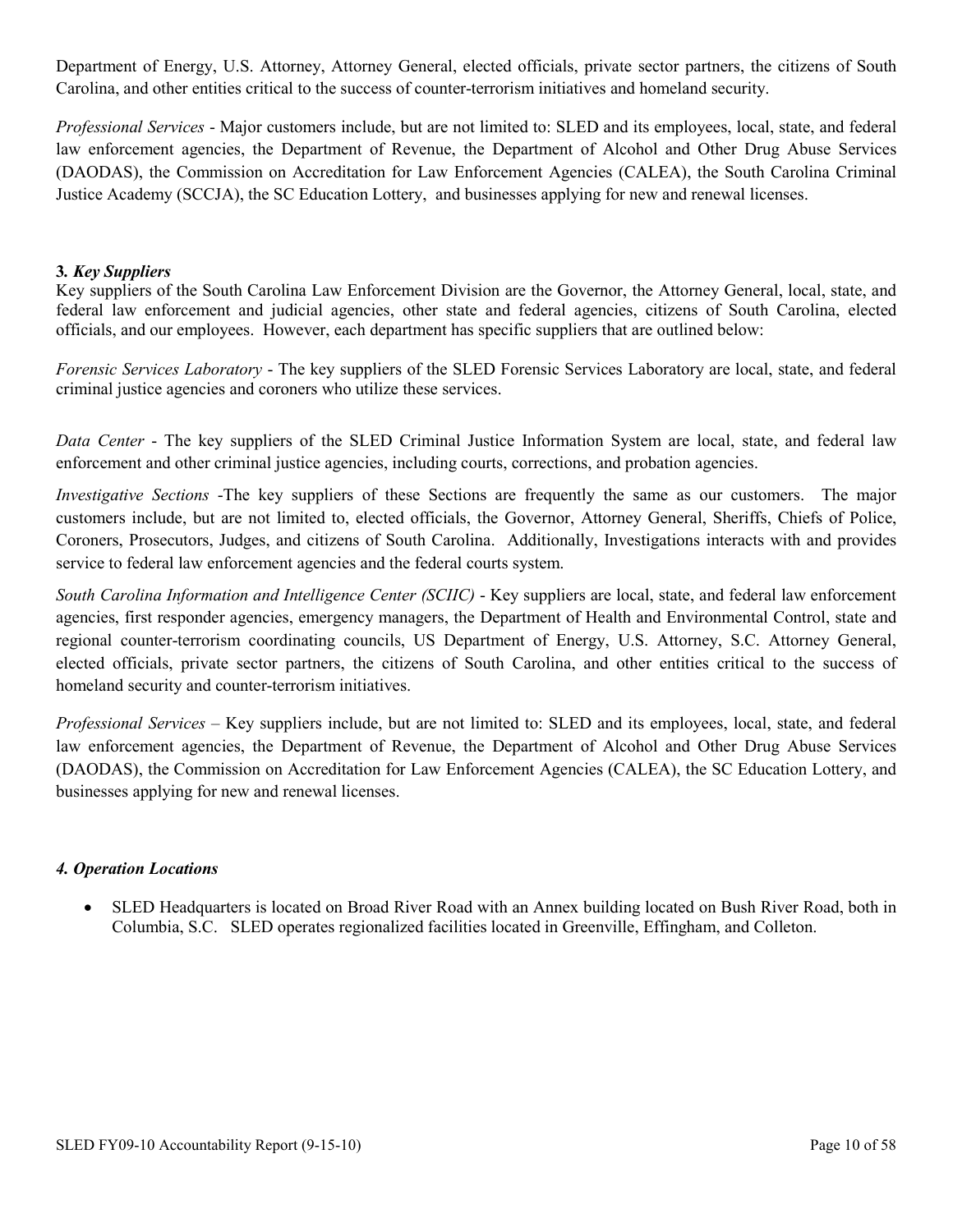## *5. Number of Employees: SLED Organizational Chart.*

Authorized Full Time Equivalents (FTE): 649.24 Filled FTEs: 464

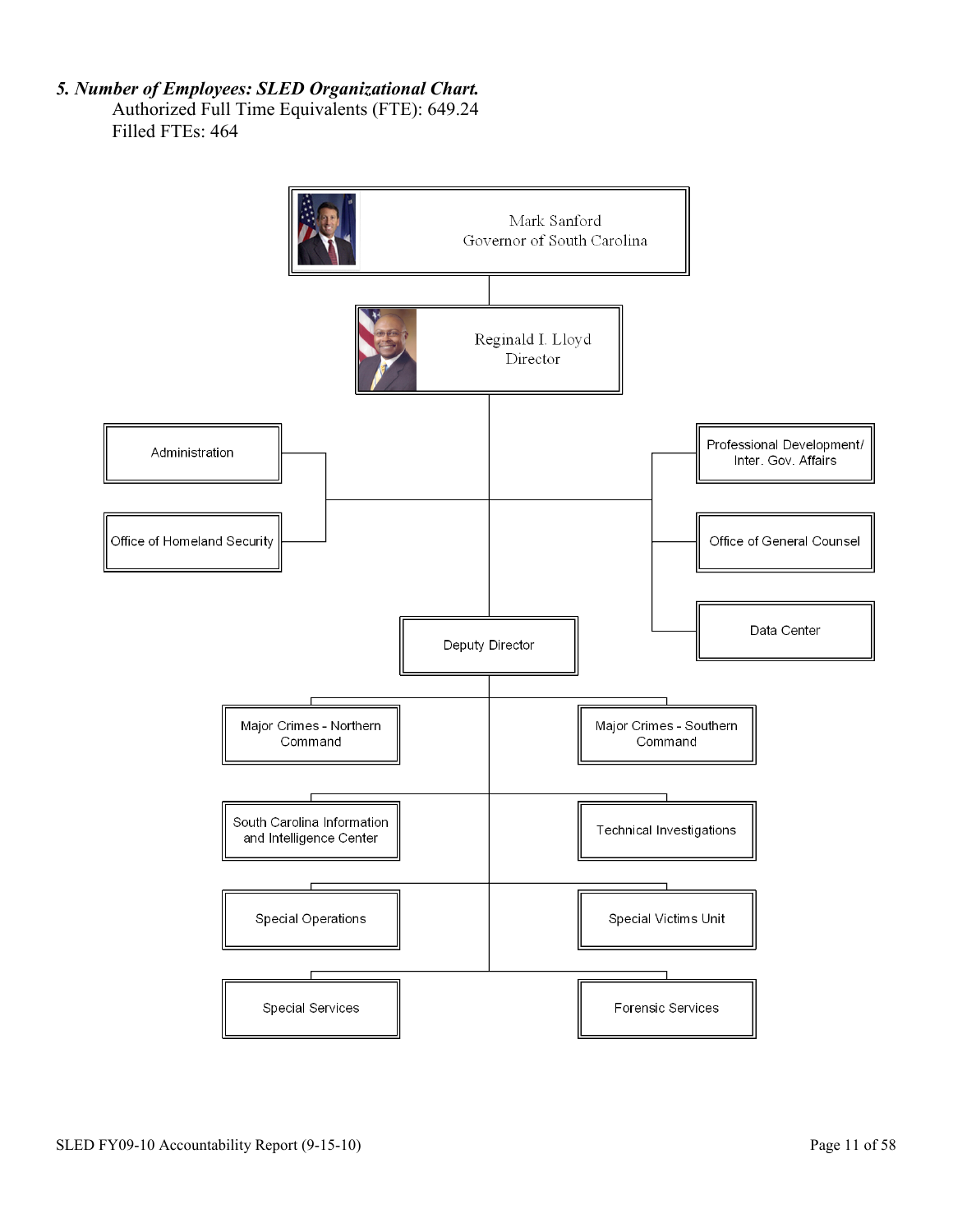|                                          | 08-09 Actual                 |                                | 09-10 Actual                 |                                | 10-11 Appropriations Act     |                         |  |
|------------------------------------------|------------------------------|--------------------------------|------------------------------|--------------------------------|------------------------------|-------------------------|--|
|                                          | <b>Expenditures</b>          |                                |                              | <b>Expenditures</b>            |                              |                         |  |
| <b>Major Budget</b><br><b>Categories</b> | <b>Total</b><br><b>Funds</b> | <b>General</b><br><b>Funds</b> | <b>Total</b><br><b>Funds</b> | <b>General</b><br><b>Funds</b> | <b>Total</b><br><b>Funds</b> | General<br><b>Funds</b> |  |
| Personal<br>Service                      | 27,600,501                   | 21,423,128                     | 21,371,857                   | 17,364,558                     | 23,675,925                   | 17,779,233              |  |
| Other<br>Operating                       | 18,088,481                   | 0.00                           | 13,853,331                   | 0.00                           | 14,671,215                   | 0.00                    |  |
| Special Items                            | 896,022                      | 252,560                        | 2,591,293                    | 231,051                        | 851,233                      | 231,233                 |  |
| Permanent<br>Improvements                | 0.00                         | 0.00                           | 0.00                         | 0.00                           | 0.00                         | 0.00                    |  |
| Case Services                            | 0.00                         | 0.00                           | 2,808                        | 2,808                          | 3,174                        | 3,174                   |  |
| Distributions<br>to Subdivisions         | 15,343,405                   | 0.00                           | 7,635,123                    | 0.00                           | 17,287,410                   | 0.00                    |  |
| Fringe Benefits                          | 9,131,491                    | 7,162,567                      | 6,398,623                    | 6,493,201                      | 7,275,242                    | 5,698,092               |  |
| Non-recurring                            | 0.00                         | 0.00                           | 3,000,000                    | 0.00                           | 2,000,000                    | 0.00                    |  |
| <b>Total</b>                             | 71,059,900                   | 28,838,255                     | 54,853,035                   | 24,091,618                     | 65,764,199                   | 23,711,732              |  |

#### **Accountability Report Appropriations/Expenditures Chart Base Budget Expenditures and Appropriations**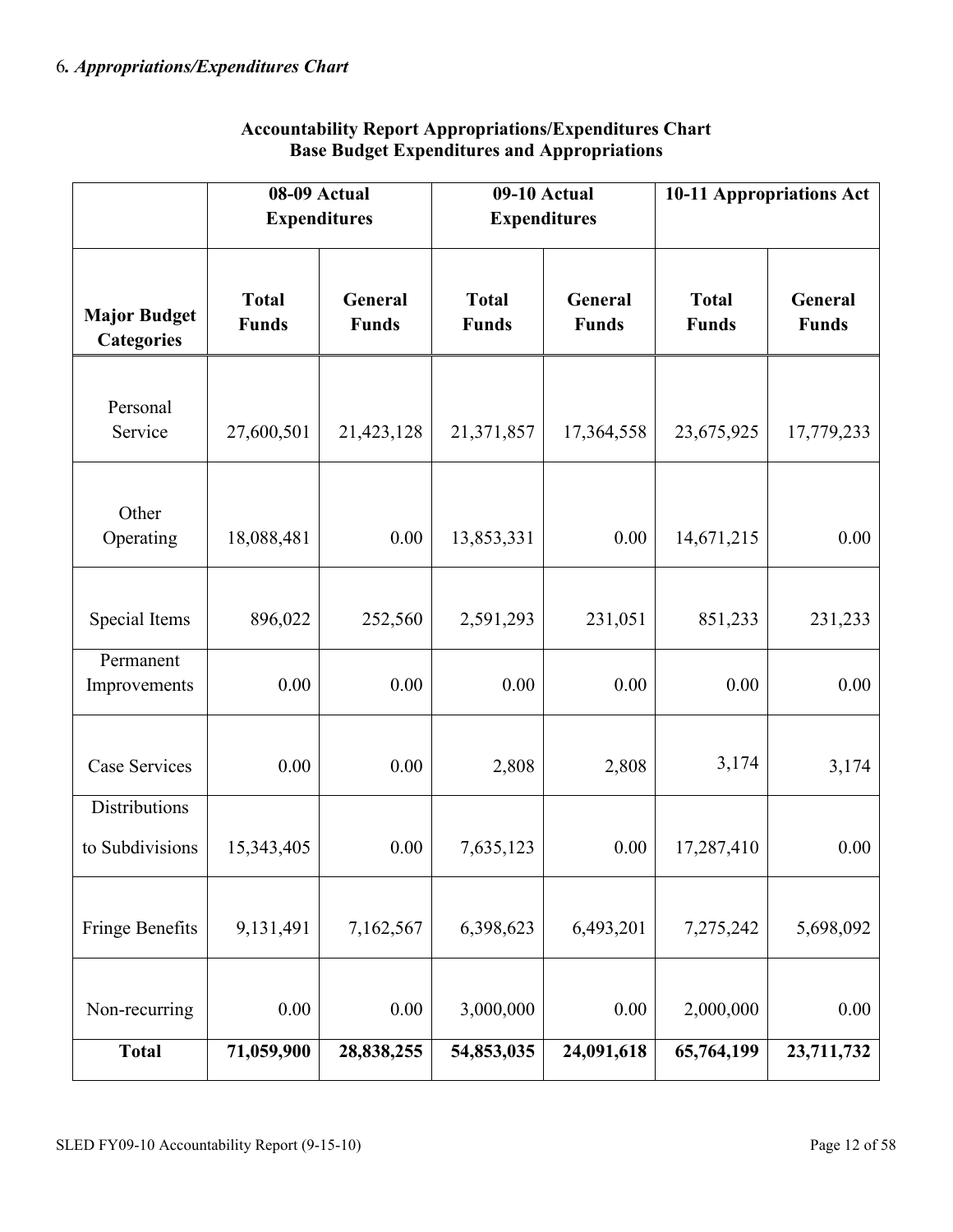| <b>Sources of Funds</b>  | 08-09 Actual<br><b>Expenditures</b> | 09-10 Actual<br><b>Expenditures</b> |
|--------------------------|-------------------------------------|-------------------------------------|
| Supplemental Bills       | None                                | None                                |
| Capital Reserve<br>Funds | None                                | None                                |
| <b>Bonds</b>             | None                                | None                                |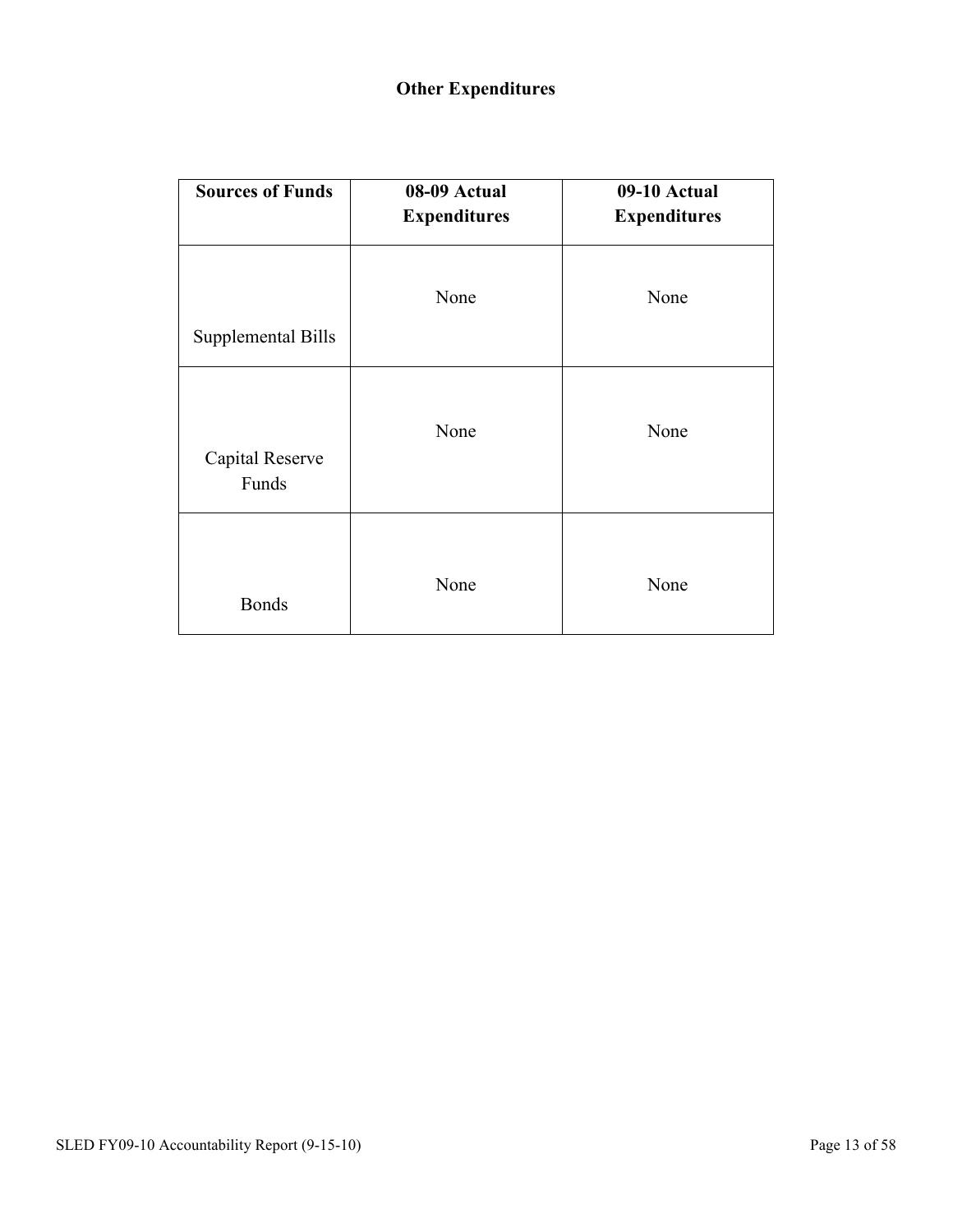# *7. Major Program Areas (see chart below)*

# **Major Program Areas**

| Program<br><b>Number</b> | <b>Major Program Area</b><br><b>Purpose</b>                                                                                           | FY 08-09<br><b>Budget Expenditures</b> |                    | FY 09-10<br><b>Budget Expenditures</b> |          |                    | Key<br><b>Cross</b><br><b>Referenc</b><br>es for<br><b>Financial</b> |          |
|--------------------------|---------------------------------------------------------------------------------------------------------------------------------------|----------------------------------------|--------------------|----------------------------------------|----------|--------------------|----------------------------------------------------------------------|----------|
| and Title                | (Brief)                                                                                                                               |                                        |                    |                                        |          |                    |                                                                      | Results* |
|                          |                                                                                                                                       | State:                                 | 1,871,033.28       |                                        | State:   | 1,578,862.32       |                                                                      |          |
|                          | Provide timely, efficient, and                                                                                                        | Federal:                               | 733,200.16         |                                        | Federal: | 0.00               |                                                                      |          |
| Administratio            | quality administrative support to                                                                                                     | Other:                                 | 488,524.42         |                                        | Other:   | 1,992,779.41       |                                                                      |          |
| n                        | internal and external customers.                                                                                                      | Total:                                 | 3,092,757.86       |                                        | Total:   | 3,571,641.73       |                                                                      |          |
|                          |                                                                                                                                       |                                        | % of Total Budget: | 4%                                     |          | % of Total Budget: | 7%                                                                   |          |
|                          |                                                                                                                                       | State:                                 | 7,162,567.22       |                                        | State:   | 6,493,200.65       |                                                                      |          |
| III. C. State            |                                                                                                                                       | Federal:                               | 172,586.89         |                                        | Federal: | 159,923.28         |                                                                      |          |
| Employer                 |                                                                                                                                       | Other:                                 | 1,796,336.57       |                                        | Other:   | 726,052.87         |                                                                      |          |
| Contributions            |                                                                                                                                       | Total:                                 | 9,131,490.68       |                                        | Total:   | 7,379,176.80       |                                                                      |          |
|                          |                                                                                                                                       |                                        |                    |                                        |          |                    | 13                                                                   |          |
|                          |                                                                                                                                       |                                        | % of Total Budget: | 13%                                    |          | % of Total Budget: | $\%$                                                                 |          |
|                          | Provide computer crime analysis<br>and criminal justice information<br>needed to prevent crime, solve<br>cases, recover property, and | State:                                 | 2,238,174.60       |                                        | State:   | 1,443,633.28       |                                                                      |          |
|                          |                                                                                                                                       | Federal:                               | 2,572,635.58       |                                        | Federal: | 1,415,775.00       |                                                                      |          |
| II. C. Data              |                                                                                                                                       | Other:                                 | 5,358,545.58       |                                        | Other:   | 4,625,791.04       |                                                                      |          |
| Center                   | identify and apprehend                                                                                                                | Total:                                 | 10,169,355.76      |                                        | Total:   | 7,485,199.32       |                                                                      |          |
|                          | criminals. Support the agencies                                                                                                       |                                        |                    |                                        |          |                    | 14                                                                   |          |
|                          | information technology needs.                                                                                                         |                                        | % of Total Budget: | 14%                                    |          | % of Total Budget: | $\%$                                                                 |          |
|                          | Conduct field investigations of                                                                                                       | State:                                 | 5,429,504.22       |                                        | State:   | 5,458,260.24       |                                                                      |          |
|                          | major felonious crimes and child                                                                                                      | Federal:                               | 0.00               |                                        | Federal: | 560,464.89         |                                                                      |          |
| II. A. 1.                | fatalities, fugitive investigations,                                                                                                  | Other:                                 | 290,267.57         |                                        | Other:   | 560,464.89         |                                                                      |          |
| $Invest -$               | special event assistance and                                                                                                          | Total:                                 | 5,719,771.79       |                                        | Total:   | 6,579,190.02       |                                                                      |          |
| Regions                  | sequestered jury security                                                                                                             |                                        |                    |                                        |          |                    | 12                                                                   |          |
|                          | details.                                                                                                                              |                                        | % of Total Budget: | 8%                                     |          | % of Total Budget: | $\%$                                                                 |          |

SLED FY09-10 Accountability Report (9-15-10) Page 14 of 58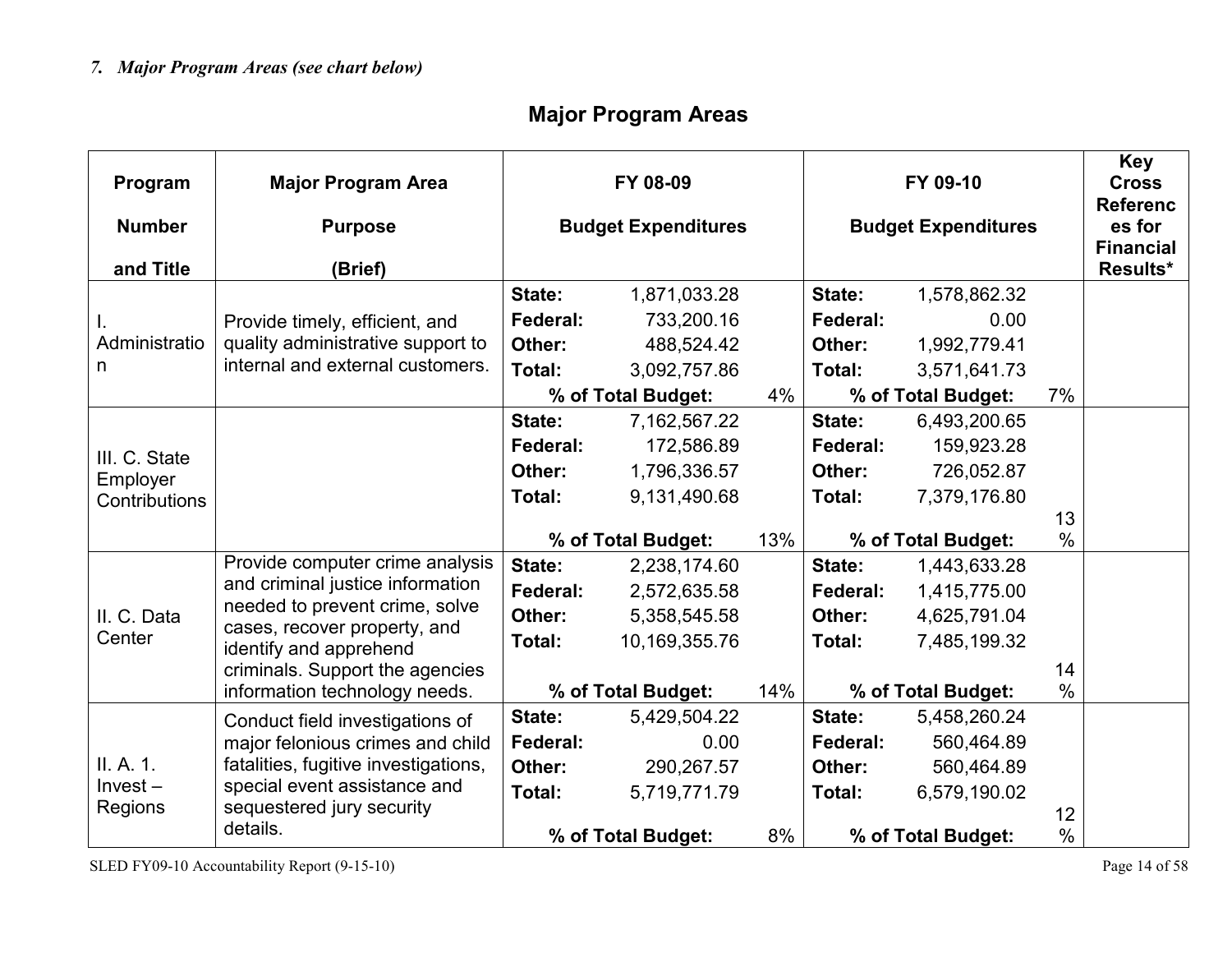| II. B.<br>Forensic<br><b>Services</b> | Provide timely, efficient, and<br>quality technical forensic<br>examination and expert witness<br>testimony for local, state, and<br>federal law enforcement and<br>prosecutorial entities. | State:<br>Federal:<br>Other:<br>Total: | 3,300,722.60<br>1,441,503.90<br>3,091,615.10<br>7,833,841.60 |     | State:<br>Federal:<br>Other:<br>Total: | 2,985,704.43<br>2,573,379.91<br>2,573,379.91<br>8,132,464.25 |    |  |
|---------------------------------------|---------------------------------------------------------------------------------------------------------------------------------------------------------------------------------------------|----------------------------------------|--------------------------------------------------------------|-----|----------------------------------------|--------------------------------------------------------------|----|--|
|                                       |                                                                                                                                                                                             |                                        |                                                              |     |                                        |                                                              | 15 |  |
|                                       |                                                                                                                                                                                             |                                        | % of Total Budget:                                           | 11% |                                        | % of Total Budget:                                           | %  |  |
|                                       | Provide manpower and                                                                                                                                                                        | State:                                 | 1,401,500.72                                                 |     | State:                                 | 1,720,208.26                                                 |    |  |
|                                       | technical assistance to local,                                                                                                                                                              | Federal:                               | 17,038,441.13                                                |     | Federal:                               | 9,650,749.61                                                 |    |  |
| II. E.<br>Homeland<br>Security**      | state and federal agencies<br>protective assignments for<br>special events which include<br>natural disasters, emergency<br>situations, terrorist events, and                               | Other:                                 | 471,965.78                                                   |     | Other:                                 | 366,236.29                                                   |    |  |
|                                       |                                                                                                                                                                                             | Total:                                 | 18,911,907.63                                                |     | Total:                                 | 11,737,194.16                                                |    |  |
|                                       | homeland security operational                                                                                                                                                               |                                        |                                                              |     |                                        |                                                              | 21 |  |
|                                       | initiatives.                                                                                                                                                                                |                                        | % of Total Budget:                                           | 27% |                                        | % of Total Budget:                                           | %  |  |

**Below: List any programs not included above and show the remainder of expenditures by source of funds.**

II. F. Special Operations, II. A. 2. Invest - Special, Regulatory, ARRA Govt. SVCS,II. F. DNA DB Prog, II. A. 1. Agent Ops, II. F. Implied Consent, II. E. AMBER Alert, II. F. Brth Site Video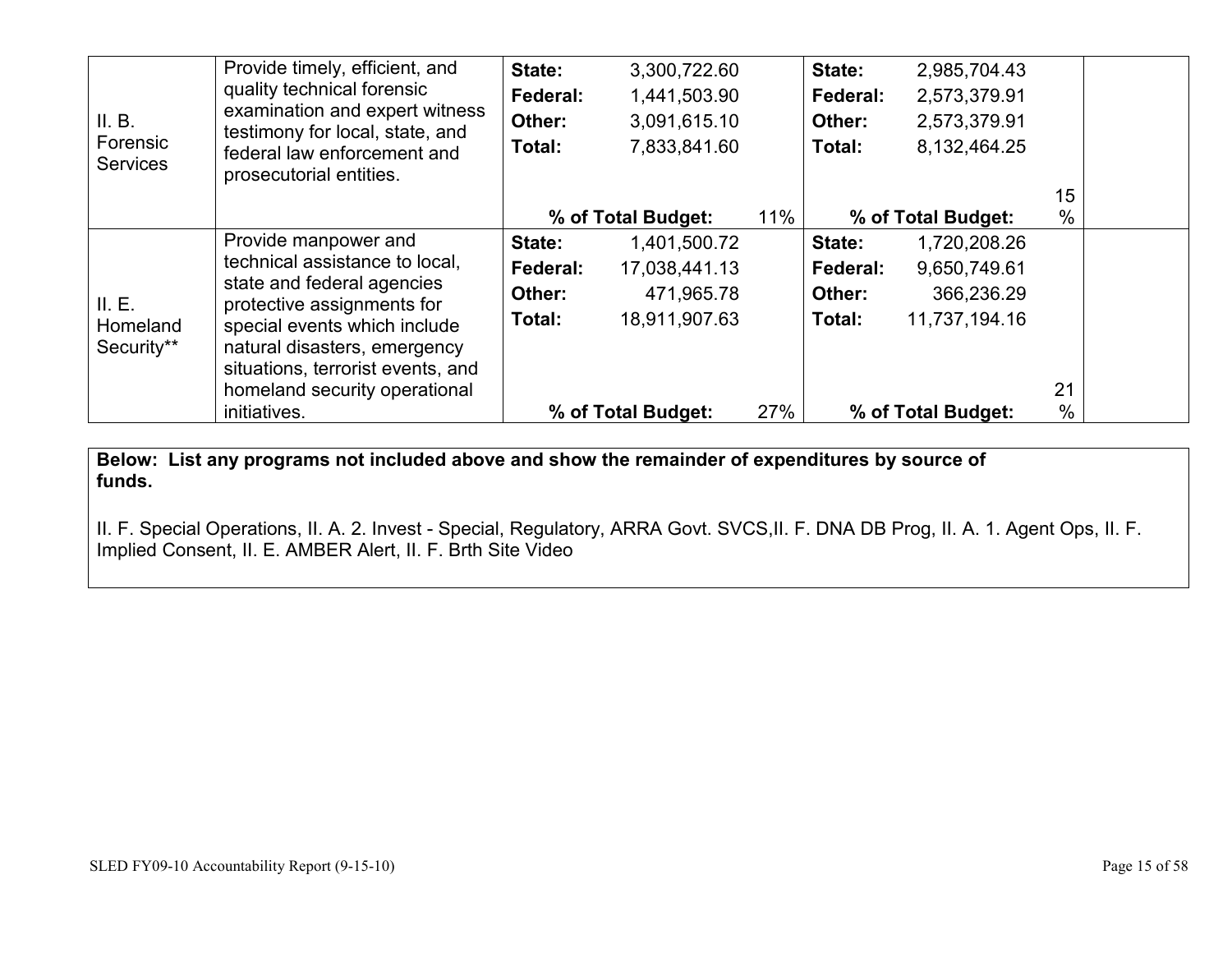| <b>Remainder of Expenditures:</b> | State:         | 7,434,752.36  |     | State:         | 4,411,748.89  |     |
|-----------------------------------|----------------|---------------|-----|----------------|---------------|-----|
|                                   | Feder          |               |     | Feder          |               |     |
|                                   | al:            | 160,194.08    |     | al:            | 2,054,899.04  |     |
|                                   | Other:         | 8,605,828.55  |     | Other:         | 4,449,697.80  |     |
|                                   | Total:         | 16,200,774.99 |     | Total:         | 10,916,345.73 |     |
|                                   |                | % of Total    |     |                | % of Total    |     |
|                                   | <b>Budget:</b> |               | 23% | <b>Budget:</b> |               | 20% |
|                                   |                |               |     |                |               |     |

\*\*SLED received pass through money totaling \$7,635,123 from Federal Homeland Security Program to distribute to other agencies in FY09-10. It is not a part of SLED's operating budget.

\* Key Cross-References are a link to the Category 7 - Business Results. These References provide a Chart number that is included in the 7th section of this document.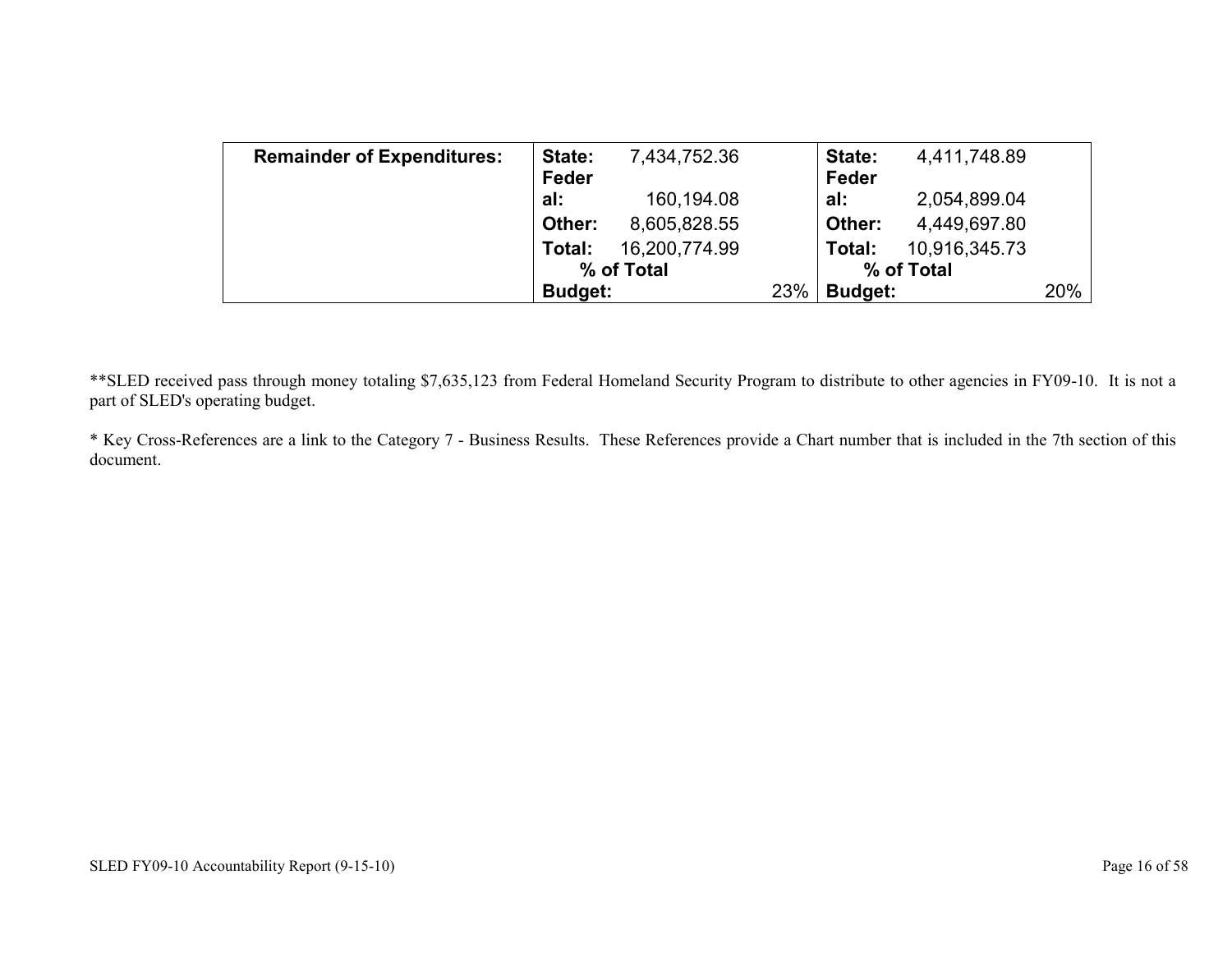#### **Section III – Elements of the Malcolm Baldrige Criteria**

#### **Category 1 – Leadership**

The South Carolina Law Enforcement Division (SLED) requires its leaders to provide organizational vision to agency members and the people they serve through positive attitude and unparalleled desire to fulfill agency mission and goals, demonstrated by continuous commitment to improvement of the services they provide; hands-on, day-to-day leadership of the essential activities of the agency and to the people performing them; and professional dedication to reinforce and support those contributions to a work environment that reflects agency values.

The SLED leadership team fosters commitment within their fellow employees toward accomplishing the agency mission by promoting the desire in all department members to put forth their best effort through recognition of individual contributions, and that more is accomplished when individual actions are taken cooperatively rather than separately.

The senior leadership team at SLED maintains fiscal, legal, and regulatory accountability by:

- Reviewing agency policies regularly to ensure compliance;
- Holding routine meetings to share department progress and concerns;
- Reviewing financial reports internally and informally auditing to validate internal controls;
- Reviewing provisos annually to certify applicability;
- Meeting with Captains periodically to update agents on law enforcement matters and changes in policies;
- Conducting periodic internal inspections prior to formal review for re-certification to meet national CALEA and ASCLD/LAB standards;
- Seeking procurement re-certification annually to show compliance in procurement procedures;
- Performing personnel evaluations on all personnel as directed by State Human Resources standards;
- Encouraging continuing education training, as allowed by budgetary constraints;
- Using electronic communication methods for efficient communications;
- Conducting weekly case management reviews to address current issues;
- Conducting reviews of legal matters with the General Counsel's Office; and,
- Conducting one hundred percent (100%) review of all purchase requests.

The primary responsibility of the leadership team is to provide professional law enforcement and support services to the people they serve. This is accomplished by acknowledging the needs of those they serve by demonstrating a willingness to be of service and by ensuring that all members of the agency understand the importance of their individual roles towards the accomplishment of the agency's mission. The leadership team within the South Carolina Law Enforcement Division is very involved in guiding the organization in setting direction, seeking future opportunities, and monitoring performance excellence.

Director Lloyd's senior staff provides leadership and direction needed to carry out the mission, goals, objectives, strategic plan, and resource management initiatives for SLED. Senior leadership within the South Carolina Law Enforcement Division is intimately involved in guiding the organization in setting direction, seeking future opportunities, and monitoring performance excellence.

Senior leadership is responsible for ensuring that SLED remains one of the nation's premier law enforcement agencies, receiving and maintaining the coveted accredited status for both the Forensic Services Laboratory and the agency as a whole. Maintenance of accredited status is proof that Director Lloyd and his leadership team ensure SLED personnel are informed and educated regarding SLED policies, procedures, and practices. SLED has maintained accreditation by the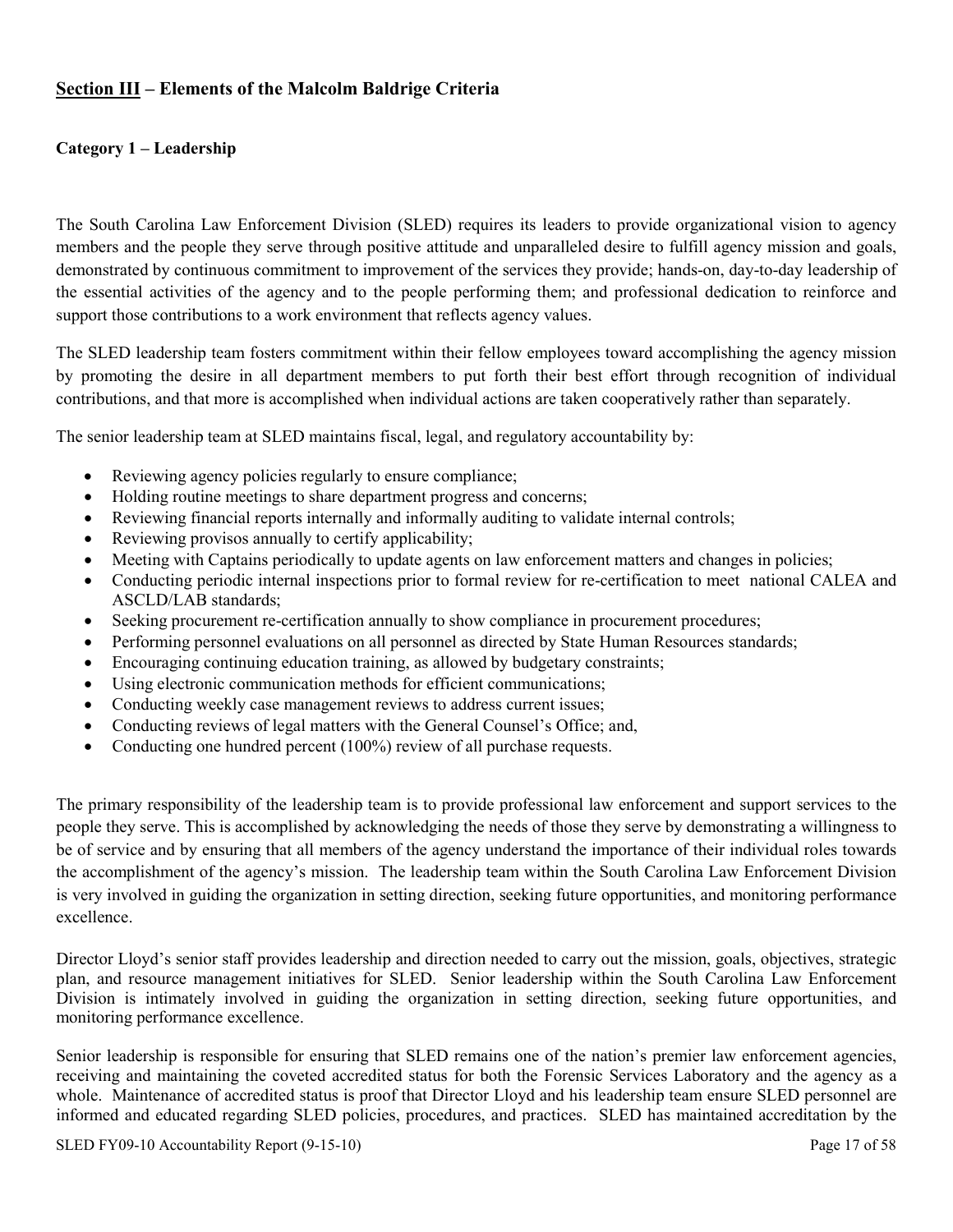Commission on Accreditation for Law Enforcement Agencies (CALEA) and the American Society of Crime Laboratory Directors/Laboratory Accreditation Board (ASCLD/LAB) since 1994. CALEA and ASCLD/LAB dictate maintenance of and compliance with written directives and the required instruction of personnel regarding policy, procedures, and practices. The agency and the employees are required to establish, implement, and comply with approximately 330 written standards to achieve and retain CALEA accreditation and a minimum of 122 criteria to achieve and retain ASCLD/LAB accreditation.

Also in 2005, SLED was the first state criminal investigative agency in the nation to be designated as a CALEA Flagship Agency. SLED obtained back to back Flagship Agency designation after the recent 2008 onsite assessment by CALEA. The Flagship Agency program acknowledges the achievement and expertise of some of the most successful CALEA Accredited public safety agencies, and also provides "Flagship Examples" to assist other agencies. In September 2004 the Forensic Services Laboratory achieved reaccreditation. The DNA Department continues to maintain compliance with DNA Advisory Board (DAB) standards. SLED must undergo extensive scrutiny by outside inspection teams that audit agency maintenance, implementation, and compliance with all standards. If the agency fails to meet these standards, accredited status is lost. Re-accreditation by these organizations requires a complete review of the agency and laboratory, respectively, including on-site inspections by the inspection teams.

Accreditation provides objective evidence from external peers of an agency's commitment to excellence in leadership, resource management, and service delivery resulting in the public and governmental officials being more confident in the agency's ability to operate efficiently and meet community needs.

Senior leadership reviews written directives, policy, procedures, and practices with agency personnel on an ongoing basis. The process for ensuring agent understanding and knowledge of agency policies and procedures has been in place since 1994. In addition, continuous training is provided to ensure agents are updated with court rulings and statutory changes. Further training is required to maintain proficiency levels in the areas of tactical response, interpretation of law, vehicle operations, and forensic sciences. Empowering employees with critical information allows them to make informed decisions regarding agency mission, operations, principles, policies, practices, goals, and objectives.

SLED continues to work with other state law enforcement agencies to increase inter-agency coordination. This facilitates a team-oriented approach to statewide law enforcement initiatives, reduces duplication of services, and ensures maximum use of the state's limited resources. This combined cooperative effort creates a positive environment for increased efficiency.

Senior leadership at SLED supports the accreditation initiative statewide and nationally by providing staff assistance to other law enforcement agencies seeking accreditation. SLED has several trained accreditation experts on staff that are available to travel throughout South Carolina and the nation to provide accreditation evaluation. These individuals are trained to provide assistance to those agencies seeking CALEA, South Carolina Law Enforcement Accreditation (SCLEA) and ASCLD/LAB accreditation.

SLED also partners with law enforcement associations both statewide and nationally. Our collaboration with state partners includes the South Carolina Sheriffs' Association; South Carolina Police Chief's Association, the South Carolina Law Enforcement Officer's Association and the South Carolina Police Accreditation Coalition (SCPAC). In addition, SLED continues to work with the South Carolina Victims Assistance Network (SCVAN), Mothers Against Drunken Driving (MADD), and Crime Stoppers to implement preventive measures. SLED works closely with other state governmental agencies which include, but are not limited to, the Budget and Control Board, Department of Revenue, Department of Alcohol and Other Drug Abuse Services, Department of Corrections, Department of Probation, Parole and Pardon Services, Department of Education, Department of Natural Resources, Attorney General, the Adjutant General, Department of Public Safety, Department of Social Services, Department of Health and Environmental Control, Department of Juvenile Justice, the South Carolina Education Lottery, and Department of Transportation. Executive leadership has been and continues to be involved with a variety of state and federal law enforcement committees and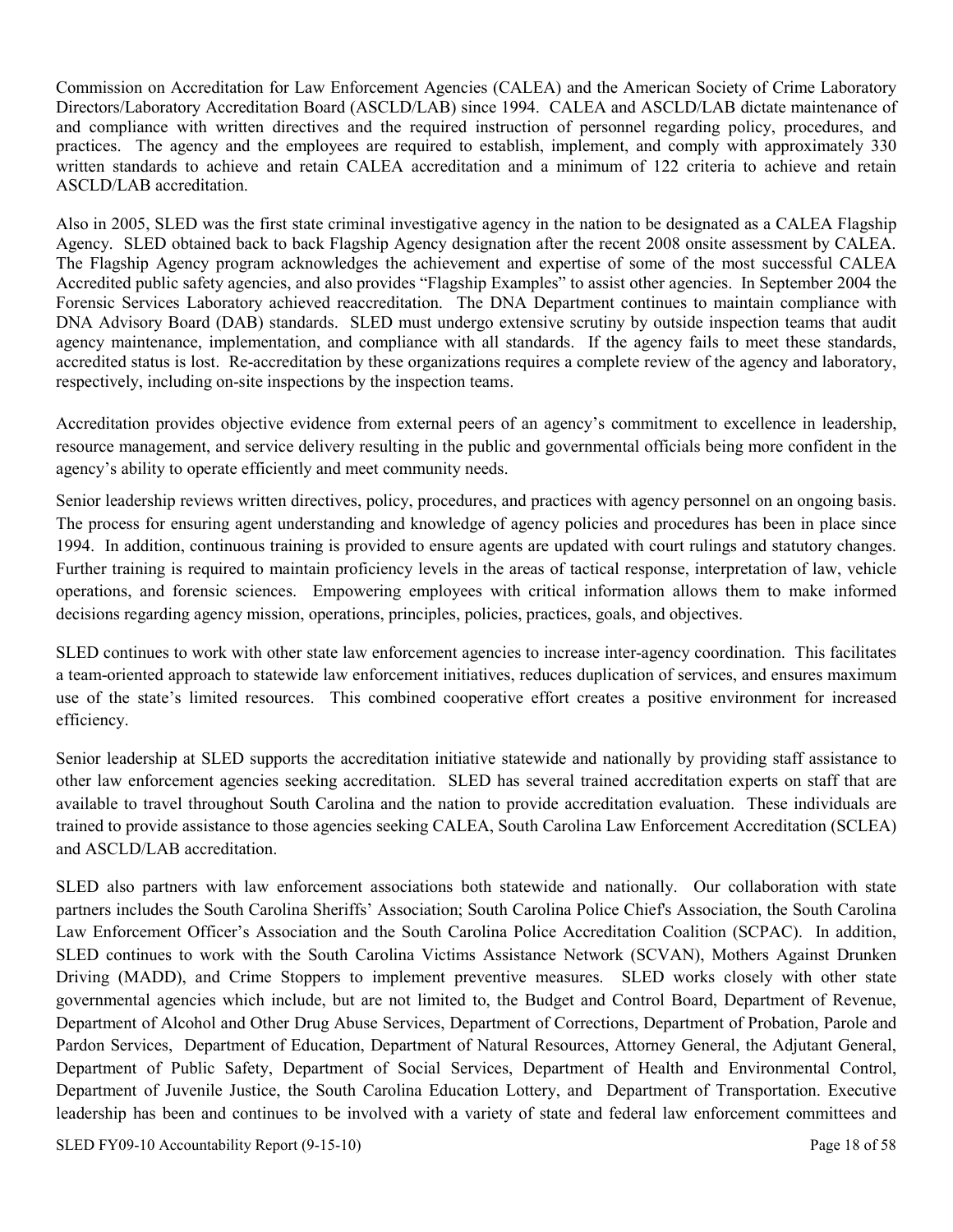commissions directed at increasing coordination, cooperation, and sharing of information and expertise. Those committees, commissions, councils, and advisory boards include:

- South Carolina Homeland Security Senior Advisory Council (HSSAC);
- South Carolina Law Enforcement Training Council;
- South Carolina Law Enforcement Officer Safety Review Task Force;
- South Carolina Safe School Task Force;
- South Carolina Child Fatality Advisory Board;
- South Carolina Vulnerable Adults Fatalities Review Committee;
- South Carolina Adult Protection Coordinating Council;
- South Carolina Prosecution Coordination Commission;
- South Carolina Law Enforcement Hall of Fame Committee;
- State Emergency Response Commission;
- South Carolina Public Safety Coordinating Council;
- Federal Law Enforcement Coordinating Committee;
- Federal Drug Task Force District Coordinating Committee;
- South Carolina Advisory Victim Services Coordinating Committee;
- South Carolina Attorney General's Task Force on Victimization;
- National White Collar Crime/Cyber-crime Advisory Board;
- Violent Crime Task Force Executive Coordinating Committee;
- Regional Expert, Technology Transfer Program, Office of National Control Policy, Counter-drug Technology Assessment Center; and,
- South Carolina Department of Education's Persistently Dangerous Schools Committee.
- Alcohol Enforcement Working Group
- South Carolina Stimulus Oversight Task Force

#### **Category 2 – Strategic Planning**

SLED developed a strategic plan which outlined major challenges and strategies, both short and long-term, for addressing these issues. Specifically, since September 11, 2001 complex demands for services and declining public resources have required that the Division carefully research operational alternatives and methodically assess the need for limited resources. Key action plans are outlined in the Strategic Planning chart.

Development of the SLED strategic plan, action objectives, and performance measures includes bidirectional flow of information from both internal and external customers. Information received by senior leadership is incorporated into these items, as appropriate, and as economically feasible. Communication and deployment of these objectives, plans, and measures is accomplished through written policies and procedures, regular meetings with sworn and non-sworn personnel, formal and informal training activities, and with written memoranda, as appropriate.

A written directive requires the formulation and annual updating of written goals and objectives for the agency and for each organizational component within the agency. SLED requires the formulation, annual updating, and distribution of the written goals and objectives to members of SLED. The responsibility for the final preparation of goals and objectives rests with the Deputy Director with input from all personnel levels. Once per year, the leadership of the agency offers all members the opportunity to contribute ideas or suggestions pertaining to goals and objectives, which are then reviewed and evaluated for inclusion. A final copy of the goals and objectives is available for all members to examine. An annual evaluation stating the progress made toward the attainment of goals and objectives is required from each functional area and is reported to the Director.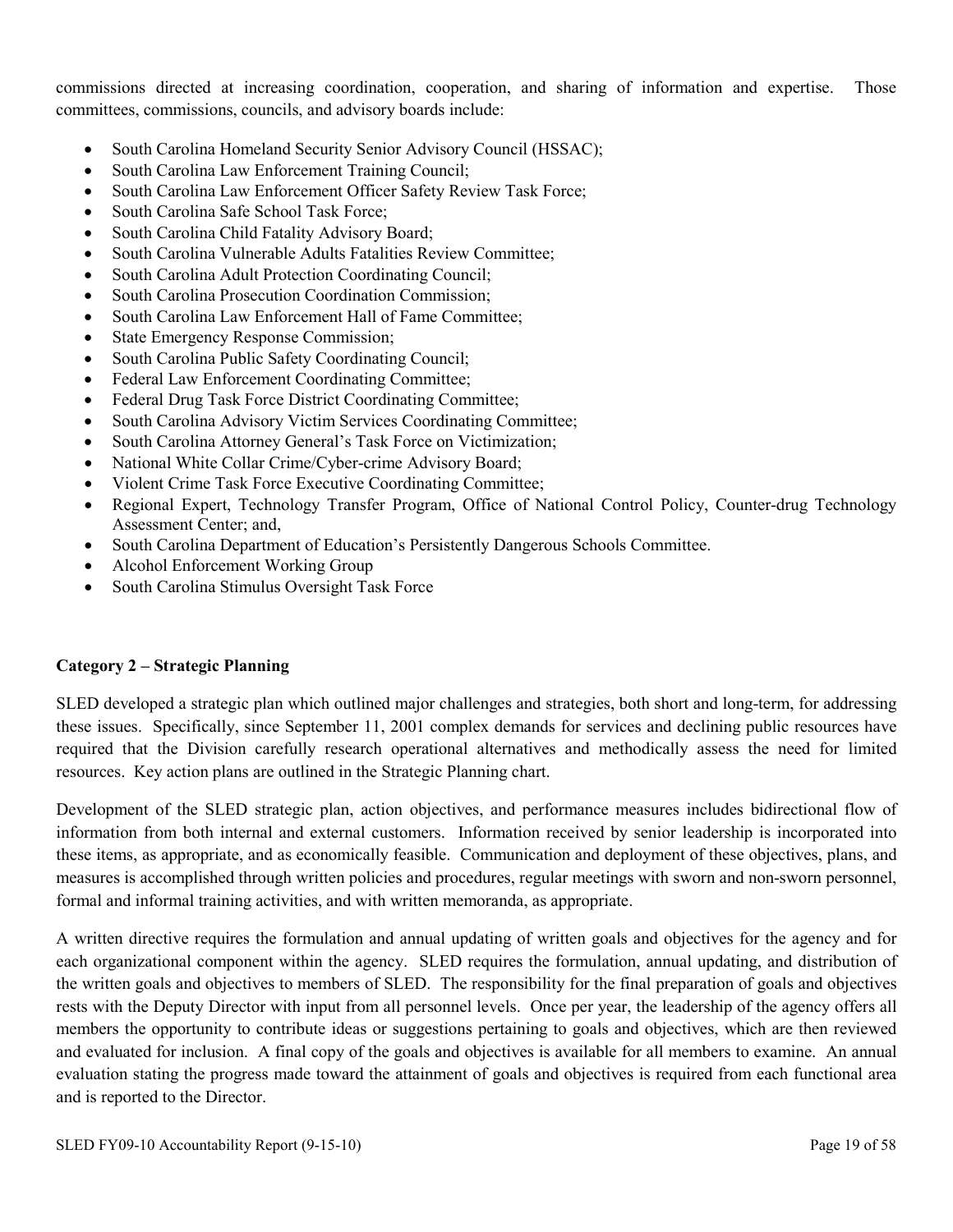In development of the strategic plan, SLED solicits and uses input from its customers when setting its course for agency services and resource allocation. Information collected from primary customers through surveys and routine discussions is used to identify demand and determine strengths and weaknesses of agency services. With this information, leadership of the agency is best able to develop a strategic plan with realistic goals and objectives that sets agency direction, ensures proper resource allocation, and targets opportunities for improvement. Providing quality services and tactical assistance to other law enforcement agencies is not only the primary mission of SLED but also allows the agency, in conjunction with other local, state, and federal law enforcement agencies, to work diligently toward the overall goal of ensuring that citizens are confident in the safety of their surroundings.

Current public safety environment and the actions the agency plans to take in anticipation of future changes to this environment are included in SLED's strategic plan. SLED's strategic direction includes the use of technology to give SLED customers the best possible crime information and evidence analysis, the targeting of investigative resources to solve and prevent crimes, and involvement of the criminal justice community, as well as the public, in developing quality training for SLED officers.

## **SLED Strategic Planning**

| <b>Program Number</b>         | <b>Supported Agency</b>                                                                                                                                                                                                                                                                     | <b>Related FY09-10 Key</b>                                                                                                                                                                                                                                                                     | <b>Key Cross References for</b>                                                                                                                                                                                                                                                                                                                                                                                                                                                                  |
|-------------------------------|---------------------------------------------------------------------------------------------------------------------------------------------------------------------------------------------------------------------------------------------------------------------------------------------|------------------------------------------------------------------------------------------------------------------------------------------------------------------------------------------------------------------------------------------------------------------------------------------------|--------------------------------------------------------------------------------------------------------------------------------------------------------------------------------------------------------------------------------------------------------------------------------------------------------------------------------------------------------------------------------------------------------------------------------------------------------------------------------------------------|
| and Title                     | <b>Strategic Planning</b><br>Goal/Objective                                                                                                                                                                                                                                                 | <b>Agency Action</b><br><b>Plan/Initiative(s)</b>                                                                                                                                                                                                                                              | <b>Performance Measures</b>                                                                                                                                                                                                                                                                                                                                                                                                                                                                      |
|                               |                                                                                                                                                                                                                                                                                             |                                                                                                                                                                                                                                                                                                |                                                                                                                                                                                                                                                                                                                                                                                                                                                                                                  |
| Homeland Security<br>II.A.(8) | Provide timely, efficient,<br>and quality coordination<br>and management of state<br>Counter-terrorism<br>resources; provide<br>manpower and technical<br>assistance to local, state<br>and federal agencies<br>during natural disasters,<br>emergency situations,<br>and terrorist events. | Equip staff with<br>computer software and<br>related items; Acquire<br>Geographic<br><b>Information Systems</b><br>(GIS) capability and<br>training for staff and<br>other units critical to<br>Counter-terrorism<br>WMD response; equip<br>staff with computer<br>software and<br>technology. | Fully operational State-<br>level intelligence Fusion<br>Center with joint<br>participation of Federal,<br>State and local LE, health,<br>EM and other HLS<br>stakeholders; State-wide<br>LE incident query system<br>with GIS functions; link<br>analysis applications;<br>robust analysts' training; 5<br><b>CBRNE</b> exercises and<br>training, 4 CBRNE<br>Responses, 5 nuclear plant<br>reviews; 51 administrative<br>meeting/exercises and plan<br>reviews/revisions; 62<br>special events |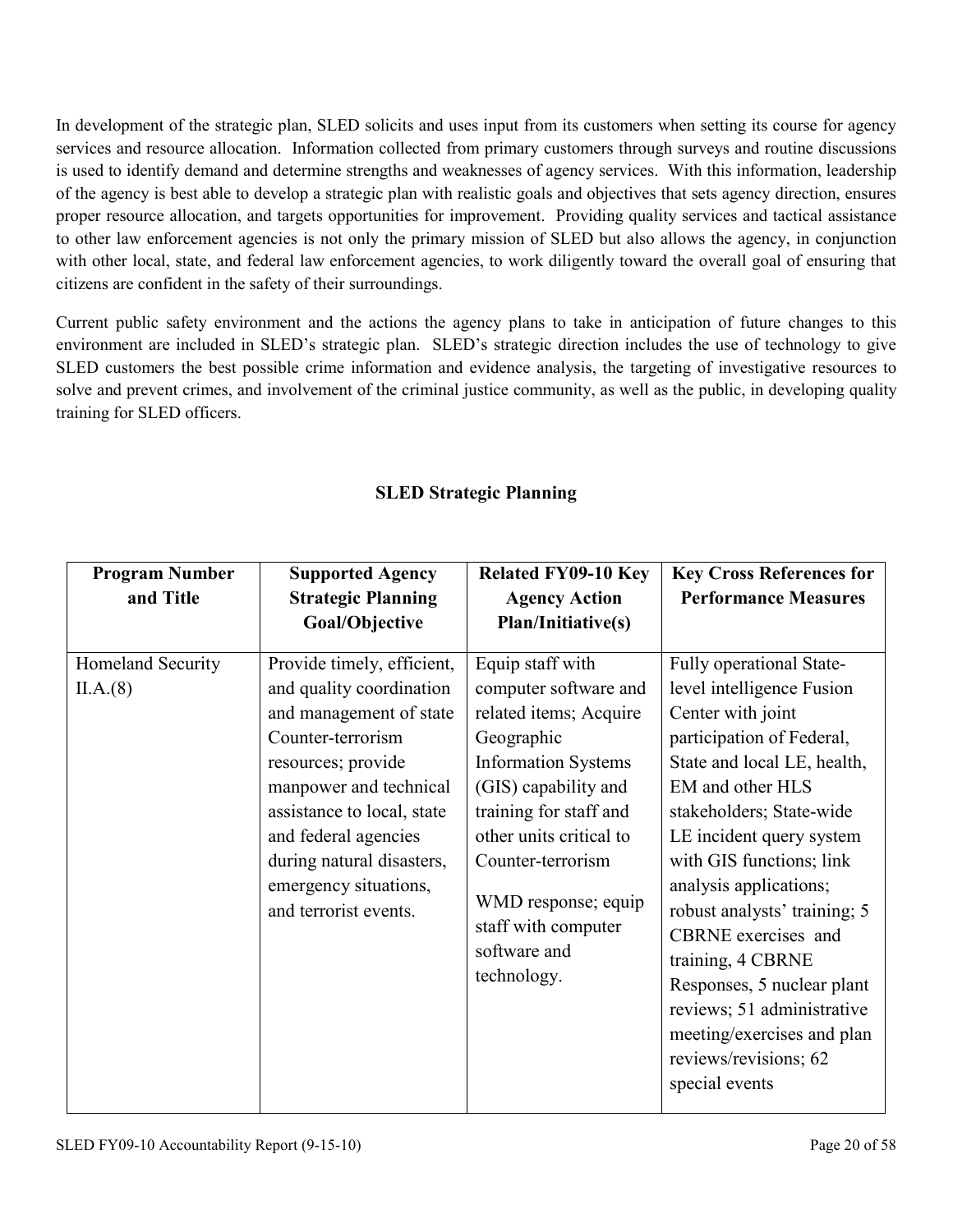| <b>Missing Persons</b><br>II.A.(9)           | Provide and distribute<br>timely and accurate<br>information regarding<br>missing persons to local,<br>state, and federal law<br>enforcement agencies;<br>transportation agencies;<br>broadcasters; the<br>emergency alert system,<br>etc., in an effort to<br>recover missing and<br>abducted children and<br>vulnerable adults. | Continue to provide<br>missing persons<br>information for<br>dissemination, and to<br>provide statewide<br><b>AMBER Alert</b><br>triggering mechanism.                                                                                                                                                                                                                                                                                                                                                                                                                                                                                            | During FY09-10 seven (7)<br>AMBER alerts have been<br>triggered with eight $(8)$<br>recoveries. Six (6) training<br>events were conducted<br>whereby 96 law<br>enforcement personnel<br>were trained on AMBER<br>Alert protocol and<br>procedures.                                                                                                                                                                                                                                                                                                      |
|----------------------------------------------|-----------------------------------------------------------------------------------------------------------------------------------------------------------------------------------------------------------------------------------------------------------------------------------------------------------------------------------|---------------------------------------------------------------------------------------------------------------------------------------------------------------------------------------------------------------------------------------------------------------------------------------------------------------------------------------------------------------------------------------------------------------------------------------------------------------------------------------------------------------------------------------------------------------------------------------------------------------------------------------------------|---------------------------------------------------------------------------------------------------------------------------------------------------------------------------------------------------------------------------------------------------------------------------------------------------------------------------------------------------------------------------------------------------------------------------------------------------------------------------------------------------------------------------------------------------------|
| <b>Investigative Services</b><br>II.A.(1)(6) | Provide timely, efficient,<br>and quality manpower<br>and technical assistance<br>for local, state, and<br>federal law enforcement,<br>prosecutorial, and<br>judicial entities.                                                                                                                                                   | This unit seeks to<br>develop in-house<br>training programs to<br>meet critical needs and<br>enhance job<br>performance; explore<br>no cost or low cost<br>educational<br>opportunities; explore<br>cost of professional<br>organization<br>membership in key<br>specialty fields;<br>determine cost to<br>digitize existing case<br>files and investigative<br>records for the<br>Division; provide<br>computers to every<br>investigative agent;<br>utilize a state of the art<br>computerized case<br>management system;<br>conduct an assessment<br>in the component areas<br>of Investigative<br>Services; re-assign<br>agents to identified | <b>SLED</b> Investigative<br>Services - Arson agents<br>conducted 145<br>investigations. Conducted<br>approximately 2,207<br>alcohol and tobacco<br>inspections;329<br>administrative violations<br>and warnings;<br>Approximately \$5,182,527<br>in drugs were purchased or<br>seized and \$2,864,581 was<br>seized in cash.<br>The Computer Crime<br>Center responded to<br>approximately 816 requests<br>for assistance.<br>The Child Fatality Unit<br>received 210 intakes for<br>investigations and the<br>Vulnerable Adult<br>Investigations Unit |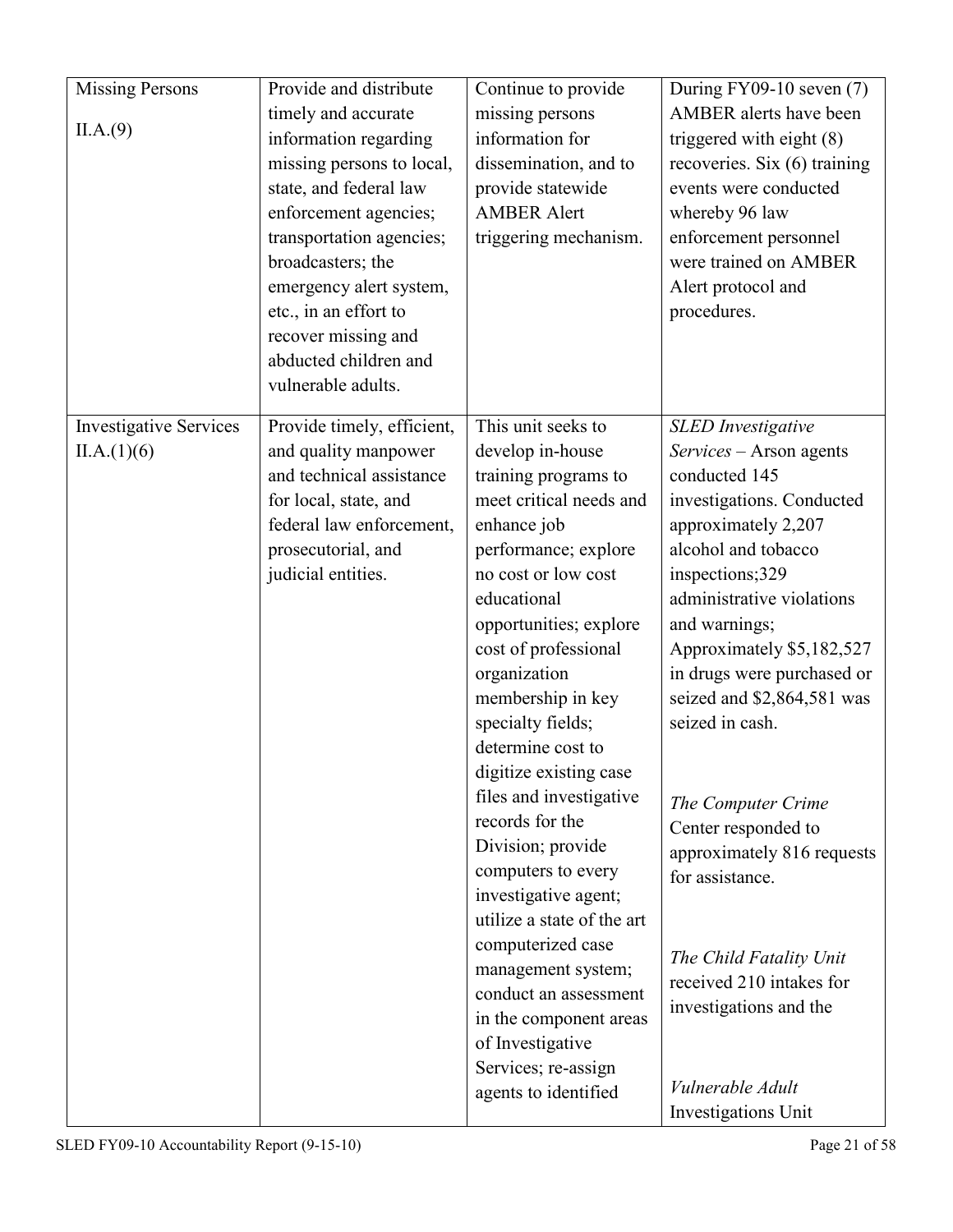|  | areas of need, and<br>pending funds, hire<br>into vacancies if<br>necessary; conduct<br>survey to determine<br>customer needs and<br>satisfaction. | received 995 intakes for<br>investigations.<br>State Grand Jury and<br>Insurance Fraud Unit-<br>opened eight State Grand<br>Jury investigations and 212<br>insurance fraud<br>investigations.                                                                                                                                                                                                                                                                                                                                                                                                                                                                                                                                           |
|--|----------------------------------------------------------------------------------------------------------------------------------------------------|-----------------------------------------------------------------------------------------------------------------------------------------------------------------------------------------------------------------------------------------------------------------------------------------------------------------------------------------------------------------------------------------------------------------------------------------------------------------------------------------------------------------------------------------------------------------------------------------------------------------------------------------------------------------------------------------------------------------------------------------|
|  |                                                                                                                                                    | <b>Behavioral Sciences -</b><br>received 54 requests for<br>psychological profiling (of<br>which 39 were threat<br>assessments). The<br>Forensic Art unit prepared<br>84 composite sketches, 1<br>facial aging, 4 facial<br>reconstructions, and<br>generated 54 graphics for<br>criminal<br>prosecution/courtroom<br>presentation purposes.<br>Polygraph Unit conducted<br>577 polygraph<br>examinations and<br>scheduled 924 requests.<br>Tactical Units - In fiscal<br>year ending June 30, 2010<br>the Tracking Team<br>responded to 182 calls and<br>204 persons were<br>apprehended. The SWAT<br>Team responded to 77 calls<br>with 159 arrest. The<br>Aviation Unit responded to<br>376 law enforcement<br>requests for service. |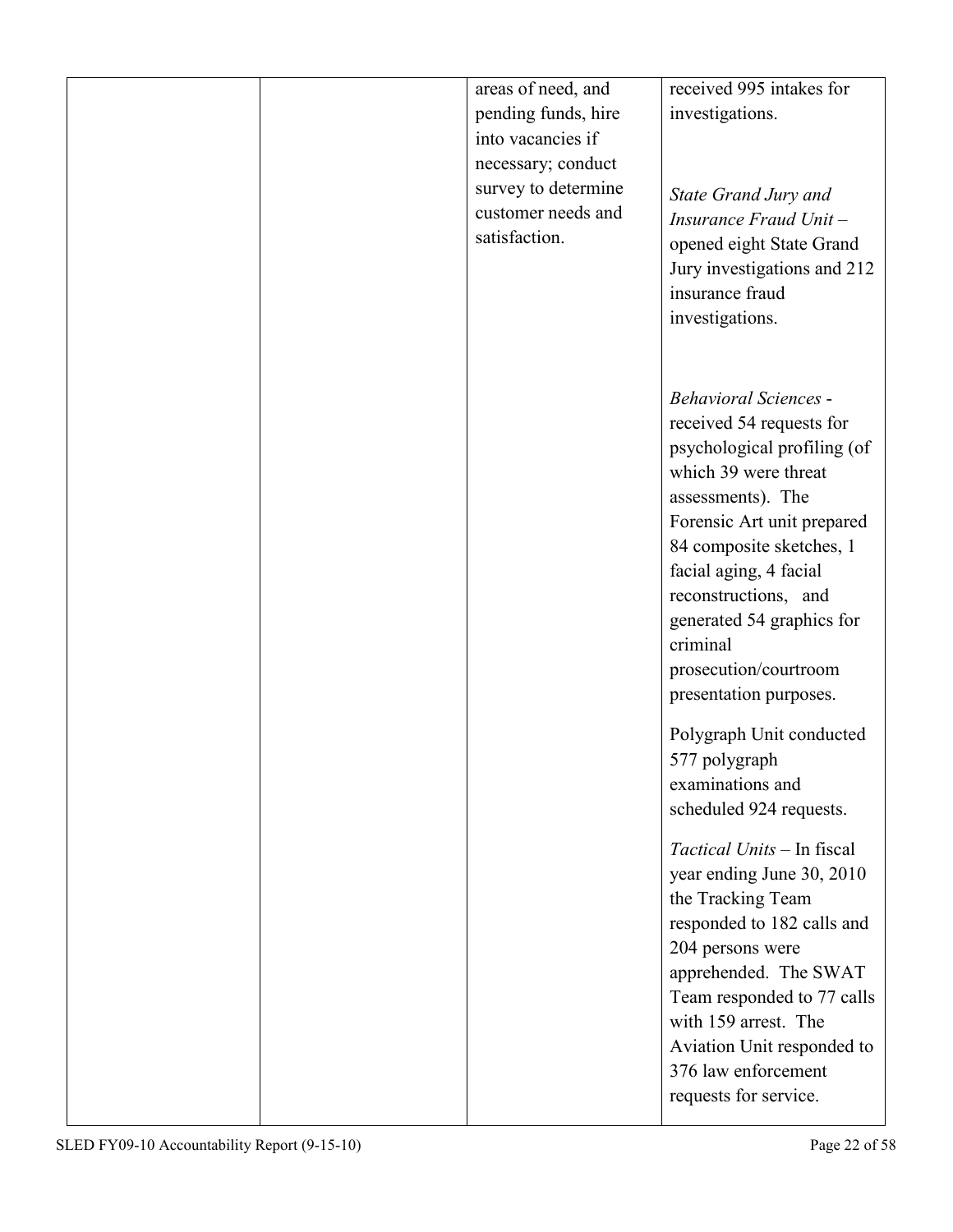| Forensic Services II.B | Provide timely, efficient, | Increase laboratory         | <b>DNA</b> Casework         |
|------------------------|----------------------------|-----------------------------|-----------------------------|
|                        | and quality technical      | staffing, replace aging     | Department- Additional      |
|                        | forensic examination and   | instrumentation, add        | instrumentation was         |
|                        | expert witness testimony   | additional                  | purchased with federal      |
|                        | for local, state, and      | instrumentation, and        | grant funds. The analysis   |
|                        | federal law enforcement    | provide training to         | of 300 backlogged DNA       |
|                        | and prosecutorial          | employees. Maintain         | cases was completed using   |
|                        | entities.                  | accreditation from the      | overtime and consumable     |
|                        |                            | American Society of         | supplies paid for with      |
|                        |                            | Crime Laboratory            | federal grant funds. The    |
|                        |                            | Directors/Laboratory        | <b>DNA</b> Department was   |
|                        |                            | <b>Accreditation Board</b>  | again found to be in        |
|                        |                            | (ASCLD/LAB) Legacy          | compliance with DNA         |
|                        |                            | program. Continue to        | <b>Advisory Board (DAB)</b> |
|                        |                            | maintain compliance         | standards.                  |
|                        |                            | with the DNA                |                             |
|                        |                            | <b>Advisory Board (DAB)</b> |                             |
|                        |                            | standards. Continue         | <b>DNA</b> Database         |
|                        |                            | preparation for             | Department - During         |
|                        |                            | accreditation through       | FY09-10, the number of      |
|                        |                            | the American Society        | DNA profiles entered into   |
|                        |                            | of Crime Laboratory         | the SC Combined DNA         |
|                        |                            | Directors/Laboratory        | Indexing System (CODIS)     |
|                        |                            | <b>Accreditation Board</b>  | was increased to 155,581.   |
|                        |                            | (ASCLD/LAB)                 |                             |
|                        |                            | International program.      |                             |
|                        |                            |                             | Drug Analysis               |
|                        |                            |                             |                             |
|                        |                            |                             | Department - The Drug       |
|                        |                            |                             | Analysis Department         |
|                        |                            |                             | received over 5600 cases    |
|                        |                            |                             | during FY09-10. In          |
|                        |                            |                             | addition to casework,       |
|                        |                            |                             | departmental personnel      |
|                        |                            |                             | trained and certified 76    |
|                        |                            |                             | local law enforcement       |
|                        |                            |                             | officers in marijuana       |
|                        |                            |                             | analysis and recertified 57 |
|                        |                            |                             | marijuana analysts.         |
|                        |                            |                             |                             |
|                        |                            |                             |                             |
|                        |                            |                             | <b>Evidence Control</b>     |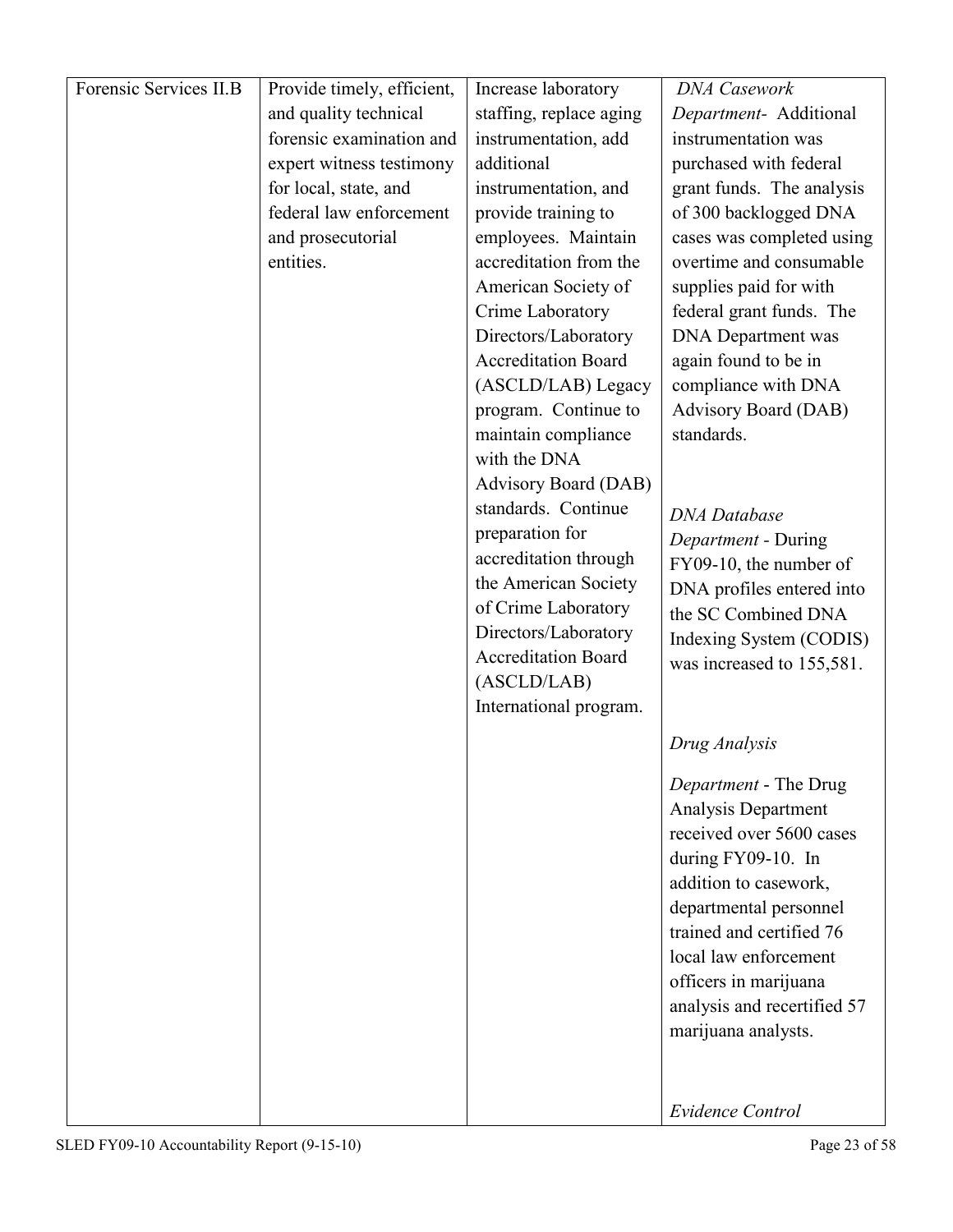|  | Department - During            |
|--|--------------------------------|
|  | FY09-10, SLED Evidence         |
|  | Control personnel              |
|  | received, assigned             |
|  | evidence control identifiers   |
|  | to, and distributed 16,680     |
|  | new cases and returned         |
|  | 60,502 items to agencies.      |
|  |                                |
|  |                                |
|  | Firearms Department-           |
|  |                                |
|  | During FY09-10, digital        |
|  | images of individually         |
|  | marked areas on                |
|  | approximately 1,034 fired      |
|  | cartridge cases and bullets    |
|  | were entered into the          |
|  | <b>Integrated Ballistic</b>    |
|  | <b>Identification System</b>   |
|  | (BIS).                         |
|  |                                |
|  |                                |
|  | <b>Implied Consent</b>         |
|  | Department -                   |
|  |                                |
|  | The Implied Consent            |
|  | Department maintains 165       |
|  | breath alcohol testing         |
|  | devices (Data Master           |
|  | DMT) and video recording       |
|  | systems (VDS-2) at 116         |
|  | certified breath testing sites |
|  | throughout the state. In       |
|  | FY09-10, this Department       |
|  | performed 827 on-site Data     |
|  | Master inspection/             |
|  | maintenance visits and 774     |
|  | on-site video-recording        |
|  | system                         |
|  |                                |
|  | inspection/maintenance         |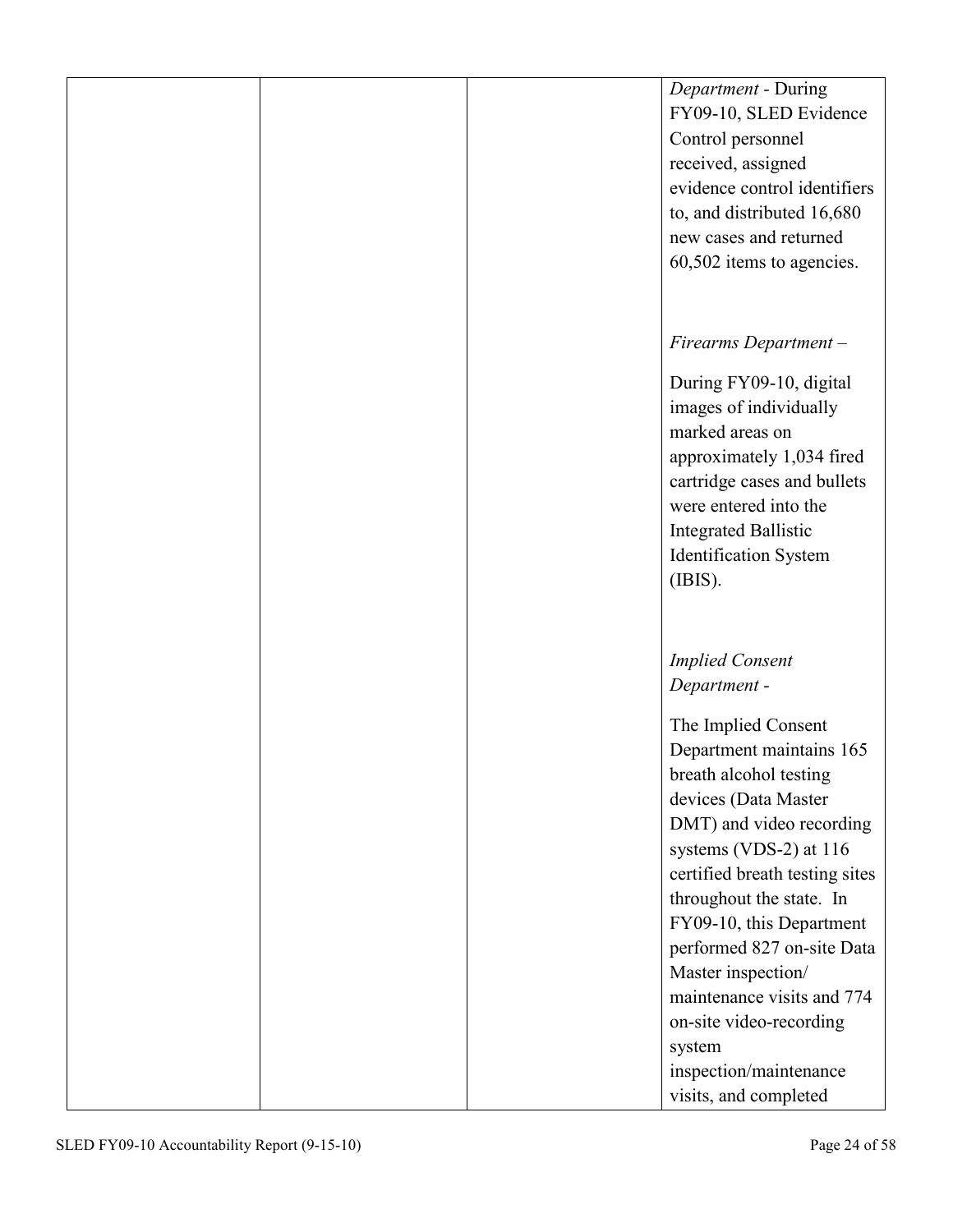|  | upgrading the video-             |
|--|----------------------------------|
|  | recording systems to a           |
|  | digital server. These            |
|  | recordings are used as           |
|  | evidence in any legal            |
|  | proceeding, pursuant to          |
|  | S.C. Code of Laws,               |
|  | Section 56-5-2953.               |
|  |                                  |
|  |                                  |
|  |                                  |
|  | <b>Latent Prints Department-</b> |
|  | During the recent fiscal         |
|  | year, this Department            |
|  | continued to utilize the         |
|  | <b>Automated Fingerprint</b>     |
|  | Identification System            |
|  | (AFIS) to search latent          |
|  | prints from criminal cases       |
|  |                                  |
|  | against state and federal        |
|  | databases, provide crime         |
|  | scene processing                 |
|  | assistance, and examine          |
|  | fingerprint, footwear/tire       |
|  | tread and bloodstain             |
|  | pattern evidence. This           |
|  | department completed             |
|  | 1,256 cases and 5,692            |
|  | items during the FY.             |
|  | Departmental personnel           |
|  | processed 231 crime scenes       |
|  | during this time.                |
|  |                                  |
|  | Photography Department-          |
|  | This Department continued        |
|  | to provide photography           |
|  | assistance to both internal      |
|  | and external customers           |
|  | during the recent fiscal         |
|  | year. This Department            |
|  | completed 430 cases and          |
|  |                                  |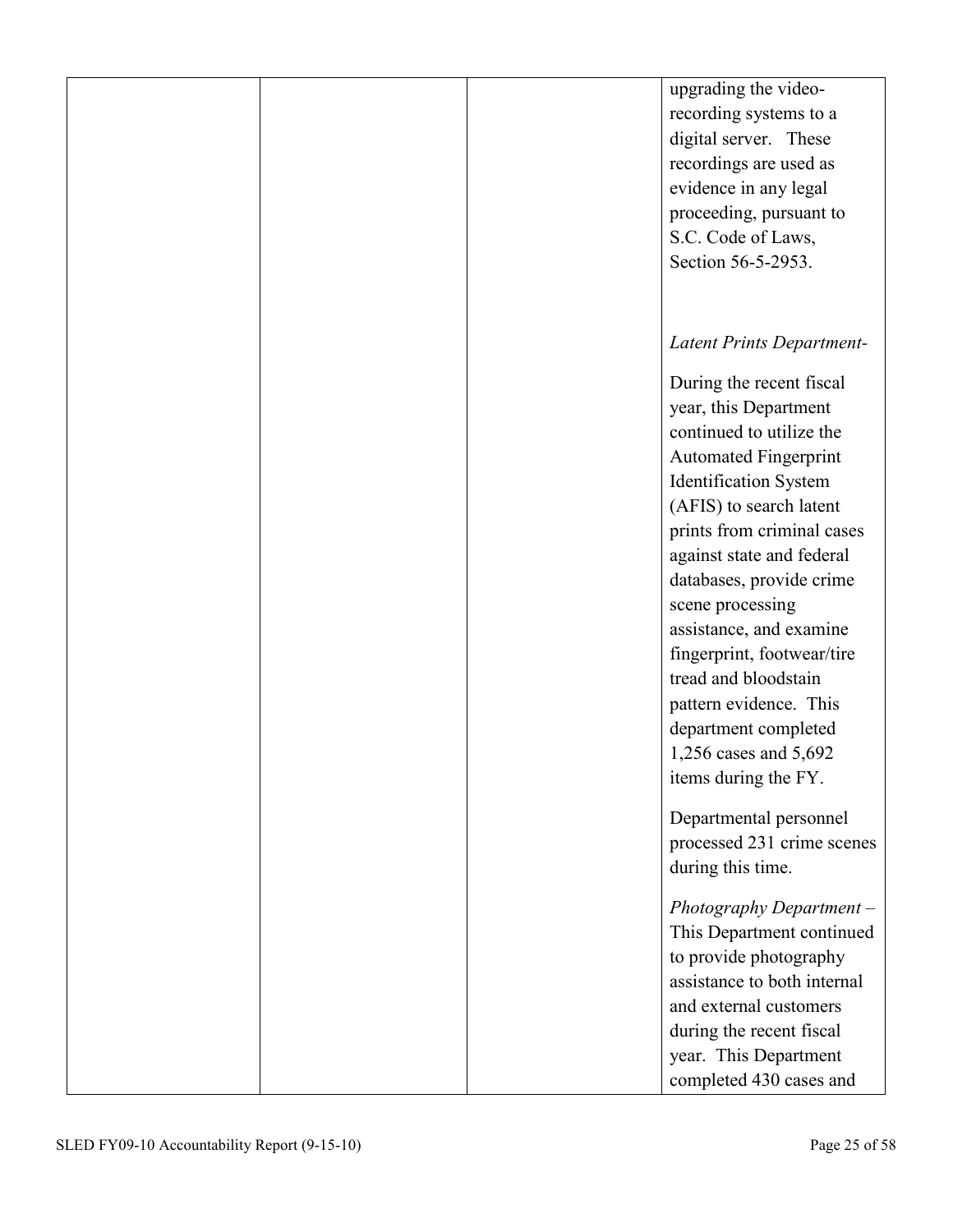|                         |                           |                         | 833 items.                   |
|-------------------------|---------------------------|-------------------------|------------------------------|
|                         |                           |                         |                              |
|                         |                           |                         |                              |
|                         |                           |                         |                              |
|                         |                           |                         | <b>Questioned Documents</b>  |
|                         |                           |                         | Department – This            |
|                         |                           |                         | Department continued to      |
|                         |                           |                         | provide assistance for       |
|                         |                           |                         | investigations of fraudulent |
|                         |                           |                         | or altered documents         |
|                         |                           |                         | during the recent fiscal     |
|                         |                           |                         | year. This Department        |
|                         |                           |                         |                              |
|                         |                           |                         | completed 170 cases and      |
|                         |                           |                         | 1,316 items and provided 2   |
|                         |                           |                         | expert court testimonies.    |
|                         |                           |                         |                              |
|                         |                           |                         | Toxicology Department -      |
|                         |                           |                         |                              |
|                         |                           |                         | During the review period,    |
|                         |                           |                         | the Toxicology Department    |
|                         |                           |                         | analyzed 4958 cases, 9503    |
|                         |                           |                         | items, and provided 51       |
|                         |                           |                         | expert testimonies.          |
|                         |                           |                         |                              |
|                         |                           |                         | Trace Evidence               |
|                         |                           |                         | Department - During FY09     |
|                         |                           |                         | 10, this Department          |
|                         |                           |                         | completed 1084 cases and     |
|                         |                           |                         | provided 46 expert           |
|                         |                           |                         | testimonies.                 |
|                         |                           |                         |                              |
|                         |                           |                         |                              |
|                         |                           |                         |                              |
|                         |                           |                         |                              |
| <b>SLED Data Center</b> | Provide timely, efficient | Develop and             | Customers of the Criminal    |
|                         | and quality operation of  | implement agency        | Justice Information System   |
| ILC                     | the statewide criminal    | conversions and         | (CJIS) are provided          |
|                         | justice information       | encryption. Continue to | immediate access to          |
|                         | system in support of      | develop business        | criminal history             |
|                         | local, state, and federal | continuity and disaster | information, warrant files,  |
|                         | law enforcement,          | recovery. Upgrade the   | sex offender information,    |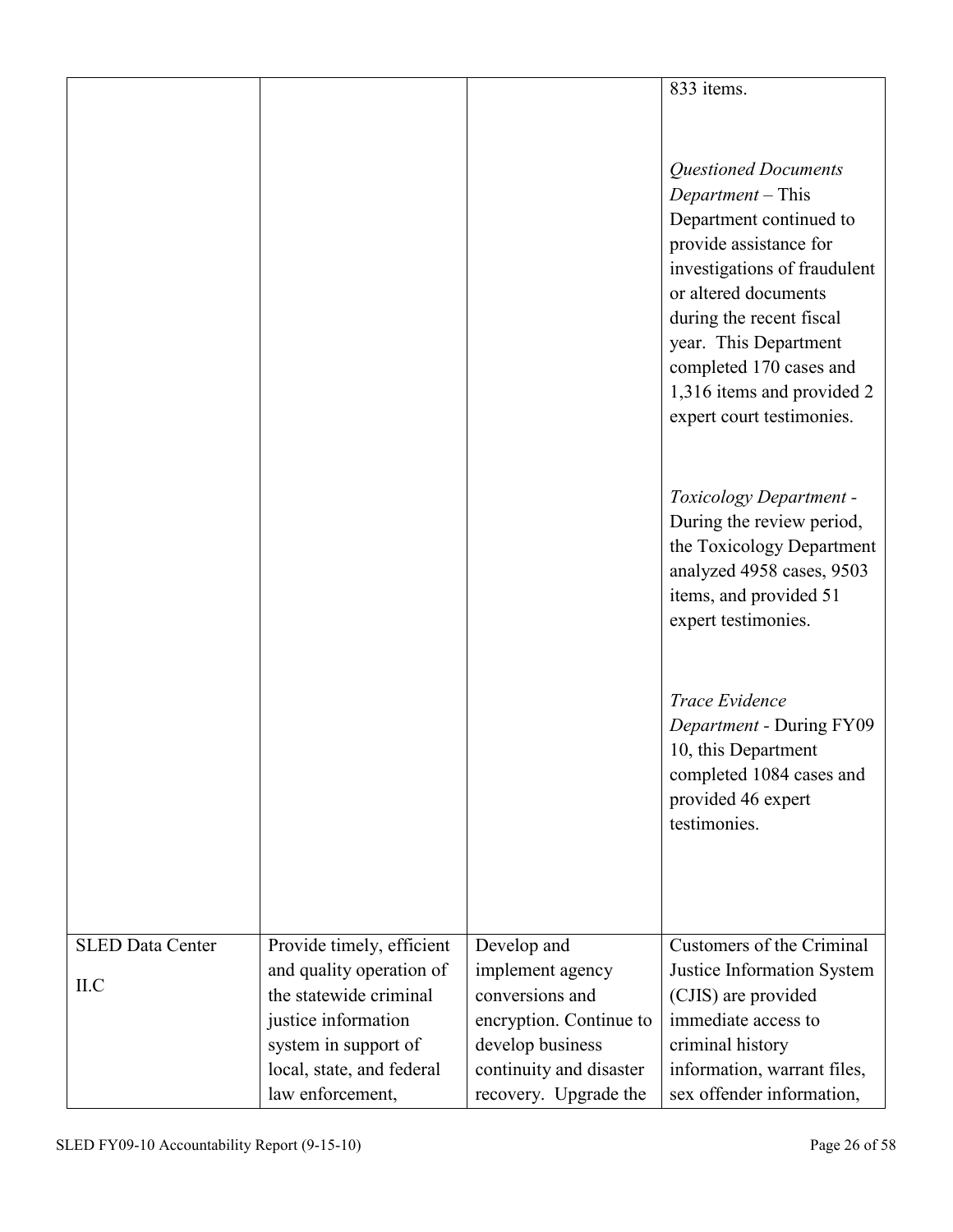|                                                | prosecutorial and judicial<br>entities.                                                                                                                                                                                                                      | core network<br>infrastructure.<br>Modernize the Legacy<br>Database and migrate<br>to Open Systems.<br>South Carolina<br>Continue to integrate<br><b>SLED Criminal Justice</b><br>Information Systems. | etc., through electronic<br>information sharing. In<br>FY09-10, there are 14,787<br>criminal justice terminal<br>devices accessing the<br>network; 126,107,682<br>transactions through the<br>Law Enforcement Message<br>Switch (LEMS); 342,507<br>electronic transactions<br>through CATCH (Citizens<br><b>Access To Criminal</b><br>History).                                                       |
|------------------------------------------------|--------------------------------------------------------------------------------------------------------------------------------------------------------------------------------------------------------------------------------------------------------------|--------------------------------------------------------------------------------------------------------------------------------------------------------------------------------------------------------|-------------------------------------------------------------------------------------------------------------------------------------------------------------------------------------------------------------------------------------------------------------------------------------------------------------------------------------------------------------------------------------------------------|
|                                                |                                                                                                                                                                                                                                                              |                                                                                                                                                                                                        |                                                                                                                                                                                                                                                                                                                                                                                                       |
| Professional Services                          | Provide quality<br>manpower and technical<br>assistance to all law<br>enforcement; investigate<br>applications for alcohol<br>licenses and report<br>findings to the SC<br>Department of Revenue;<br>and assess and monitor<br>agency personnel<br>training. | Provide timely,<br>efficient, and quality<br>technical assistance to<br>licensee and permit<br>holders.                                                                                                | <b>Regulatory Operations -</b><br>Investigated 2,247 alcohol<br>licensing applications with<br>an additional 464 special<br>investigations, conducted<br>301 regulatory<br>investigations, and<br>investigated 117 violations<br>of SC Education Lottery<br>Act with 7 arrests.                                                                                                                       |
| Professional<br>Development/Commun<br>ications | Provide quality<br>manpower and technical<br>assistance to all law<br>enforcement; trains<br>SLED personnel on<br>various subject matters,<br>provide training for<br>various law enforcement<br>qualifications and<br>certifications.                       | Expand pre-service and<br>in-service training<br>through upgrading<br>skills and knowledge<br>levels of participants<br>and staff, and upgrade<br>visual and audio<br>training aids.                   | <i>Training Unit</i> - In FY09-<br>10, the Training Unit<br>provided the following<br>approximate number of<br>training hours to internal<br>and external customers:<br>5,164 hours of in-service<br>training, $6,428$ hours of<br>handgun, rifle, and shotgun<br>training; 912 hours of CPR<br>training; 1,216 hours of<br>Criminal Domestic<br>Violence (CDV) training,<br>126 hours of supervisory |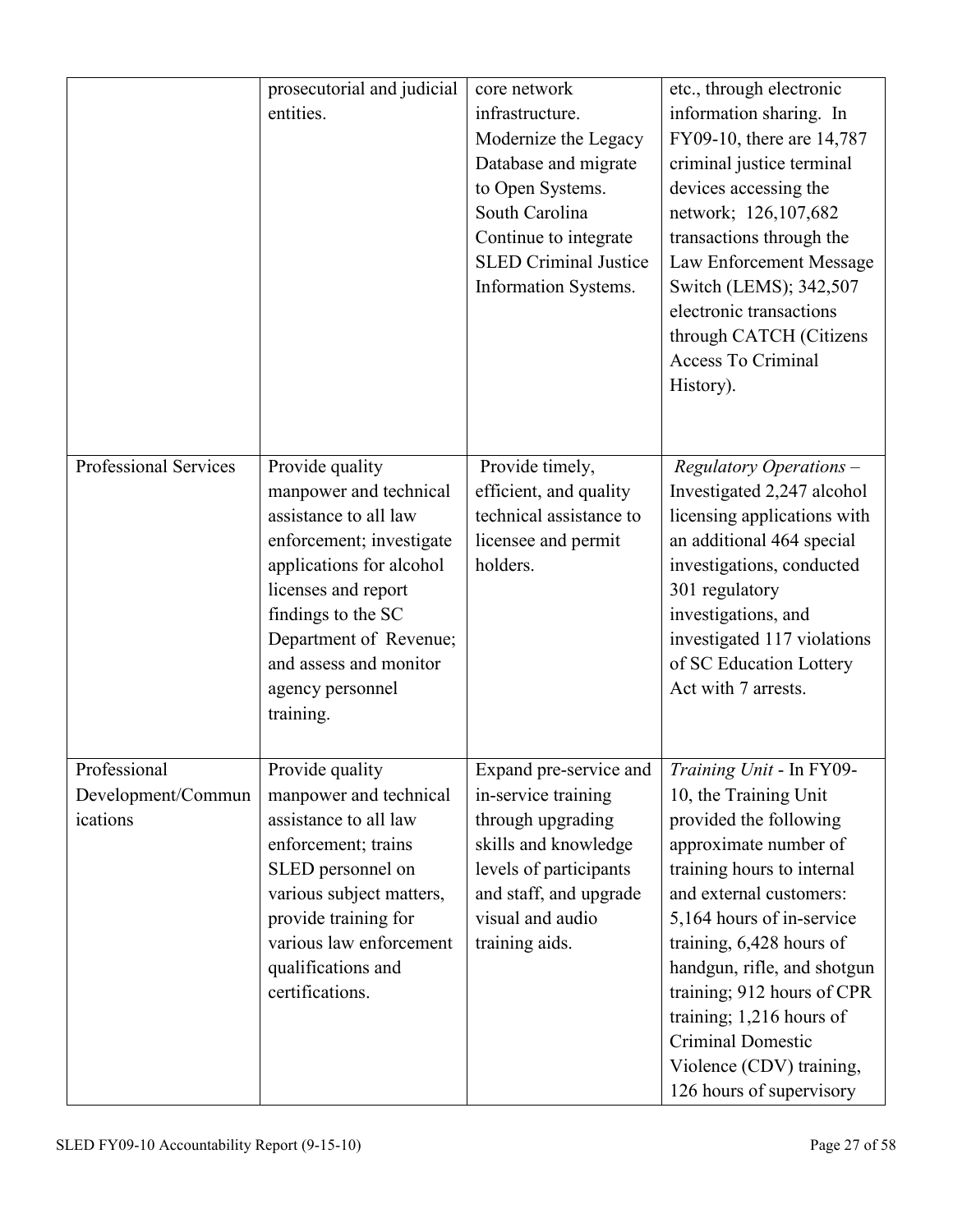|                |                                                                                                               |                                                                                                                                                                                                                                                                                                                                                                                                                                                                         | training; 1,000 hours of<br>Constable training; and<br>848 hours of legal update<br>training. This unit also<br>facilitated the fitting of<br><b>Personal Protective</b><br>Ensembles (PPE) to<br>approximately 304 law<br>enforcement personnel, and<br>facilitated the health<br>screening of approximately<br>361 personnel.                                                                                                                                                                                                                                                                                                                                                                                                                          |
|----------------|---------------------------------------------------------------------------------------------------------------|-------------------------------------------------------------------------------------------------------------------------------------------------------------------------------------------------------------------------------------------------------------------------------------------------------------------------------------------------------------------------------------------------------------------------------------------------------------------------|----------------------------------------------------------------------------------------------------------------------------------------------------------------------------------------------------------------------------------------------------------------------------------------------------------------------------------------------------------------------------------------------------------------------------------------------------------------------------------------------------------------------------------------------------------------------------------------------------------------------------------------------------------------------------------------------------------------------------------------------------------|
| Administration | Provide timely, efficient,<br>and quality<br>administrative support to<br>internal and external<br>customers. | Completed digital<br>upgrades of SLED<br>VHF two-way radio<br>system; upgraded all<br>radio repeaters;<br>completed purchase of<br>800 MHz portable<br>units to aid in<br>interoperability with<br>local and other state<br>agencies. Continue to<br>develop and implement<br>best practices and<br>output measurements<br>consistent with the<br>Governor's overall<br>goals for South<br>Carolina. Developed<br>and implemented a<br>new five year strategic<br>plan. | SLED has consistently<br>received positive approval<br>ratings from its customers.<br><b>Customer satisfaction</b><br>surveys have been<br>completed over the last<br>decade whereby the<br>agency's performance has<br>been highly rated. The<br>agency continues to receive<br>good audit reports, positive<br>compliance reviews, and<br>has been nationally<br>accredited and reaccredited<br>through two separate<br>organizations: the<br>Commission on<br>Accreditation for Law<br><b>Enforcement Agencies</b><br>(CALEA – reaccreditation<br>received in 2008) and the<br>American Society of Crime<br>Laboratory<br>Directors/Laboratory<br><b>Accreditation Board</b><br>$(ASCII) / LAB -$<br>Re-accreditation received<br>in September 2004). |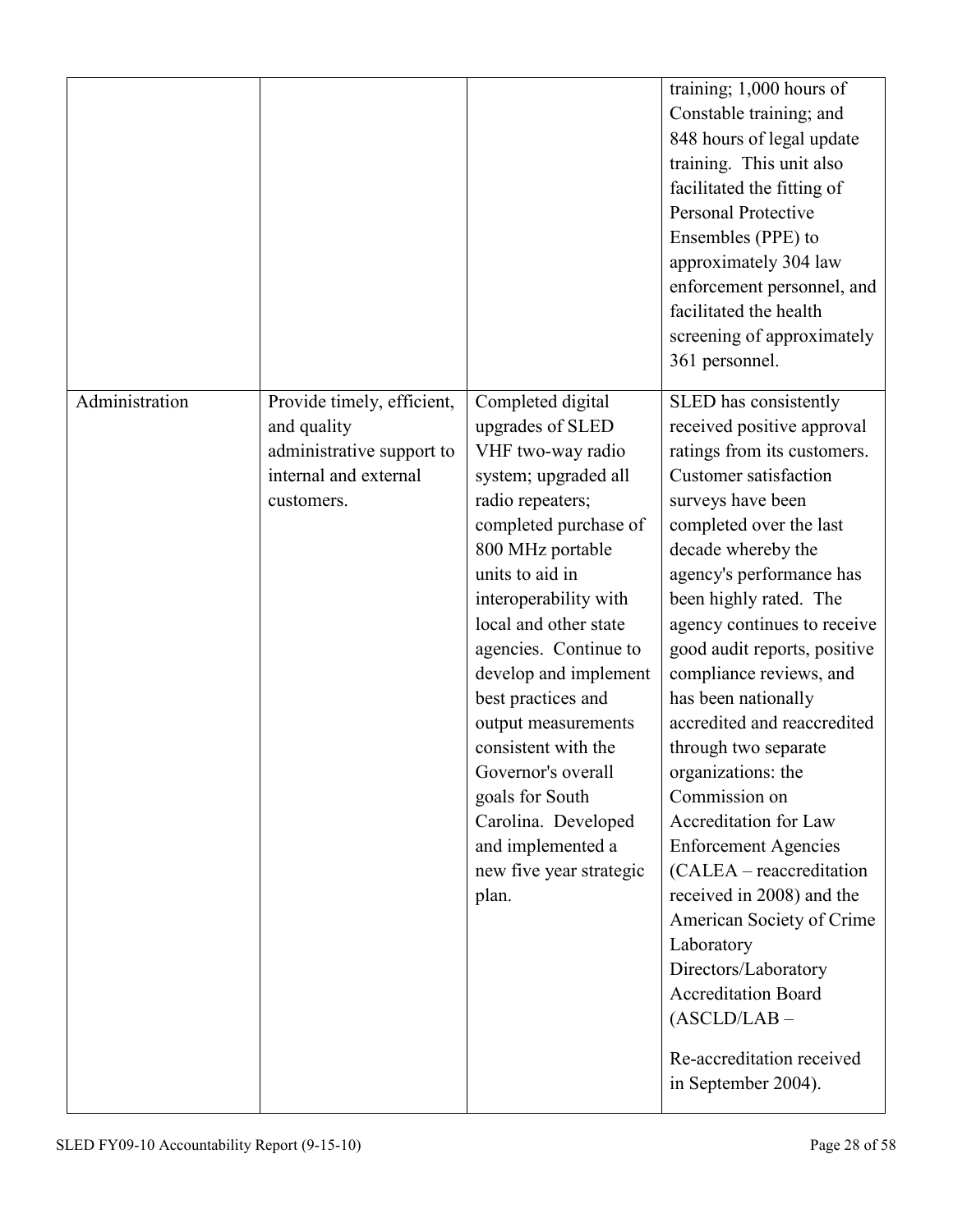|  | Human Resources Unit -        |
|--|-------------------------------|
|  | During FY09-10, the           |
|  | Human Resources Unit          |
|  | managed employee files,       |
|  | insurance and other           |
|  | benefits on over 464 FTEs     |
|  | and 30 temporary              |
|  | employees and including       |
|  | transitioning to the SCEIS    |
|  | system;.                      |
|  | The agency has met all        |
|  | federally imposed             |
|  | timeframes for homeland       |
|  | security initiatives and      |
|  | funding priorities. SLED-     |
|  | Office of Homeland            |
|  | Security has administered     |
|  | approximately \$193.74        |
|  | million in Homeland           |
|  | Security Grants to local      |
|  | and state entities to address |
|  | counter-terrorism needs       |
|  | and has completed a new       |
|  | statewide homeland            |
|  | security assessment and       |
|  | strategy.                     |
|  | In FY10 the Regulatory        |
|  | Unit processed 212            |
|  | Contract Security and 88      |
|  | Proprietary Security          |
|  | business licenses; 452        |
|  | Private Investigation         |
|  | business licenses; 437        |
|  | Private Investigator          |
|  | registrations. In addition    |
|  | Regulatory processed          |
|  | 9,328 Unarmed, 3,825          |
|  | Armed, 447 upgrades from      |
|  | Unarmed to Armed and          |
|  | 581 Temporary Security        |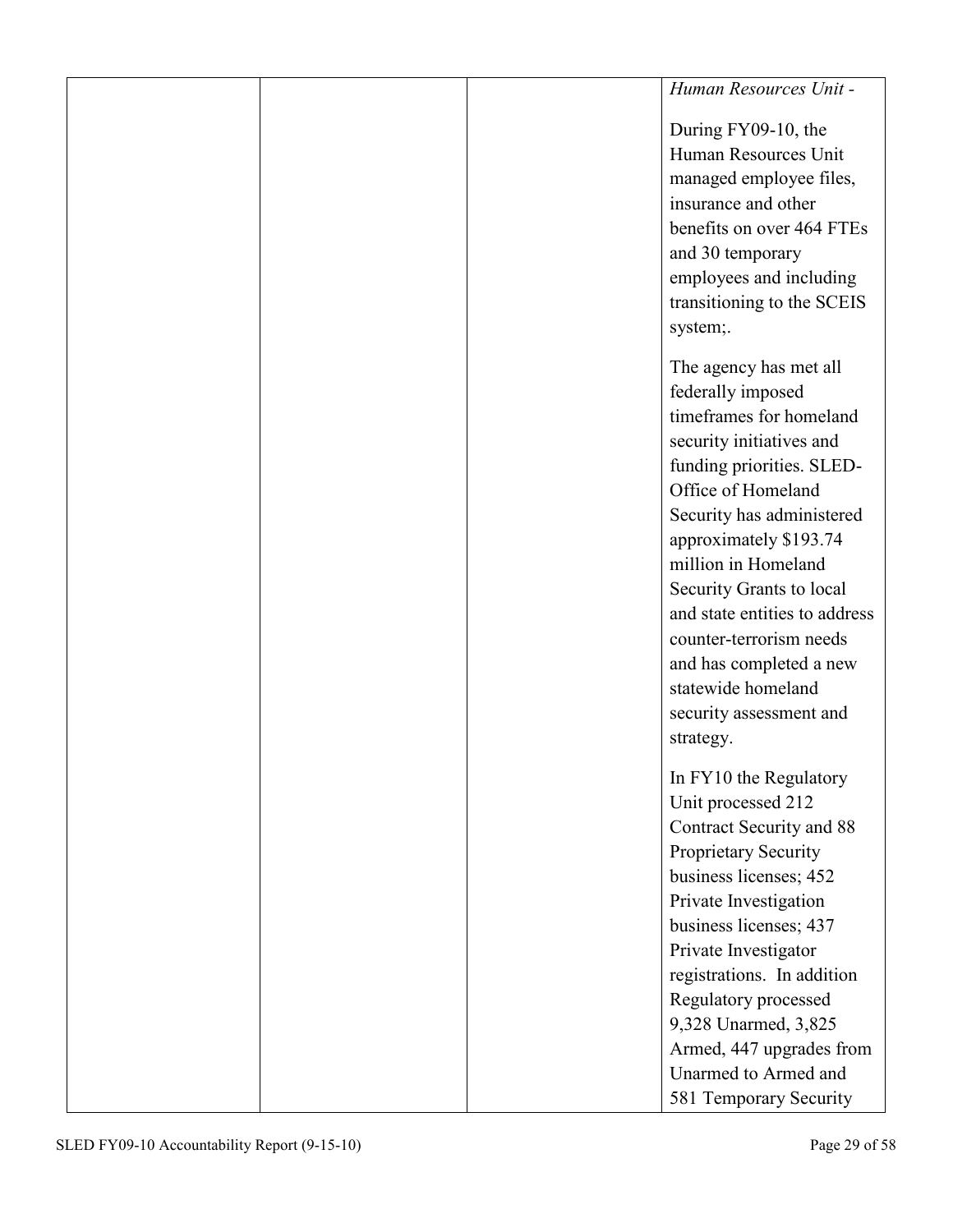|                    |                                                                                               |                                                     | Guard Licenses.                                                             |
|--------------------|-----------------------------------------------------------------------------------------------|-----------------------------------------------------|-----------------------------------------------------------------------------|
|                    |                                                                                               |                                                     | Regulatory also                                                             |
|                    |                                                                                               |                                                     | administers the Concealed                                                   |
|                    |                                                                                               |                                                     | Weapon Permit program.                                                      |
|                    |                                                                                               |                                                     | There are approximately                                                     |
|                    |                                                                                               |                                                     | 118,236 Concealed                                                           |
|                    |                                                                                               |                                                     | Weapon Permit holders                                                       |
|                    |                                                                                               |                                                     | currently carrying a permit                                                 |
|                    |                                                                                               |                                                     | in South Carolina. In                                                       |
|                    |                                                                                               |                                                     | FY10 this unit entered                                                      |
|                    |                                                                                               |                                                     | 45,617 applications;                                                        |
|                    |                                                                                               |                                                     | 31,986 new and 13,631                                                       |
|                    |                                                                                               |                                                     | renewals. Inclusive of the                                                  |
|                    |                                                                                               |                                                     | numbers above, during the                                                   |
|                    |                                                                                               |                                                     | FY10 time period this unit                                                  |
|                    |                                                                                               |                                                     | approved 32,220 new;                                                        |
|                    |                                                                                               |                                                     | 13,796 renewals; 849                                                        |
|                    |                                                                                               |                                                     | denied applications; 246                                                    |
|                    |                                                                                               |                                                     | revoked permits; and                                                        |
|                    |                                                                                               |                                                     | reinstated 57 permits after                                                 |
|                    |                                                                                               |                                                     | appeal. Regulatory                                                          |
|                    |                                                                                               |                                                     | processed 131 Group I, 12                                                   |
|                    |                                                                                               |                                                     | Group II, 87 Group III, and                                                 |
|                    |                                                                                               |                                                     | 14 Group III-Advanced                                                       |
|                    |                                                                                               |                                                     | Constable commissions; 2                                                    |
|                    |                                                                                               |                                                     | Coroner and 9 Deputy                                                        |
|                    |                                                                                               |                                                     | <b>Coroner Concealed</b>                                                    |
|                    |                                                                                               |                                                     | Weapon Permits; 4 Special                                                   |
|                    |                                                                                               |                                                     | Limited licenses; 1 Special                                                 |
|                    |                                                                                               |                                                     | Weapon permit and 210                                                       |
|                    |                                                                                               |                                                     | Retail Pistol Dealer                                                        |
|                    |                                                                                               |                                                     | licenses. Processed 8                                                       |
|                    |                                                                                               |                                                     | retired SLED agent                                                          |
|                    |                                                                                               |                                                     | commissions.                                                                |
| Pass Through Funds | Ensure timely award and                                                                       | Manage and administer                               | To date, all Department of                                                  |
| (Homeland Security | reimbursement of                                                                              | the Homeland Security                               | Homeland Security                                                           |
| Grants)            | Homeland Security grant                                                                       | Grant awards and                                    | requirements and timelines                                                  |
|                    |                                                                                               | programs according to                               | have been met. Through                                                      |
|                    |                                                                                               | Department of                                       | FY09-10 SLED-Office of                                                      |
|                    |                                                                                               |                                                     |                                                                             |
|                    |                                                                                               |                                                     |                                                                             |
|                    | funds to local and state<br>entities. Oversee<br>implementation and<br>funding of the State's | Homeland Security<br>requirements and<br>timelines. | Homeland Security, as the<br>State Administrative<br>Agency (SAA) for these |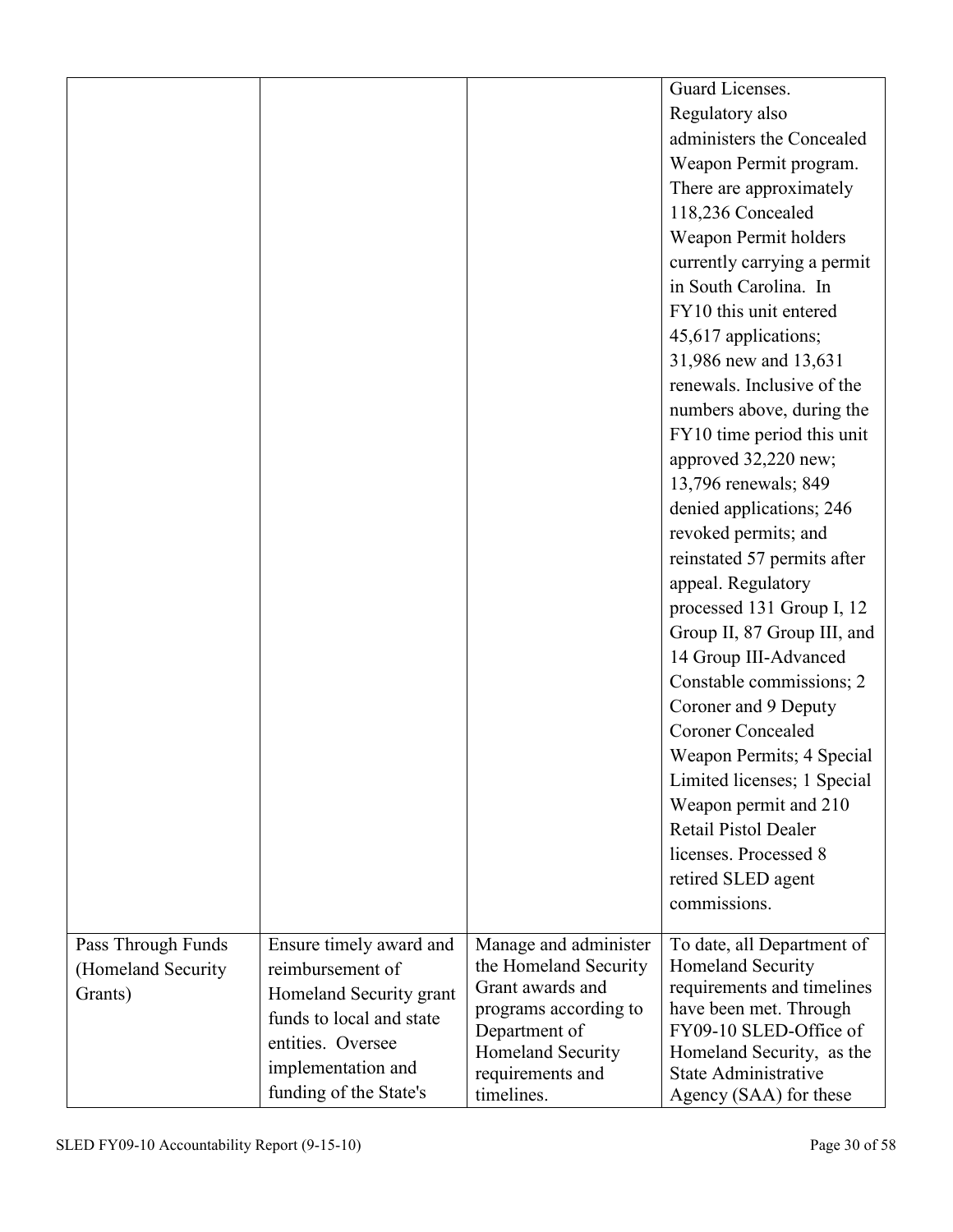| million in Homeland<br>Assessment.<br><b>Security Grant Program</b><br>funds. |
|-------------------------------------------------------------------------------|
|-------------------------------------------------------------------------------|

#### **Category 3 – Customer Focus**

SLED has an ongoing communications program whereby the management team systematically makes contact with Sheriffs, Chiefs of Police, and Solicitors. Any concerns or complaints presented during visits or conversations are handled immediately by the leadership of the agency. As a result, SLED customer surveys have been very positive. In addition, the management team attends annual statewide association meetings with the sheriffs, chiefs, and solicitors, as well as other local law enforcement associations.

The South Carolina Law Enforcement Division conducts a triennial customer satisfaction survey of external users.

• The most recent customer satisfaction survey conducted in 2007 indicated broad support by police chiefs, sheriffs, and solicitors regarding the services SLED is providing to their departments and agencies.

A systematic approach of addressing complaints on personnel, services, and products has been developed and implemented. The system is set up to receive and review complaints about the actions and performance of all Division personnel. The Forensic Services Laboratory continues to receive commendation letters from local law enforcement agencies, members of the judiciary, and state citizens regarding their outstanding work and professionalism. Providing the highest level of quality law enforcement service to all citizens is paramount.

Ongoing communications with sheriffs, chiefs of police, solicitors, fire chiefs, and other first responders continues. In addition, SLED management attends many annual statewide association meetings with the Sheriffs, Chiefs, and Solicitors as well as other local law enforcement and first responder associations. Further, SLED Captains are encouraged to routinely visit with local law enforcement officials in order to maintain a close working relationship. Any concerns or complaints presented during visits or conversations are handled immediately by the Director and the leadership of the agency. The success of this effort is demonstrated by the positive feedback received through SLED customer surveys.

The leadership and membership of SLED are aware of the important responsibilities and duties of being public servants. SLED operates under the constitutional guarantees afforded to everyone and under the laws that govern the agency. Therefore, the courteous receipt of complaints, thorough and impartial investigation, and just disposition are important in maintaining the confidence of our citizens.

SLED is open to external assessment by the public. As a part of the accreditation process, the agency is required to solicit comments from the public for input towards improvement in operations and attainment of expectation levels. SLED publishes a notice in the newspaper that invites comment through a toll free number monitored by our external inspectors. SLED has received positive comments since the inception of the program.

SLED continues to update information on the internet for easy access by the public. Frequently asked questions are outlined and answered; Counter-terrorism links have been established; AMBER Alert information is available; CWP laws, reciprocity, and other information is available; the Sex Offender Registry is readily available for review and connectivity to the National Sex Offender Public Registry is made accessible to the South Carolina public; criminal history checks are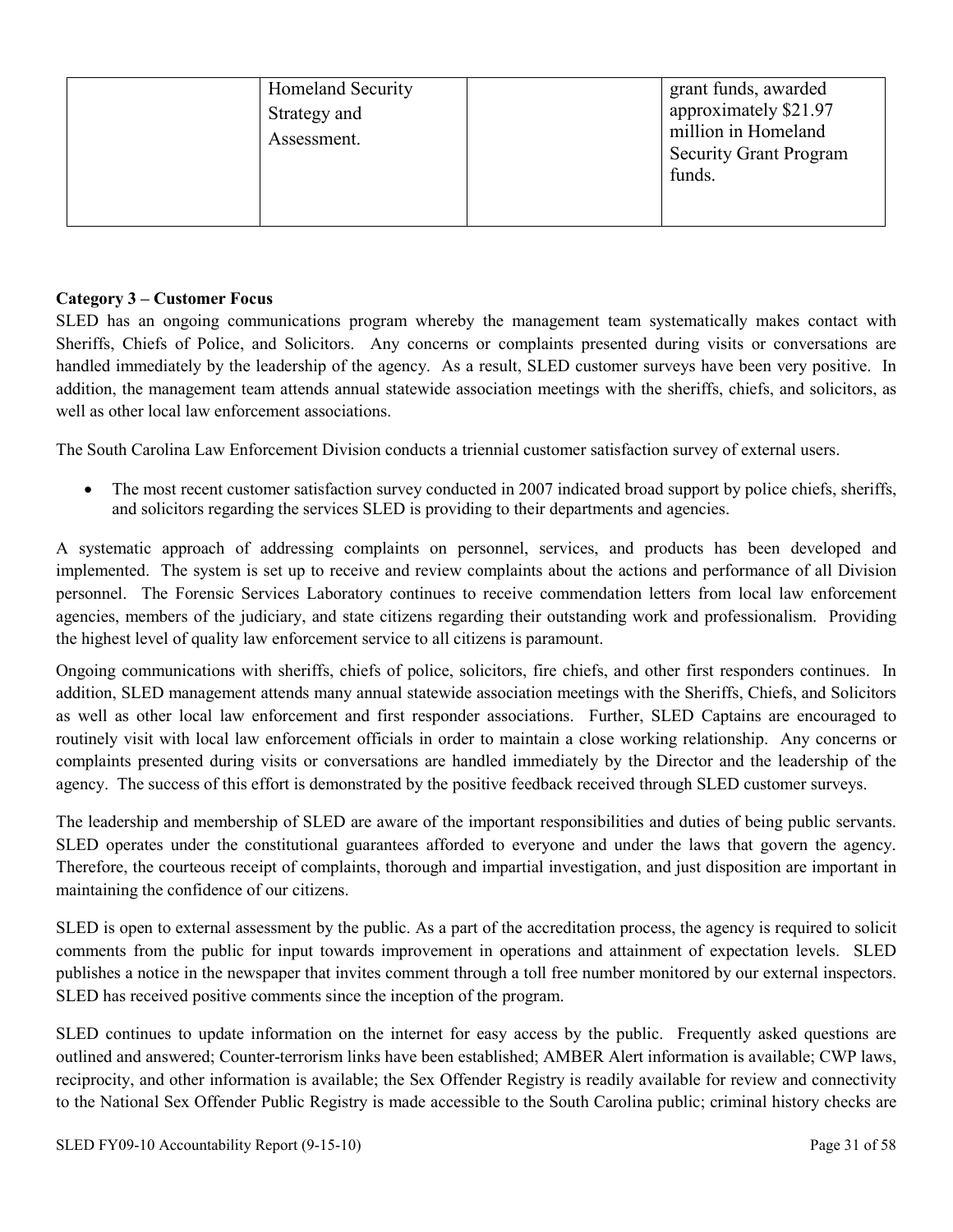available on-line; detailed crime statistics are provided; implied consent data and other information relating to the SLED breath alcohol testing program is available; and other agency information is made available on the SLED Web site. SLED continues to address access issues in an effort to provide the citizens with timely and useful information as it pertains to criminal activity.

SLED continues to focus on customer conveniences, service delivery, and wait time reduction in the Forensic Services Laboratory, Criminal Justice Information System, and Investigations. Customer wait-time is an issue; therefore, SLED continues to monitor and work toward ways and means of improvement.

#### **Category 4 – Measurement, Analysis, and Knowledge Management**

1. How do you decide which operations, processes and systems to measure? (Explain how management in each program area selects the data to be tracked and monitored. Concentrate on the data that is crucial to the decision making process.)

*Forensic Services Laboratory –* Operations, processes, and systems are selected for measurement based on the functions of a particular program. All departments, except the Evidence Control Department and the Implied Consent Department, analyze laboratory cases. Therefore, case-related information is routinely used for measurement. The Laboratory Information Management System (LIMS) permits monitoring cases and items received/completed. A case consists of all physical evidence from a single criminal investigation submitted for crime laboratory analysis. An item is an individual piece of physical evidence from a case. Service requests are the analyses requested on individual items in the case. Each case has a varied number of submissions, items, and service requests.

The mission of the Implied Consent Department involves the certification, inspection, and maintenance of breath alcohol testing devices and video recording systems. Therefore, specialized data relating to these functions is maintained and produced for public access on the internet.

In addition, data is collected concerning the quality of the product and services. While the amount of work produced is important, it is equally critical that the work performed is of the highest quality. The Forensic Services Laboratory Quality Manager oversees data collection for the quality assurance process. Courtroom testimony of each employee is monitored yearly. Laboratory accreditation requires SLED Forensic Services Laboratory to comply with a minimum of 122 criteria to retain accredited status with American Society of Crime Laboratory Directors/Laboratory Accreditation Board (ASCLD/LAB). Further, Forensic departments have passed all applicable standards including the DNA analysis standards set by the DNA Advisory Board.

*SLED Data Center -* Central to State Law Enforcement information sharing, its purpose is to ensure data that is accurate, complete, and timely. The reliability and utility of Data Center processes, products, and services are diminished when any of these elements (i.e., accuracy, completeness, or timeliness) are missing.

*Investigative Sections –* The Investigative Sections use performance-based measurements as well as accreditation standards to form a base line for management decisions. Performance-based measurements are a direct reflection of the work product generated by the components that make up Investigations. Feedback from our customers, as well as the number of cases assigned and completed, is essential to the decision making process that management uses to measure component performance.

Investigations uses trend analysis for projecting and planning resource allocation for routine caseload/requests and inquiries for peak work periods, such as the annual hurricane season and various bike weeks. When the agency is able to predict workload, adequate resource allocation and deployment is relatively straightforward, and the agency is able to use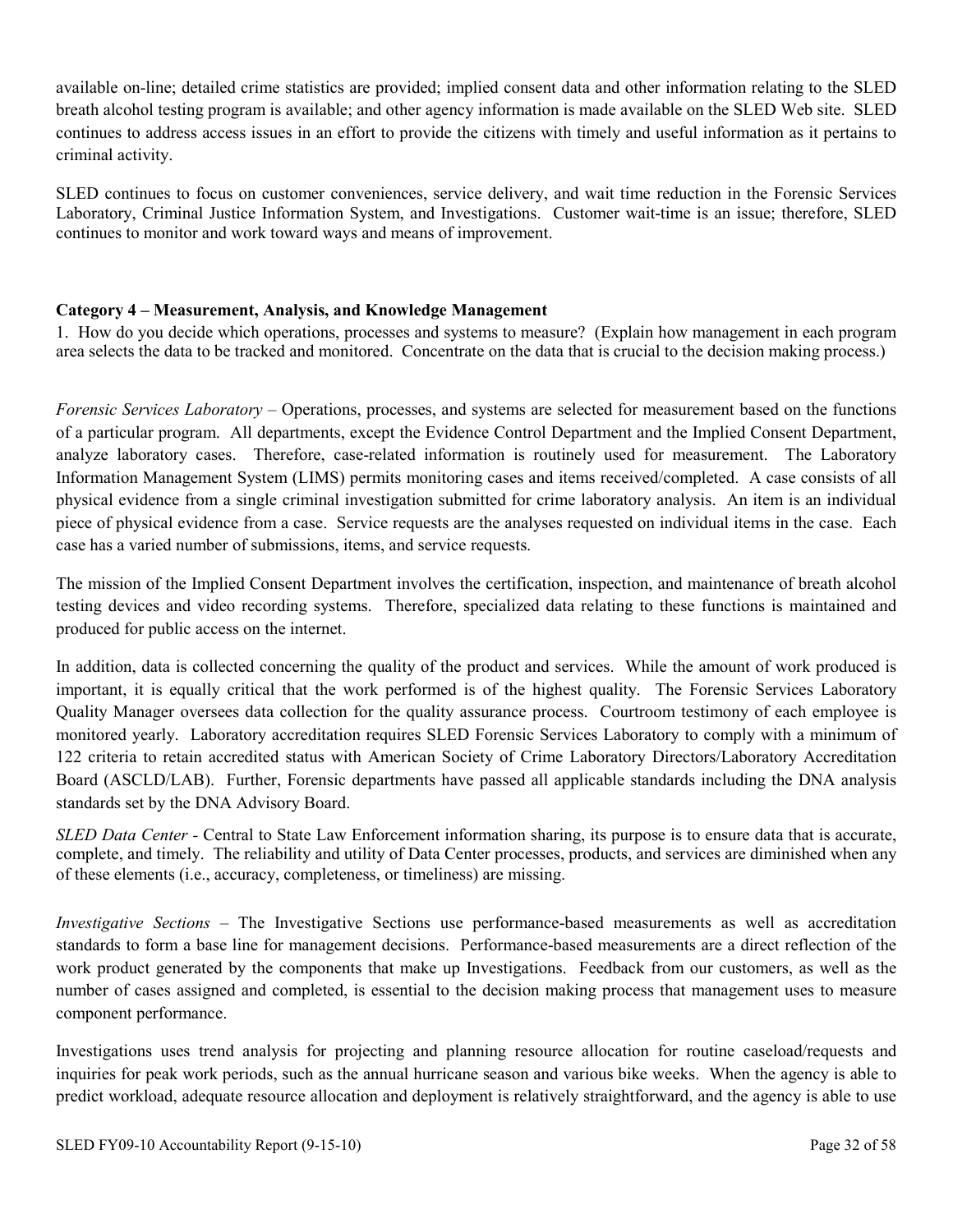historical information to assist in determining potential resource allocation. However, unpredictable situations, including protests, marches, complex murder investigations, public corruption investigations, SWAT calls, bomb calls, natural disasters, and other acute efforts are not easily predicted. Therefore, it was necessary for the agency to develop systems that provide the leadership with extensive flexibility for resource allocation and deployment. This allows leadership to efficiently re-prioritize agency operations and reallocate resources during these events. All agents have received required training in the Incident Command System (ICS) format at ICS levels commensurate with their command status. The Incident Command System is utilized by SLED during major operations and responses to natural disasters, and allows for a consistent, orderly, and organized response to planned or unplanned events and investigations.

The daily reporting and overtime reporting systems are used to determine workload and resource allocation. Management personnel monitor caseload and overtime to determine proper staffing levels in each functional area. If warranted, staffing levels are changed when substantive change occurs in workload and/or overtime.

Because these Sections are customer driven it has become paramount to use any and all data available to reallocate and reprioritize agents and programs to meet the challenge of the dynamics involved in responding to requests by our customers.

*Professional Services –* The Professional Services Units use performance-based measurements as well as accreditation standards to form a base line for management decisions. Performance-based measurements are a direct reflection of the work product generated by the components that make this group. Feedback from SLED customers, the number of investigations assigned and completed, and the number of requests received and completed are essential to the decision making process that management personnel use to measure component performance. Background investigation reports and site inspection reports for businesses applying for licenses and permits are monitored for timeliness and reviewed for quality. If acceptable timeframes and quality of reporting standards are not met, a review is conducted to determine where improvements can be made.

*South Carolina Information and Intelligence Center (SCIIC) –* An important part of the Counter-terrorism mission is information sharing, intelligence analysis, and linking of data. This is accomplished by participation on the South Carolina Joint Terrorism Task Force (JTTF) and use of intelligence received from the U.S. Department of Homeland Security and various other sources. SLED intelligence agents within the SCIIC analyze the data and generate intelligence products, which are shared with our public and private partners. This information is used in an attempt to detect, prevent, prepare for, protect against, and respond to violence or threats of violence from terrorist activities.

#### *2. What are your key measures?*

*Forensic Services Laboratory -* Various key measures are used to gauge performance in accomplishing the laboratory's mission. One significant measure of mission accomplishment involves laboratory accreditation. The laboratory has been continuously accredited since 1994 by the American Society of Crime Laboratory Directors/Laboratory Accreditation Board (ASCLD/LAB), and most recently achieved reaccreditation in September 2004. These accreditation standards currently include 122 criteria of which 81 are "Essential" criteria. Accredited laboratories must achieve 100% compliance with applicable "Essential" criteria. Compliance is measured by external inspections conducted every five years and annual internal inspections. The laboratory has 100% compliance with "Essential" criteria.

The laboratory is also subject to various standards of the Commission on Accreditation for Law Enforcement Agencies (CALEA). The laboratory is in compliance with all necessary CALEA standards. The DNA Laboratory has also met all criteria set forth by the DNA Advisory Board (DAB), a standards unit coordinated by the FBI.

A measure of mission accomplishment involves the laboratory cases assigned and closed by a department for a given time period. During the past fiscal year, individual laboratory departments received 18,218 cases and completed 18,736 cases.

SLED FY09-10 Accountability Report (9-15-10) Page 33 of 58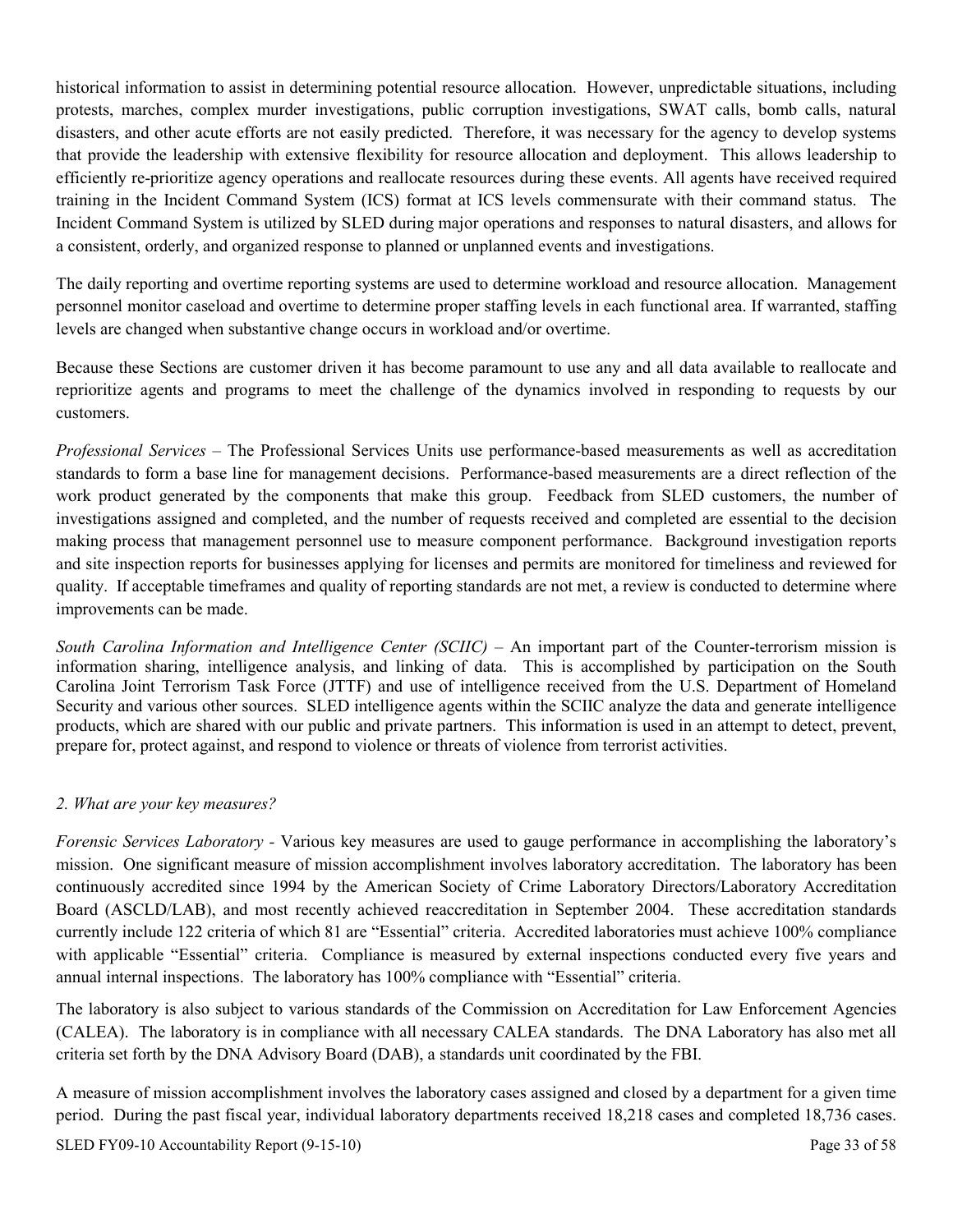It should be noted that some completed cases in the tables provided were submitted in prior years yet completed in this fiscal year. Another important factor to note is that simple and less cumbersome cases may be completed within shorter timeframes; however, more complex cases requiring extensive testing may take significantly longer to complete. The length of time required to complete a case is dependent on many factors, some of which are not controlled by the laboratory (e.g. number and type of analyses requested per case, complexity of each case, submission of proper subject standards, etc.).

In addition, the number of items per department is monitored. Each laboratory case may involve multiple items. During the past fiscal year, individual laboratory departments received 51,353 items and completed 59,321 items. It should be noted that the length of time to complete analysis of an item can vary greatly and depends on many factors. Analysis of an item may be delayed pending submission of appropriate standards from the submitting agency or completion of analysis by another laboratory department.

*SLED Data Center -* Key measures for the SLED Data Center are best represented by the number of user agencies and secure devices with approved connectivity to the SLED intranet and the ability of citizens to access important data. During FY09-10 there were 126,107,682 electronic transactions through LEMS, 386,507 criminal histories processed through CATCH and the US Mail, 312,213 fingerprint cards processed, and 14,787 criminal justice terminal devices accessing the CJIS network. In addition, there were 32,094 expungement orders processed and 193,202 final dispositions added.

*Investigative Sections* – Key measures for these Sections are focused on customer request fulfillment, and include the following achievements in the fiscal year ending June 30, 2010. The Forensic Art Unit was requested to prepare a total of 84 composites, 4 facial reconstruction, 1 age progression and 54 graphics for courtroom presentation. The Polygraph Section scheduled 924 tests and conducted 577 tests. The Behavioral Science Unit opened 54 cases, of which 39 were threat assessments. The Tactical Units provide immediate support. The Insurance Fraud Unit opened 212 new cases. The Investigative Sections responded to numerous requests, including criminal investigations, child fatality investigations, jury sequestration, and special events. Statewide special event planning, including marches, high profile events, and natural disaster management, require coordination between the Protective Services/Emergency Management Unit and the other units of Investigations. In the fiscal year ending June 30, 2010, units of Investigations responded to 53 special events requiring the deployment of large numbers of manpower assets. The Vulnerable Adult Investigations Unit as of June 30, 2010, has received 995 intakes. Of those, 199 were opened as SLED VAIU investigations. The SLED Child Fatality Unit received 210 intakes which were investigated by this Unit. The Computer Crime Center examined and investigated 465 cases this past year. The Computer Evidence Recovery Unit within the center has examined 351 pieces of evidence with a combined excess of 15.57 terabytes of data. Units within these sections had 167 narcotics arrests and approximately \$5,182,527 in drugs were purchased or seized and \$2,864,581 was seized in cash. The Tracking Team responded to 182 calls and 204 persons were apprehended, the SWAT team responded to 77 calls and the Aviation Unit responded to 376 law enforcement requests for service.

Regulatory Administration department processed 45,617 Concealed Weapons Permit (CWP) applications or renewals to bring the grand total of CWP holders to 118,236.

*Professional Development* - The Training Unit provides timely, efficient and quality law enforcement instruction to SLED personnel, as well as to law enforcement personnel from other agencies in South Carolina. The topics covered and skills taught include firearms and driving training, CPR certification, Criminal Domestic Violence updates, legal updates, and yearly in-service training updates. During FY09-10, the Training Unit provided the following approximate number of training hours to internal and external customers: 5,164 hours of in-service training, 6,428 hours of handgun, rifle, and shotgun training; 912 hours of CPR training; 1,216 hours of Criminal Domestic Violence (CDV) training, 126 hours of supervisory training, 1,000 hours of Constable training; and 848 hours of legal update training. This unit also facilitated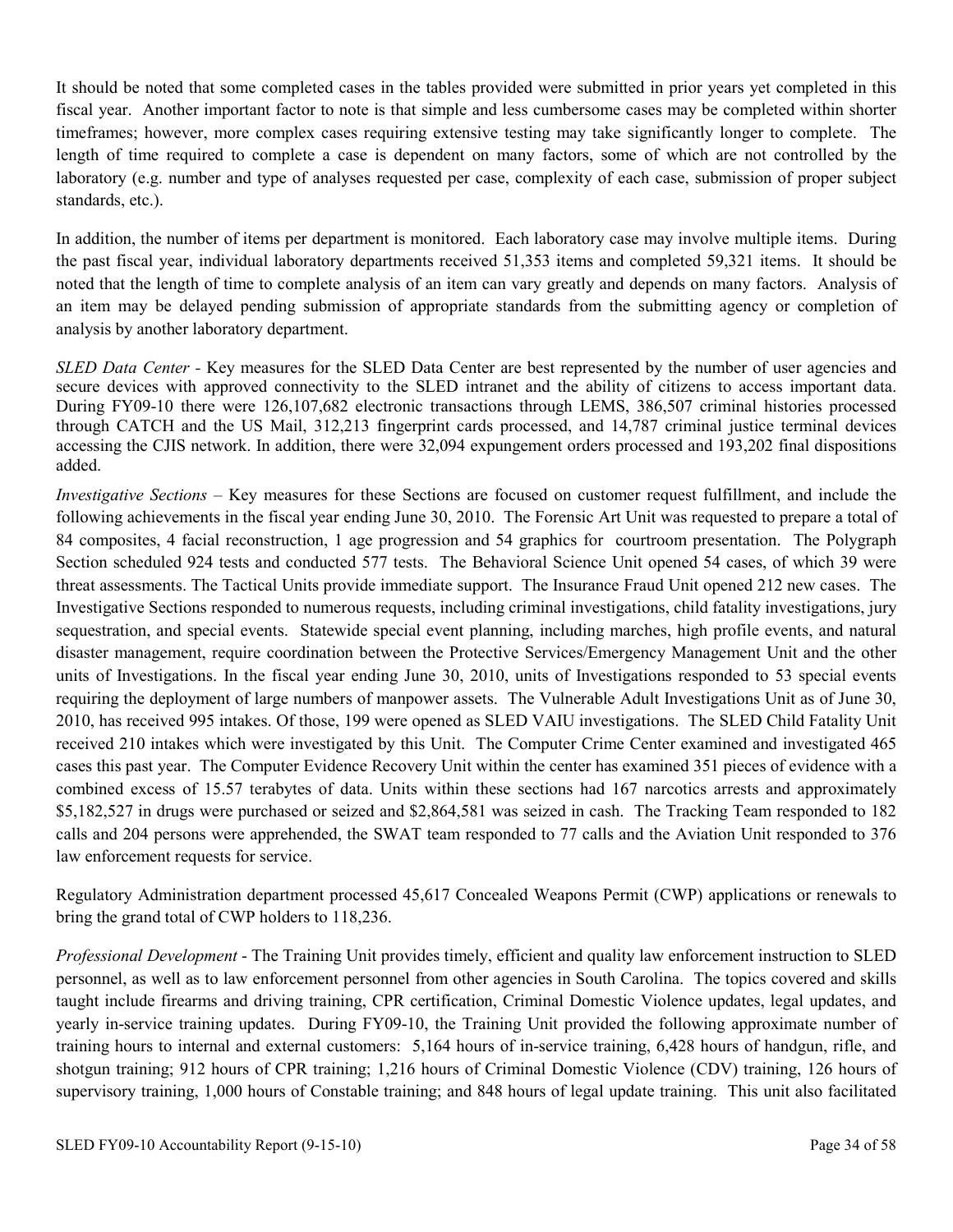the fitting of Personal Protective Ensembles (PPE) to approximately 304 law enforcement personnel, and facilitated the health screening of approximately 361 personnel.

*Professional Services* - The Regulatory Operations Unit investigates applications for alcohol sales licenses and permits as requested by the South Carolina Department of Revenue, provides investigative support to the Regulatory Administration Unit within the Data Center, and provides investigative support to the SC Education Lottery. During the past fiscal year, this Unit investigated 2,247 alcohol licensing applications with an additional 464 special investigations, conducted 301 regulatory investigations, and investigated 117 violations of the SC Education Lottery Act resulting in 7 arrests.

*Office of Homeland Security* – Key measures for the Office of Homeland Security include the use of comparative data furnished by various federal and state agencies. This data is used to compare the programmatic performance of the Office against other federal and state initiatives. Leadership is trained to detect, and authorized to correct, any noted deficiencies. Additional key measures include examination of performance levels by review of work products, success of projects administered, and customer satisfaction. The state counter-terrorism strategy is based on assessments and guidance from the State the Homeland Security Senior Advisory Council (HSSAC) and the U. S. Department of Homeland Security. Homeland Security Operations utilizes the state strategy to judge unit performance.

*South Carolina Information and Intelligence Center* - The Information and Intelligence Center assisted with seven (7) Amber Alert cases, 6,437 Crime Stoppers, and 8,288 Fusion Center requests in 2010.

3. How do you ensure data integrity, timeliness, accuracy, security, and availability for decision-making? (How does each program area ensure the data is valid? What quality control measures are used to verify the final data?)

*Forensic Services Laboratory –* With a new Laboratory Information Management System (LIMS) accuracy and validity of data is improved. Forensic Services Laboratory personnel periodically verify selected data. Any problems with data encountered are reported and each case is investigated to determine if other data may be involved, and to determine a path for corrective action. Data problems are discussed during the laboratory staff meetings so all departments can be aware of these issues. The Laboratory Quality Manager distributes a quarterly departmental quality report that is verified by departmental supervisors.

*SLED Data Center -* System users are trained and certified to promote data quality. Certain National Crime Information Center (NCIC) record entries and Sex Offender Registry (SOR) records require second party verification. Records are retained in the system in accordance with FBI established schedules and must be periodically validated. Personnel assigned to SLED Data Center conduct investigations of federal laws and user agreements as it pertains to the integrity of data and the networks on which the data is transmitted. Information security requirements address personnel issues, physical complex, and technical security. Data Center staff members review NCIC and sex offender registry records based on questions from customers and citizens, and conduct periodic audits of all suppliers. In addition, operating rules require confirmation of records regarding wanted persons and property prior to making an arrest or seizing property. Staff members also monitor the quality of fingerprints submitted to the state identification bureau through human verification of both automated and non-automated submissions. State regulations promulgated by SLED control and provide a process for resolving record disputes or challenges. Records are corrected as soon as an error is identified, and records are expunged based on proper orders from courts of competent jurisdiction

*Investigations Sections* **–** The Investigative Sections utilizes a computer-based program to track case assignments. Each case is assigned a case number and is tracked by a supervisor until it has been properly organized, completed, and closed. These sections have implemented necessary procedures and related forms specifically used by agents and case supervisors to ensure completeness, thoroughness, and timeliness of each investigation. Casework is reviewed throughout the investigative process to ensure a quality product. The number of cases assigned to a particular agent is managed through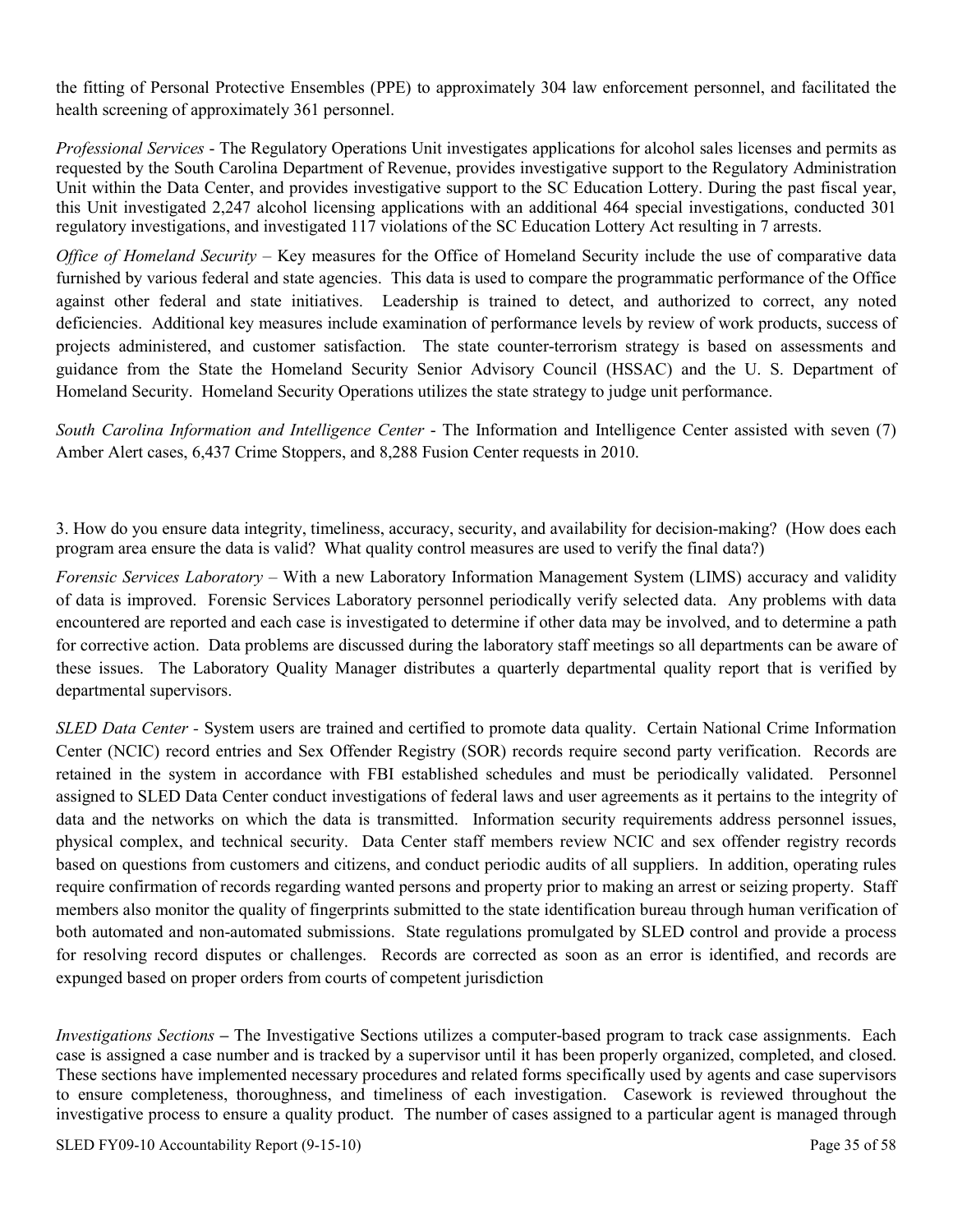this system to ensure an equitable distribution of work. The new computerized case management system has been implemented. Additionally, mobile computers for investigative agents have enhanced agents' ability to track cases and facilitate the delivery of case material and management from the field. This process will over time, result in savings as we move toward a paperless system. Other benefits will include near real time ability to transmit case related material for review, thereby lessening the necessity for physical meetings and result in fuel savings and time.

*Professional Services –* Clearly outlined policies and procedures are used to receive, review, and maintain data affecting the final work product. Management personnel use data generated by the unit, along with customer feedback, to determine performance criteria. When necessary, adjustments are made to improve any identified work product or delivery issue.

4. How do you use data/information analysis to provide effective support for decision-making? (How does management in the program areas use the data in the decision-making process?)

*Forensic Services Laboratory –* The use of data/information analysis allows the laboratory to determine the relationship between the number of work requests received and the amount of work produced. To accomplish this, the number of laboratory cases and individual items are monitored by department and by employee. For the Implied Consent Department, the number of inspection, certification, and maintenance calls is tracked for the department and for each employee. This data/information analysis allows management to determine if equipment and personnel are properly allocated. This data also demonstrates the amount of work performed by each employee and analysis of this data assists the departmental supervisor in management and supervision of the department. Departmental supervisors, the Laboratory Quality Manager, and Forensic Administration personnel routinely review quality information. A yearly quality system review is performed. During this review, laboratory management personnel review quality audits and other pertinent information; based on this review, appropriate actions and decisions are made.

*SLED Data Center –* In mission critical areas, monthly reports from the Sex Offender Registry (SOR), the South Carolina Incident Based Reporting System (SCIBRS), and the South Carolina Information and Intelligence Center (SCIIC) are prepared and disseminated to the Data Center and Director of SLED. These reports are being modified to provide better granularity for trends or significant changes.

*Professional Services –* The units within Professional Services use clearly outlined policies and procedures for receiving, reviewing, and maintaining data affecting work product. Management personnel use data generated by the unit, along with customer feedback, to determine performance and make adjustments as deemed appropriate.

*Homeland Security Operations* – This office monitors reports, intelligence processes, and planning documents to ensure that quality services are provided. Skilled and trained leadership personnel recognize operational and administrative deficiencies by reviewing all work products. In the event an error is noted, agents are requested to take corrective actions. The work products are measured against known standards for content, operability, and administrative correctness.

5. How do you select and use comparative data and information? (What data sets do the management of each program area compare and what is the purpose of this comparison? What data trends are monitored and why are they monitored?)

*Forensic Services Laboratory -* Analysis includes trends, projections, comparisons, and cause-effect correlations intended to support performance reviews and the setting of priorities for use of resources. Analysis draws upon many types of data including customer related, financial, mission requirements, operational, competitive, and others (results are reported in Category 7). Sets of laboratory production data for various time periods are compared to each other. Comparison of data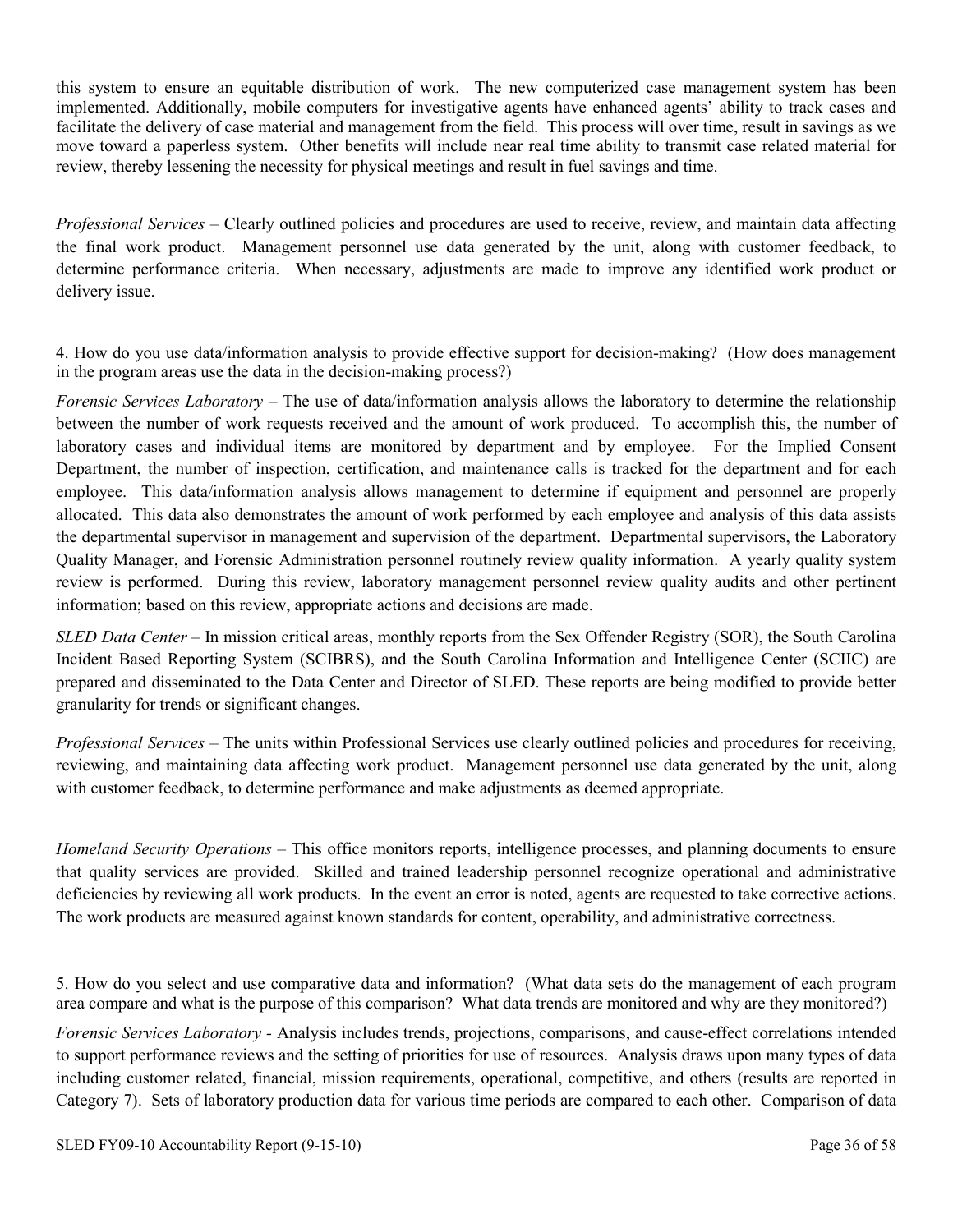over months or even years can demonstrate whether case backlogs are being reduced or created. The numbers of laboratory cases and items are monitored for all departments, except the Evidence Control and Implied Consent Departments, and trends are noted. For the Implied Consent Department, trends in the number of service calls are important in deciding allocation of resources. Comparative analysis is performed on quality assurance data to determine if the quality of the work produced is maintained at a high level. Additionally, Departments are subject to standards set forth by the American Society of Crime Laboratory Directors/Laboratory Accreditation Board (ASCLD/LAB). Forensic Services Departments have passed all applicable standards including the DNA analysis standards set by the DNA Advisory Board (DAB). Leadership is trained to detect and authorized to correct any noted deficiencies.

*SLED Data Center -* Comparative data is identified through membership in professional bodies such as SEARCH, the Consortium for Criminal Justice Information and Statistics. SEARCH regularly contracts with the United States Department of Justice to survey and analyze similar functions in all states. Such comparisons indicate strengths and areas that require attention. Leadership is trained to detect, and authorized to correct any noted deficiencies.

*Investigative Sections* - Comparative data is identified through membership in professional associations throughout the investigative arena allowing the various units to draw on critical information. These Sections are also subject to the standards of the Commission on Accreditation for Law Enforcement Agencies (CALEA) and have passed all necessary standards. Leadership is trained to detect, and authorized to correct any noted deficiencies.

*Professional Services -* Comparative data is identified through membership in professional bodies which provide trend analysis, projections, comparisons, and cause-effect correlation intended to support performance reviews and the setting of priorities for resource use. Analysis draws upon many types of data including customer related, financial, mission requirements, operational, competitive, and others. Leadership is trained to detect, and authorized to correct any noted deficiencies.

*Office of Homeland Security* – This group uses comparative data furnished by various federal and state agencies. This data is used to compare the Homeland Security Operations' programmatic performance against other federal and state initiatives. Leadership is trained to detect, and authorized to correct, any noted deficiencies.

#### **Category 5 – Workforce Focus**

This Category describes how your organization enables employees to develop and utilize their full potential, aligned with the organization's objectives. It also describes how work environment and organizational climate improvement efforts are used to ensure full employee participation, growth, and satisfaction.

1. How do you and your managers/supervisors encourage and motivate employees (formally and/or informally) to develop and utilize their full potential? (Describe any motivational initiatives that are used at a program area level.)

*Human Resource Focus:* SLED has an organizational structure and job design that promotes flexibility through crosstraining personnel; multi-layering of systems for customer service; multi-shifts to ensure access; and a stringent hiring and promotion policy which is geared toward hiring, promoting, and retaining excellent employees. Implementation of a promotional track for SLED agents to move through a pay plan based on performance and tenure has also been affected. After four years of being an Agent, the agent is eligible to move to an Agent II and after 10 years to an Agent III. Once an Agent III, the individual is eligible for a supervisory position within the agency. After two years, a Forensic Scientist I is eligible to become a Forensic Scientist II. After three years, a Forensic Scientist II is eligible to become a Forensic Scientist III. Forensic Scientist IIIs are eligible for supervisory positions.

The agency Director relays budget updates to supervisory SLED agents in an effort to keep them fully informed of the budgetary process. A retirement incentive program continues to be utilized to retain experienced personnel at a reduced cost to the agency. SLED continues to realize financial savings under its Retirement Incentive initiative.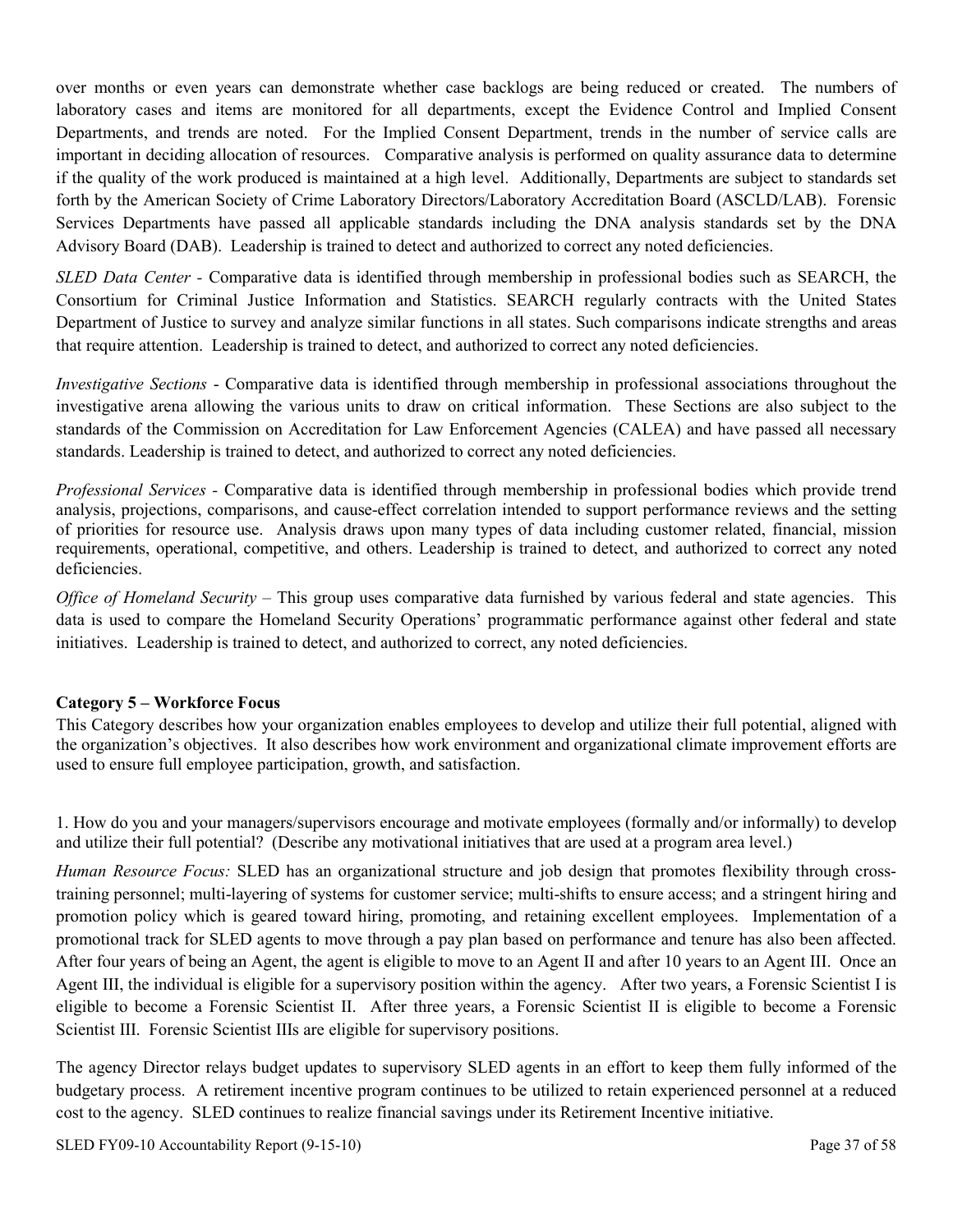Employee compensation is important to the leadership of SLED. Parity with our southeastern counterparts and among other state level law enforcement agencies regarding compensation is extremely important to recruiting, hiring, and retention. The Division is committed to its dedicated employees, as well as to attracting well-trained and experienced officers. SLED developed and established a stringent hiring and promotion policy, which is geared toward hiring, promoting, and retaining excellent employees. SLED, in conjunction with the Budget and Control Board, Office of Human Resources, routinely reviews agency hiring and promotion policies and procedures for any improvements. The Division continuously updates policies and procedures in an effort to streamline, reduce subjectivity, and increase integrity of the process.

A Chaplaincy program whereby the South Carolina Law Enforcement Division coordinates response to counseling services for all requesting law enforcement agencies and departments in the state which have experienced deaths or other tragedies involving law enforcement officers or other employees continues to provide needed services to these personnel. This program provides critical incident support services for all South Carolina law enforcement agencies and departments upon their request. The Chaplaincy program is established statutorily (S.C. Code Section 23-3-65) as the South Carolina Law Enforcement Assistance Program (SCLEAP). Legislation to allow all eligible taxpayers to designate contributions to SCLEAP on their income tax forms was added and signed into law on 6-26-03.

Because morale, loyalty, commitment, dedication, and innovation are critical to the success of SLED, an Awards Program was established to recognize individual accomplishments, both for our internal and external customers. SLED expects and receives a high level of commitment from all of its employees. The agency recognizes employees that serve the state with longevity, integrity, distinction, and innovation. SLED provides for Service Awards, Superior Accomplishment Awards, the Distinguished Associate Award, and Meritorious Service Awards. Each award is designed to recognize an individual for specific accomplishments. A special awards committee was established in 1994 and was recently reorganized to consist of five members. Employees are recognized semi-annually and awards are presented in the spring and fall. The committee reviews all "Letters of Recommendation for the Superior Accomplishment Award". The committee makes recommendations to the Director for recognizing excellence in performance. Also, SLED recognizes individuals that are not employed by SLED for significant contributions to SLED or to the law enforcement community. These coveted awards include the "Distinguished Associate Award" and "Meritorious Service Award".

Recruitment and retention of quality employees in an economically diverse environment continues to challenge SLED. The Division must continue to recruit both law enforcement and civilian personnel who possess unique skills and talents. Law enforcement officers need additional computer expertise to meet criminal and operational challenges for the future. Information technology, forensic, psychological personnel, and other highly trained and experienced individuals must be continually recruited and offered adequate benefits in order for the agency to compete in a high-tech arena. Salaries and benefits of both law enforcement and civilian employees must be continuously monitored as SLED competes with industry, government, and other law enforcement agencies for top quality employees. Ensuring our workforce is representative of the citizens we serve will continue to be a top priority.

*Forensic Services Laboratory -* The management of the Forensic Services Laboratory uses the SLED Awards Program to recognize extra effort and/or achievement by laboratory employees. Awards are typically given to individual employees; however, specific departments have also been recognized for their outstanding collective efforts.

Special achievement is also noted through the use of memoranda and recognition during staff meetings. In addition, laboratory management encourages the use of informal commendations for exceptional performance of employees. The SLED Forensic Services Laboratory Director and Special Agent in Charge also communicate acknowledgments for exceptional work in person and using email.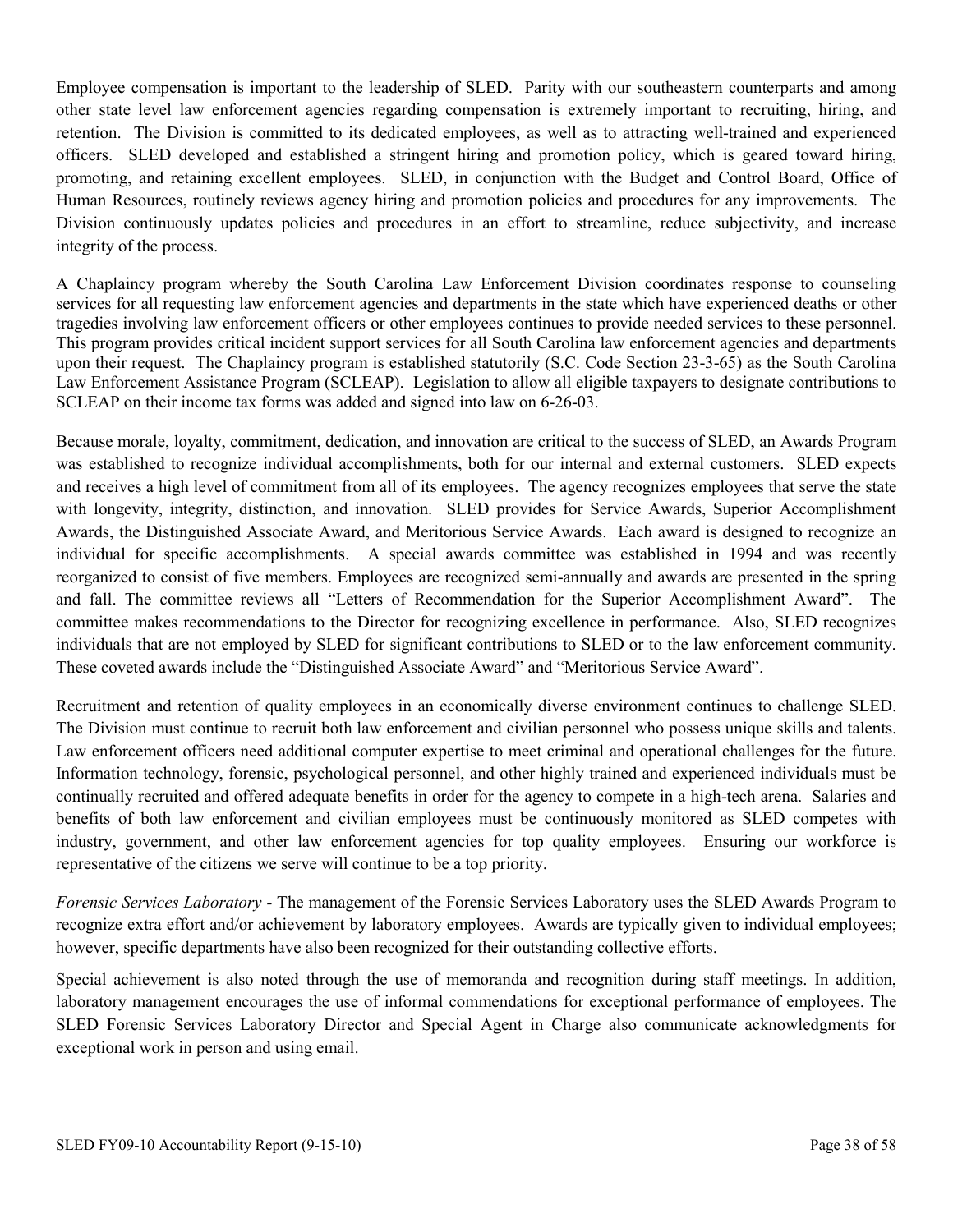Forensic Services Laboratory employees also sponsor holiday luncheons and other events that are held for laboratory employees at no cost to the agency. These gatherings foster better communication among employees throughout the laboratory. Forensic Administration personnel are present at these events and are available for informal discussions.

*SLED Data Center –* Data Center management personnel practice situational leadership in which each action or inaction is evaluated on its own merits and the readiness of the subordinate employee to act independently. Employees that require more direction are given proper assistance, but are constantly monitored for opportunities to delegate greater decisionmaking authority. Generally, this approach resonates with employees who respond accordingly and begin to achieve their potential. Since this program includes technical responsibilities, training is essential for employees to remain proficient and continue to develop. Further daily staff meetings require each responsible supervisor to report on issues that affect another supervisor's area of assignment. The greatest motivating factor has been grant money that enables employees to accomplish the agency's mission.

*Investigative Sections -* The agents assigned to the Investigative Sections are its greatest assets. Customer satisfaction through superior work product is a testament to the agents and associates assigned to this department. The different components that make up the Investigative Sections allow for employee growth and diversity. In some cases, agents with little or no law enforcement experience may be hired and assigned to departments to develop the skills necessary to become a SLED investigator. In other cases experienced agents (such as retired Federal Agents) may be hired for positions such as those assigned to the State Grand Jury Corruption Unit. This diversity allows the Investigative Sections to maintain a cadre of experience coupled with the exuberance of youth. This formula has worked well to fuel development of agents. The agency rewards initiative and encourages innovation through our recognition, reward, and compensation system. SLED has maintained a stringent hiring and promotion policy, which is geared toward hiring, promoting, and retaining excellent employees. Additionally, every supervisor is encouraged to prepare each employee under him/her to become the next supervisor.

*Professional Services* – Managers and supervisors motivate their employees to achieve excellence and reach their full potential by encouraging participation in dialog and feedback. Meetings, both formal and informal, are scheduled with employees on a regular basis. Managers and employees have an opportunity to discuss goal setting, career paths, training opportunities, and other employment related objectives.

*Office of Homeland Security* - Leadership encourages employees to participate in decision-making processes by offering of opinions and information pertinent to our overall operational mission. Unit and individual meetings are held where career development, opportunity, training needs and problems are discussed. The employees of the Office of Homeland Security and their job satisfaction are vital to the counter-terrorism mission.

2. How do you identify and address key developmental and training needs, including job skills training, performance excellence training, diversity training, management/leadership development, new employee orientation and safety training? (Describe any training issues at a program area level.)

*Forensic Services Laboratory -* New employees are assigned to a laboratory training officer who is responsible for their scientific training. There is also a checklist to ensure that new laboratory employees receive needed policies, equipment, etc. General employee development courses are largely handled through the use of courses provided by the SLED Training Department. Supervisors and employees are encouraged to attend these training opportunities. Supervisors, in consultation with their employees, are responsible for identifying the specific courses that are needed by each employee. In-house and outside training opportunities are used. An in-house class on courtroom testimony is held periodically. Grant-funded training is used whenever available.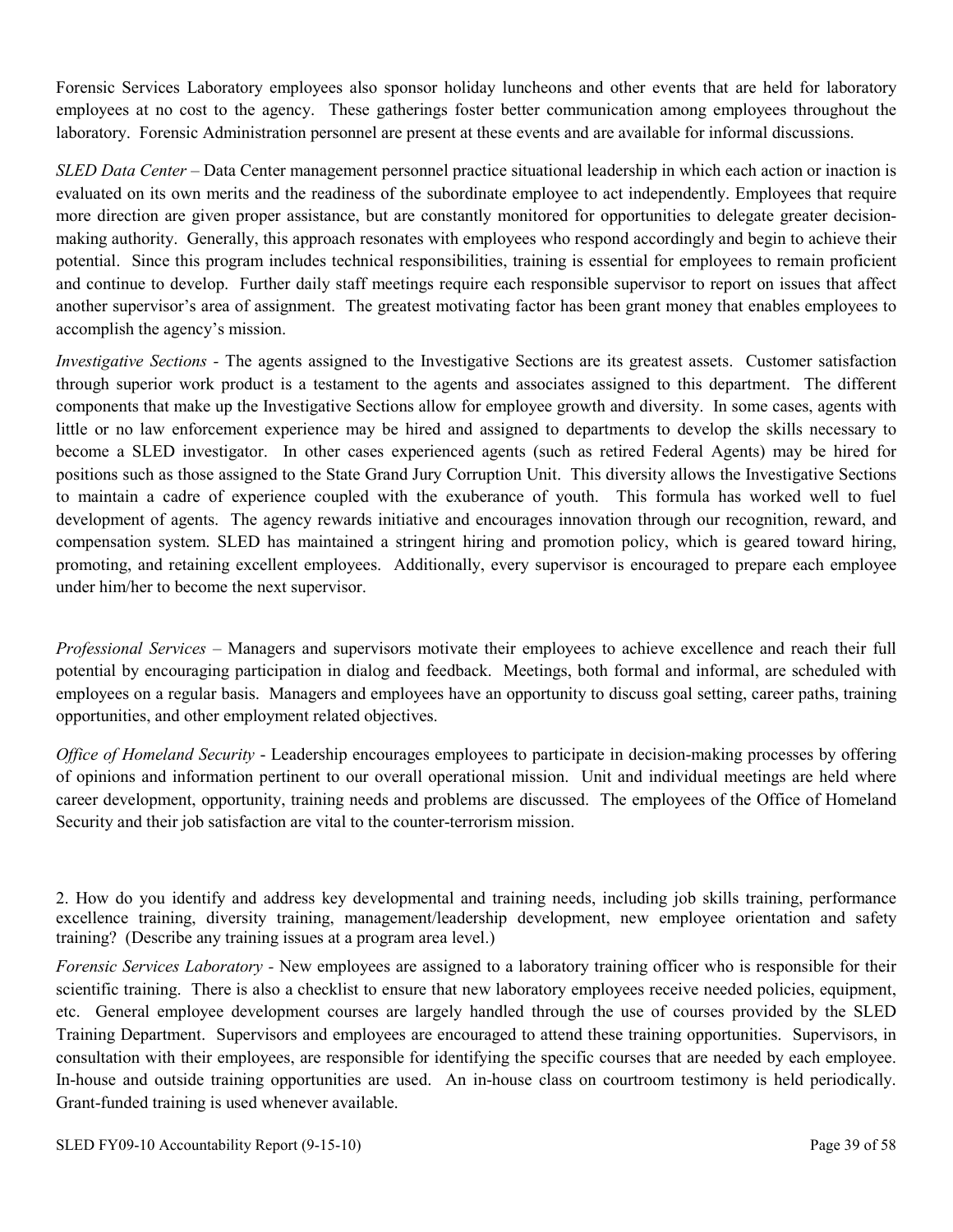All safety training required by Occupational Health and Safety Administration (OSHA), such as blood borne pathogens, is provided regularly. Specialized safety training is provided for employees with certain job duties (e.g. hazardous materials training for clandestine laboratory response team members). Each department has a safety officer and the laboratory strives to provide them with added safety training opportunities. The safety officer is responsible for relaying this information to his/her department.

*SLED Data Center -* Managers base training needs on functional requirements. Basic training is conducted for new employees during the probationary period of employment and consists of both informal on the job training and formal training with a structured curriculum given in a classroom setting. If the employee works with NCIC, they must attend the 40-hour NCIC training and become certified as an NCIC operator. If the employee is assigned to the State Identification Bureau (SIB), he or she must attend instruction in receiving and processing fingerprints. Those employees working with the Sex Offender Registry must attend training involving state and federal statutes. Training must also follow or precede technology refreshment with particular attention to specific new skill sets required. This training is normally obtained from commercial schools or a contractor. Training for technical staff is extensive and is funded through federal grants.

*Investigative Sections* – The Director ensures all personnel, sworn and non-sworn, receive training as needed. He has continued the in-service training the Division has utilized in the past, which includes legal updates, enforcement updates, weapons and vehicle qualification. Other employee training includes: operational and management training for sworn and non-sworn personnel consisting of skills training, supervisory training, customer service, quality training, interviewing techniques, policies and procedures updating, etc. When possible, SLED utilizes the train-the-trainer approach. This method allows the agency to receive training at a reduced cost by sending a limited number of personnel to attend classes and return to the agency to teach others. To ensure newly hired agents are properly prepared for the many and varied duties and functions required of a SLED agent, a New Agent Orientation manual and a Field Training Manual have been implemented. This type of communication and information sharing results in promoting efficiency and professionalism, as well as ensuring a unified message throughout this section. Continual in-house training conducted by SLED personnel, experts in their fields, ensures well rounded, knowledgeable agents, competent in a variety of law enforcement techniques and testing procedures.

*Professional Development –* Key training and developmental needs are identified through job performance evaluations (EPMS), field observations, regularly scheduled meetings, routine review of unit reports, line inspections, and staff inspections. This information is compiled and submitted to the SLED Training Unit for their consideration and analysis.

*Office of Homeland Security -* Key training and developmental needs are identified by review of reports and other work products, performance evaluations, and regularly scheduled unit and individual meetings. Fast changing and specialized law enforcement requirements dictate training frequency and proficiency levels. The unit also has the responsibility for insuring mandated US Department of Homeland Security (DHS) training initiatives, such as Homeland Security Presidential Directive-5 (HSPD-5) and HSPD-8, which is delivered to the agency and that they comply with DHS Standards for Incident Command System (ICS).

*3. What formal and/or informal assessment methods and measures do you use to determine employee well being, satisfaction, and motivation? (Describe any assessment methods used at a program area level.)*

*Forensic Services Laboratory -* Departmental supervisors are mainly responsible for determining the well being, satisfaction, and motivation of employees. These supervisors typically use informal conversations in developing this information. In addition, Forensic Administration personnel make unofficial visits throughout the laboratory to determine the well being, satisfaction, and motivation of employees.

SLED FY09-10 Accountability Report (9-15-10) Page 40 of 58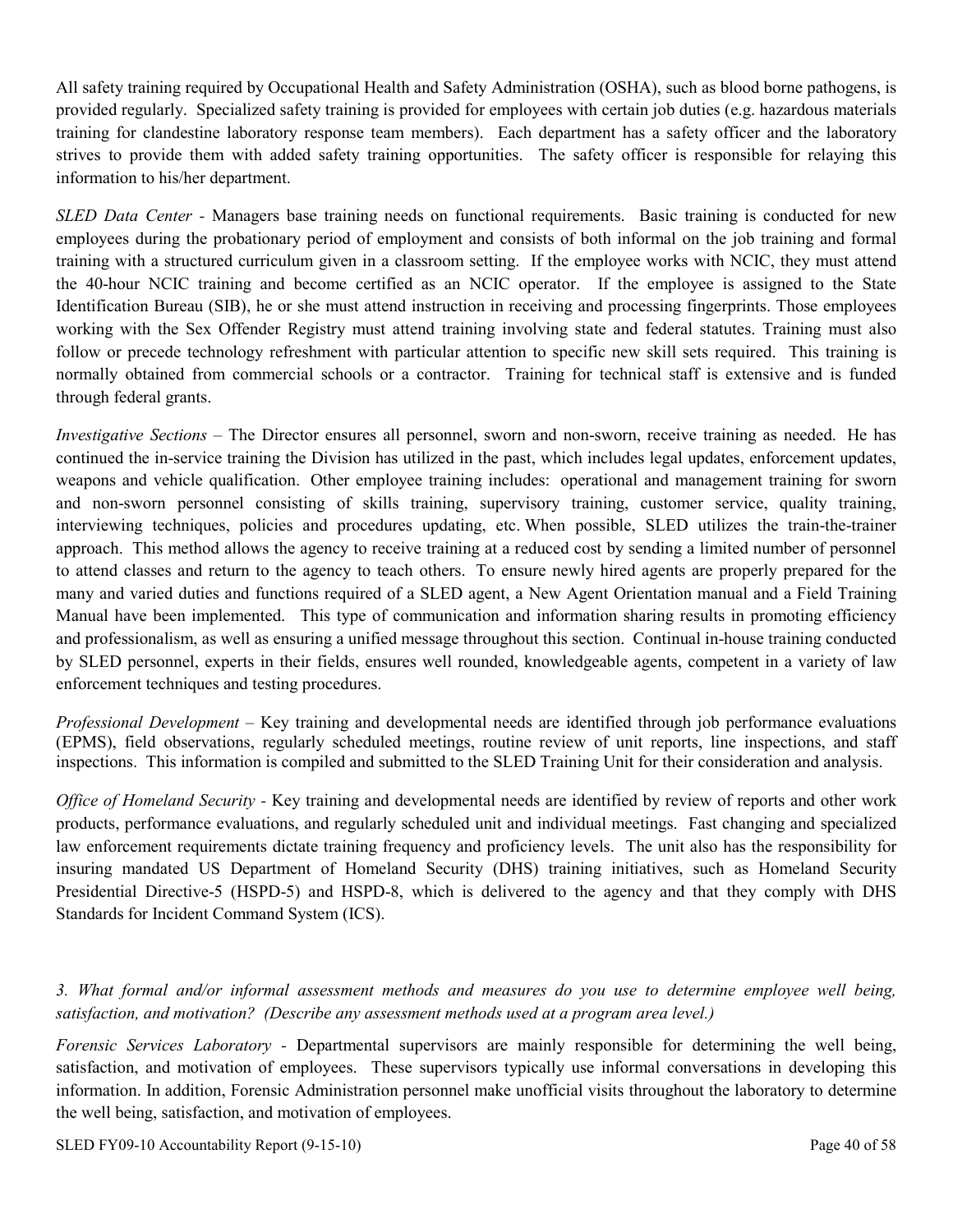*SLED Data Center -* Mostly informal methods are used to assess employee well being. The Data Center staff is small enough that managers know when conditions influence employees either favorably or adversely. As the annual report on goals and objectives is updated, there is a specific effort for outreach to employees to obtain their input in this process. This opportunity alone may reveal both positive and negative feedback to identify areas where satisfaction exists and improvements can be made.

*Investigative Sections* - Employees are encouraged to take advantage of both horizontal and vertical lines of communications. Supervisors are encouraged to routinely communicate with personnel at all levels within their department. This provides an informal mechanism for employees to express concerns and gives management a direct conduit to employees.

*Professional Services* – Formal and informal assessment methods and measures are used to determine employee well being, satisfaction, and motivation. Supervisors receive both formal and informal complaints and concerns from employees. These concerns are usually handled at the supervisory level, and when necessary, through the upper management team. The doors to all supervisors, up to and including the Director, are always open. This provides an informal mechanism for employees to express concerns and gives management a direct conduit to employees.

*Office of Homeland Security –* This group uses performance evaluations and individual meetings to address employee well being, job satisfaction, and motivation issues. All staff members are informed through the agency's "open door" policy and are encouraged to see all supervisors within their chain of command at anytime, with or without an appointment.

### *4. How do you maintain a safe and healthy work environment? (Describe any safety programs used at a program area level.)*

*Forensic Services Laboratory –* The SLED laboratory employs a Laboratory Safety Manager who is not involved in casework analysis. Additionally, one analyst in each department is charged with being the safety officer and is given the added responsibility of monitoring departmental safety issues. The Safety Manager and departmental safety officers meet periodically to discuss safety issues. The Safety Manager and departmental safety officers regularly disseminate safety information.

*SLED Data Center -* Line and staff inspections present the opportunity to report any health or safety issues that may affect employees. The Data Center participates fully in all agency safety programs and all employees can avail themselves of state wellness programs.

*Investigative Sections* - Safety is always a concern of any law enforcement agent, who, by the nature of their job, may be put in harms way at a moments notice. Training is critical to safety. Through workplace safety training programs and supplemental health services, SLED provides a comprehensive health and safety program for all personnel. SLED operated a comprehensive safety program to assure compliance with all OSHA regulations as well as all fire and safety codes within the work environment. In addition to the safety programs, Investigations complies with and completes all work pace audits as requested by Inspections.

*Office of Homeland Security* – The Office of Homeland Security addresses safety needs through training and ensuring that employees are informed and adhere to all agency provisions relating to workplace safety. All employees participate in agency safety and wellness programs.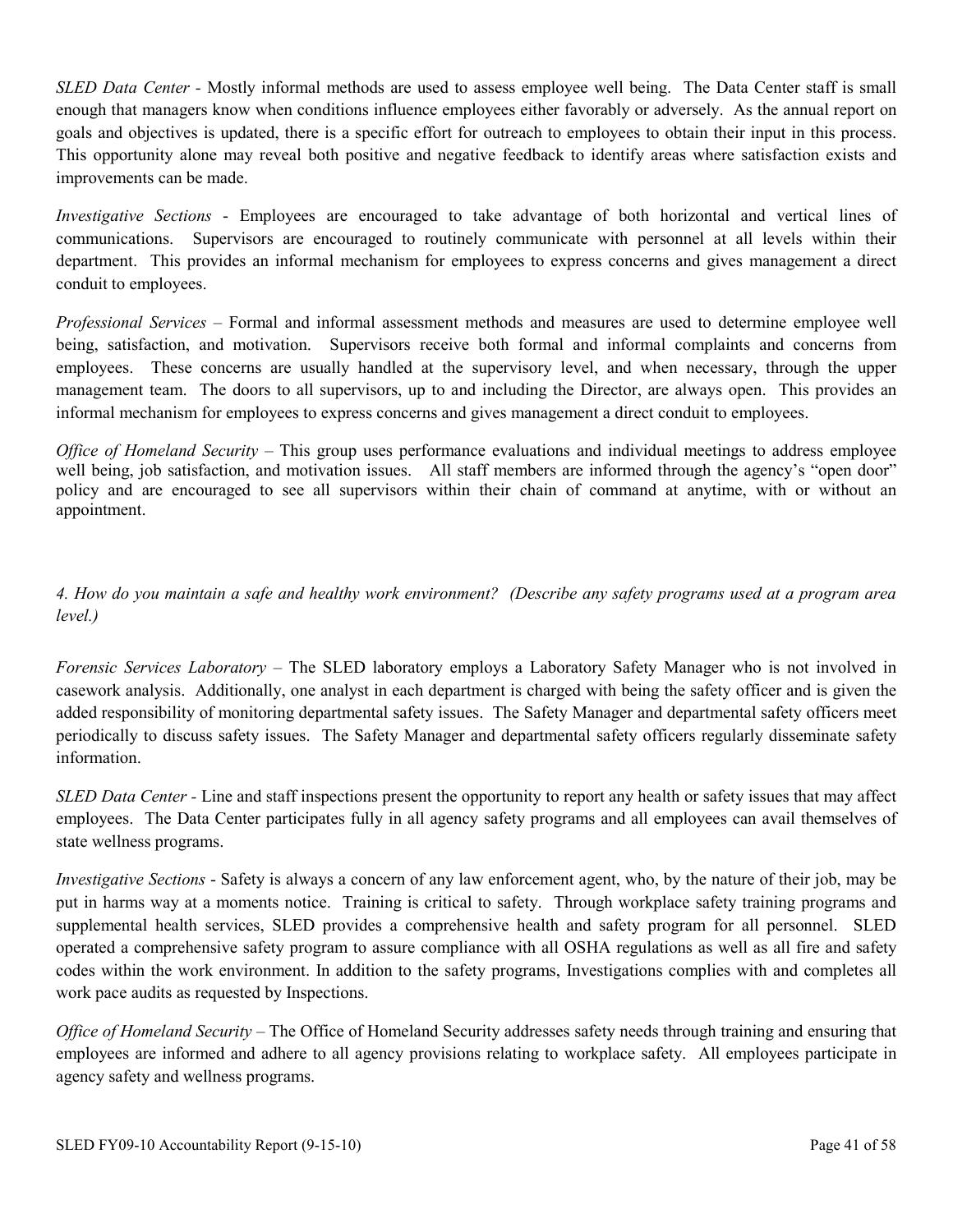5. What is the extent of your involvement in the community? (List any community involvement at a program area level.)

*Forensic Services Laboratory -* Due to the high workload of the Forensic Services Laboratory, community involvement is limited to training essential to law enforcement, medical and other personnel who are involved in forensic cases. When workloads permit, forensic personnel assist other SLED units with outreach programs.

*SLED Data Center -* SLED Data Center participated fully with national and state justice data and law enforcement communities. A sub-unit of the Data Center maintains active membership in a justice information committee that is comprised of numerous criminal justice organizations from both the state and local levels. The Data Center participates in the NCIC advisory process (Southern Working Group), Compact Council, and represents the State of South Carolina in the SEARCH organization, the Criminal Justice Information and Statistics Consortium, and the NCIC. Improvement in assignment of "terminal agency coordinators (TAC)" to act as a liaison between the Data Center and the user agencies is needed for accountability and responsibility. The FBI requires each agency to also have an employee designated as their Information Security Officer (ISO) for technical security of their IT systems and connectivity to SLED Data Center. Periodic meeting now include the agency ISOs and TAC who are included at meetings giving representation opportunities for the Data Center to receive community input.

*Investigative Sections*- SLED participates in various training exercises and/or provides training for law enforcement agencies and personnel, forensic scientists, licensees, and permit holders. SLED developed an in-house training course on interviewing. This course was requested and presented to local and regional law enforcement. The interviewing course was also made available to other state agencies. Requests from various state and law enforcement agencies continue for the Interview Course. The Special Victims Unit offers training at medical schools, hospitals, universities and colleges, local law enforcement and to agencies who service children and vulnerable adults. Personnel trained exceed 500+ each year. The Polygraph section trained 10 law enforcement interns and licensed 86 examiners per state statute. Behavioral Sciences continues to provide training to psychological profilers nationwide and worldwide. SLED's two Behavioral Scientists are part of the current curriculum for Behavioral Sciences in training through the International Criminal Investigative Analysts Fellowship.

*Professional Services* – The Professional Services Units provide quality manpower and technical assistance to all law enforcement, provide quality training programs to internal and external customers, investigate applications for alcohol licenses and report findings to the SC Department of Revenue, investigate violations of the SC Education Lottery Act, and provide quality inspectional services to requesting agencies. Additionally, the Training Unit provides timely, efficient, and quality law enforcement instruction to SLED personnel, as well as to law enforcement personnel from other agencies in South Carolina. The topics covered and skills taught include Firearms and Driving training, CPR certification, Criminal Domestic Violence updates, Legal updates, and Yearly In-Service Training updates.

#### **Category 6 – Process Management**

1. What are your key design and delivery processes for products/services, and how do you incorporate new technology, and changing customer and mission-related requirements into these design and delivery processes and systems? (Explain how key services in each program area are provided. In addition, explain any recent changes in how these services are provided (e.g. use of technology).

The *Forensic Services Laboratory* continuously looks for ways to utilize technology to assist in the delivery of services. The laboratory has utilized a Laboratory Information Management System (LIMS) since 1993. A new Laboratory Information Management System was installed during FY05-06. Also, an electronic Evidence Submission Manual was published on CD for use by agencies throughout the state during FY 05-06. During the most recent FY, an additional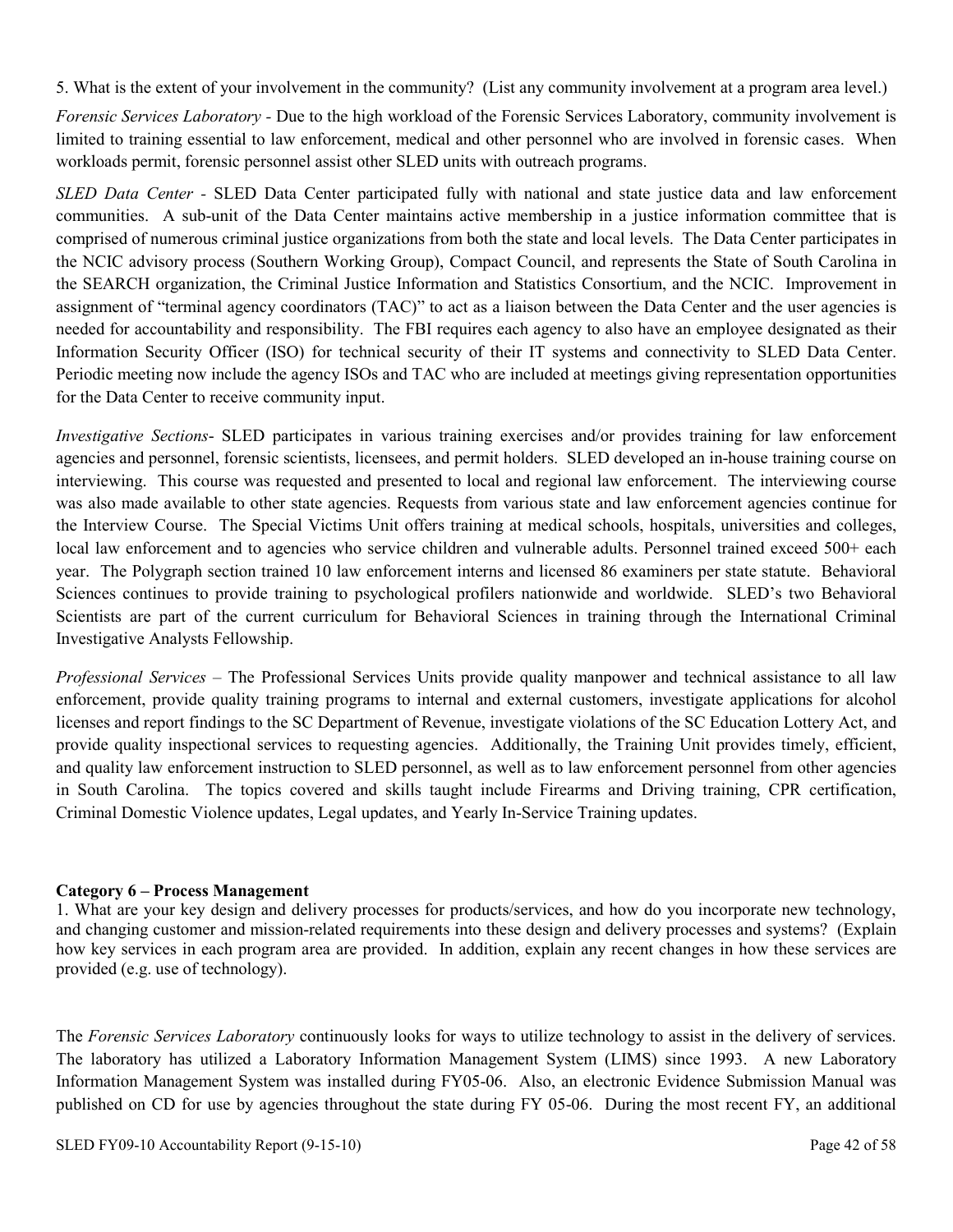electronic service, iLAB was implemented which allows customers to access laboratory reports and check case status using a secure internet connection.

The Forensic Services Laboratory has also expanded its use of the SLED Web site within recent years. Increased use of the Web site streamlines information delivery for our customers and allows laboratory employees to spend more time on casework analysis. The Implied Consent Department maintains extensive records for breath alcohol testing devices and video recording systems on the SLED Web site [\(www.sled.sc.gov\)](http://www.sled.sc.gov/). This action has greatly reduced the number of Freedom of Information Act (FOIA) requests for this department, thereby allowing this department to concentrate on other duties. The laboratory intends to continue the expanded use of the SLED Web site.

The Implied Consent Department continues to use remote access capabilities to assist in maintenance of breath alcohol testing devices. Remote access is often used to diagnose the condition of the devices and to perform remote inspections.

The laboratory remains current with technological advancements through the use of federal grants and other funds.

*SLED Data Center –* The key design and delivery processes used by the Data Center are currently established either by long standing discipline standards or by federally mandated protocols. In the State Identification Bureau, manual classification follows a standard that is established within the field of fingerprint identification known as the "Henry" system. SLED now uses an automated process that follows the American National Standards Institute and National Institute of Standards and Technology (ANSI\_NIST) standards; these standards have largely replaced the manual system of classification. These standards also control identification product design. Because criminal history records are maintained in a distributed system in which local agencies report to a State Identification Bureau (SIB) in each state, and SIBs report to the FBI, the delivery system is mandated from the top down. The FBI sets the initial requirement and SLED Data Center passes it down to its customers. Crime reporting operates in the same way. The FBI sets national standards in its National Incident Based Reporting System (NIBRS) and the Data Center Uniform Crime Reporting (UCR) section passes it down to its suppliers/customers. This is also true for the SLED Information Technology data network. Information Technology is an independent network, but it has interfaces with national systems (NLETS and NCIC) that drive the design and delivery processes. Changes are developed through a membership group with NLETS and an advisory process for NCIC. Once approved through these processes, the SLED Data Center begins to implement the changes through programming and technology enhancements. Simultaneously, our suppliers/customers are informed of the changes; quality assurance and training staff members then work to implement these changes in the field. The Data Center has taken on a new intra-agency role to standardize issue and control cellular devices. This strategic move will allow for an improved and better coordinated implementation of wireless technologies.

*Investigative Sections* - The use of computers in the field has increased productivity by allowing agents to type reports, memoranda, and complete forms in less time and without additional administrative support. This greatly enhances our ability to deliver a timely product to our customers. Every investigative report is placed on the server for case review and quality control. As a result, turnaround time for completion of these reports have been dramatically reduced because changes or corrections are done on the computer rather than sending the reports back to the case agent.

By upgrading communications technology the agency has increased its ability to quickly respond to critical incident, investigative, and crime scene processing requests, as well as streamlining internal communications. This system has also provided management with the flexibility to realign resources during emergencies.

Also, these sections revised how case reports and files are generated and presented to customers. Based on this review, a comprehensive report format has been developed as a guideline for each component. Additionally, cost saving measures such as inserting attachment pages instead of tabbing pages, and printing a case cover instead of using loose-leaf notebooks, have been implemented. These measures will save money as well as standardize case files in an aesthetic and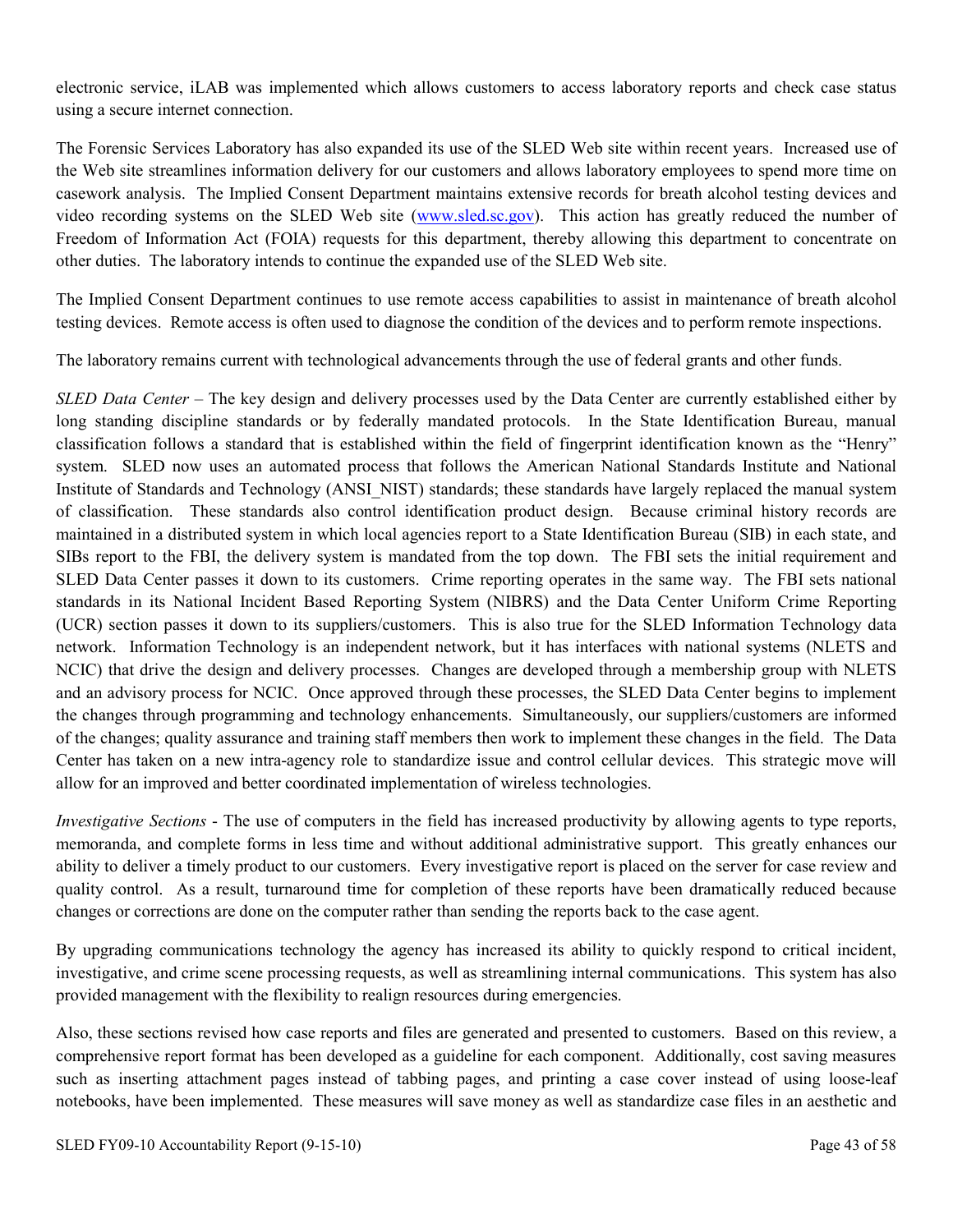practical package. The new computerized case management system, which was implemented in FY09-10, further expedites the delivery process and product appearance and efficiency.

Additionally, management review continues to ensure that key performance requirements are met. All investigative functions are subject to continuous monitoring and extensive management review.

*Professional Services* **-** The Units within Professional Services provide services to local, state, and federal law enforcement agencies, and to the community and businesses upon request. Requests are received, reviewed, and assigned to appropriate personnel. Reports are generated and data collected to assess resource needs to determine adequate resource allocation.

*Office of Homeland Security* – The unit utilizes systems and technologies, which are in compliance with standards set forth by the FBI, Department of Homeland Security (DHS) and other federal, state and local entities charged with oversight responsibilities. New technologies are thoroughly researched and approved for use prior to implementation. Customers are informed of new technologies and often participate in evaluation and implementation process.

*2. How does your day-to-day operation of key production/delivery processes ensure meeting key performance requirements? (How do program areas ensure efficient operation on a daily basis?)*

*Forensic Services Laboratory -* Many initiatives are used to ensure efficient delivery of daily services. The use of LIMS and increased use of laboratory automation aids greatly in this pursuit. The laboratory uses analytical instrumentation that allows for automated operation (e.g. auto samplers). This automated operation means the instrumentation performs analyses while the examiner is performing other casework and can produce data to be reviewed at a later time. Another initiative involves the assignment of cases. Each department evaluates the best methods to deliver services in the most efficient manner. On a daily basis, the quality of reports is verified through the use of administrative and technical reviews.

*SLED Data Center–* This unit operates a 24-hour by 7-day-a-week control room to monitor network activity and to provide assistance to local law enforcement. Our customers immediately notify the control room of any network or system difficulties. Keeping the system operating at acceptable levels requires contractor maintenance for hardware and software, and system monitoring.

*Investigative Sections* – Services delivery ranges from immediate response, when necessary, with manpower or component services, to scheduled appointment dates for assistance in the Behavioral Sciences section to major case investigation within the SLED Investigative Sections, some lasting months and possibly years. Assigned on call agents within every section assures an appropriate and timely response to customer requests for services at any hour of any day.

*Professional Services* – This department is directed to provide law enforcement, training, regulatory, and inspectional services whenever requested by local, state, and federal law enforcement, and to the community and businesses. The Professional Services Units monitor and assess cutting edge service delivery methods and techniques for potential use. In FY09-10, the Training Unit provided the following approximate number of training hours to internal and external customers: 5,164 hours of in-service training, 6,428 hours of handgun, rifle, and shotgun training; 912 hours of CPR training; 1,216 hours of Criminal Domestic Violence (CDV) training, 126 hours of supervisory training; 1,000 hours of Constable training; and 848 hours of legal update training. This unit also facilitated the fitting of Personal Protective Ensembles (PPE) to approximately 304 law enforcement personnel, and facilitated the health screening of approximately 361 personnel.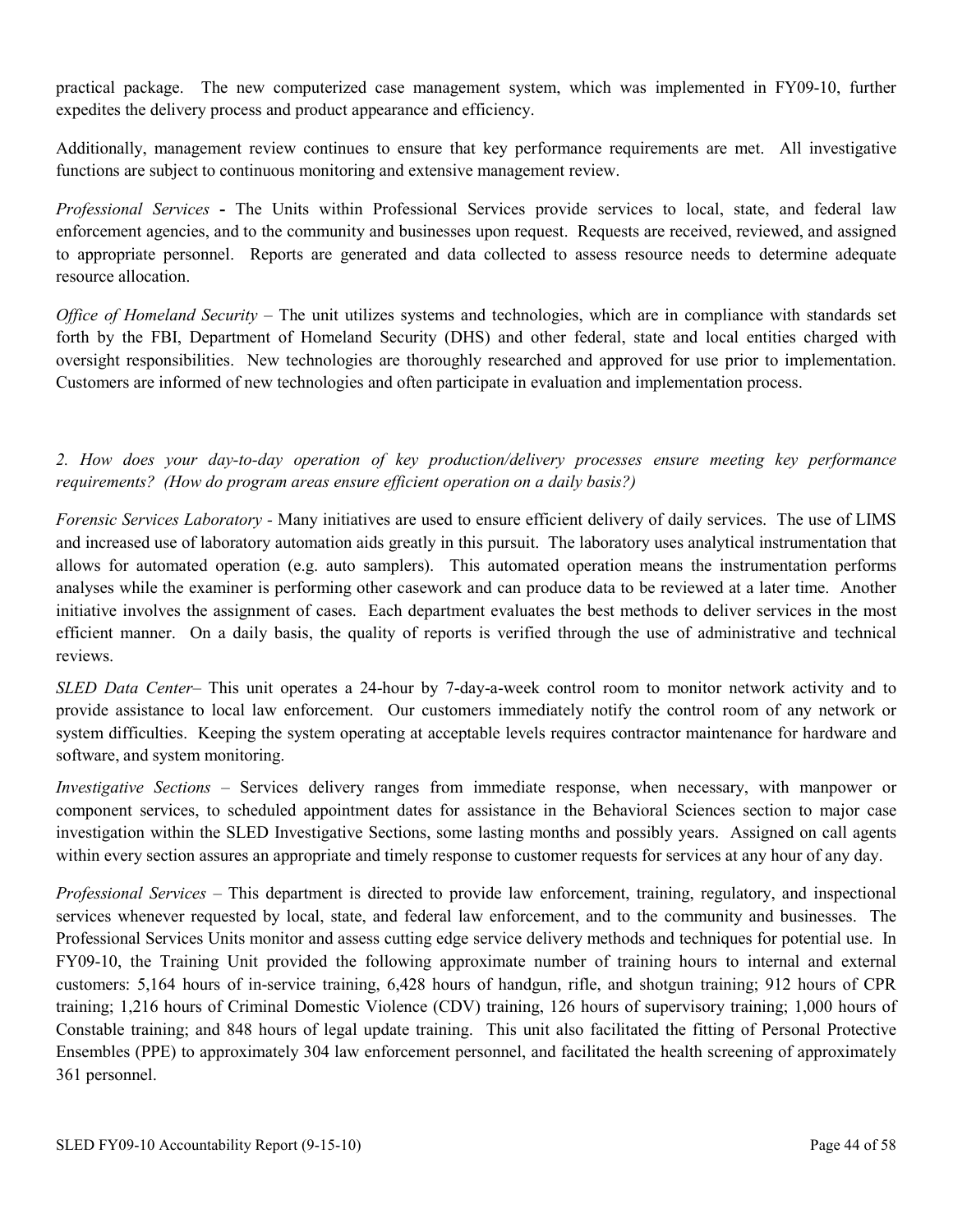*Professional Services* - This unit investigated 1,953 alcohol licensing applications with an additional 410 special investigations, conducted 417 regulatory investigations, and investigated 160 violations of SC Education Lottery Act.

*Office of Homeland Security –* This group delivers day-to-day service depending on threat levels and intelligence conditions. Operational methods, services, and techniques are determined by constantly changing conditions. Leadership closely monitors these conditions and responds in accordance with recognized law enforcement standards which maximize our ability to ensure key performance requirements are met.

#### **Category 7 – Results**

This Category describes your organization's performance and improvements in customer satisfaction, product and service performance, financial, mission accomplishment, employee results, supplier and partner results, and operational performance. Information is typically displayed by the use of performance measures.

*1. What are your performance levels and trends for the key measures of customer satisfaction? (Mention factors such as the numbers of commendation letters from customers or awards received in the program areas. If possible, provide specific data.)*

*Forensic Services Laboratory -* During the last year, laboratory personnel received numerous commendation letters from various elements of the criminal justice community. These letters discuss employees' professionalism and scientific expertise along with other desirable qualities. Another measure of customer satisfaction involves court testimony reviews. Accreditation standards of the American Society of Crime Laboratory Directors/Laboratory Accreditation Board (ASCLD/LAB) require that each employee who testifies be monitored. The laboratory has designed a form to evaluate the quality of the expert witness testimony provided. These forms are completed by other SLED personnel observing the testimony or by criminal justice personnel (prosecutors, defense attorneys, etc.). The person testifying is given an overall rating of excellent, satisfactory, or needs improvement. These completed forms, both internal and external, consistently rate the performance of our employees as excellent.

*Data Center -* The most critical measure of customer satisfaction is the response time for messages moving through the two primary network interfaces. When a trooper, deputy sheriff, or police officer approaches a suspicious vehicle or other dangerous situation, it is imperative that the system is in operation and is operating efficiently. The central site processor is operational, close to 100% (less preventive or corrective maintenance) and the message response time is three to five seconds for both intrastate and interstate messages.

*Investigative Sections* - Customer satisfaction is first measured by the outstanding work product produced. In the fiscal year ending June 30, 2010, agents assigned to Investigations components received numerous letters of commendation from our customers, as well as, internal recognition for noteworthy accomplishments. Additionally, letters from Solicitors regarding case review for prosecution often mention the thoroughness of case reports. Employee Management Performance System (EPMS) are continuing to be updated and designed to more accurately reflect work duties and functions of the employee as opposed to generic goals and responsibilities.

*Professional Services* – Performance levels and trends for key measures of customer satisfaction is gauged by the numbers of complaints and requests for service which are dealt with in a timely and professional manner. Also, repeat requests for services are a measure of customer satisfaction. Several letters of commendation and satisfaction were received last year.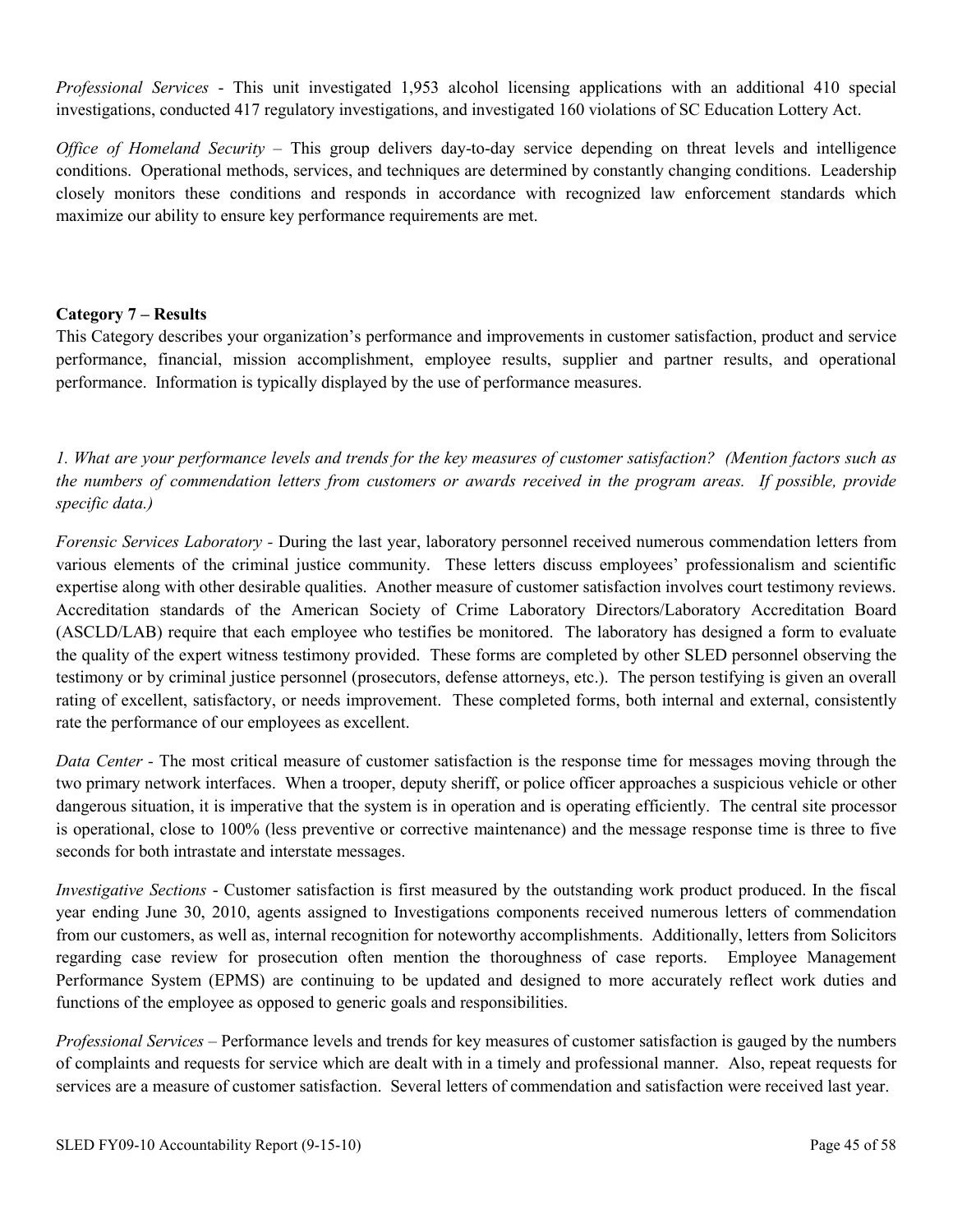*Office of Homeland Security* – This office has received numerous letters of commendation for services rendered to customers. The key measures of customer satisfaction are contained within the Homeland Security Senior Advisory Council's ability to complete its mission. This is accomplished with logistical support supplied by the Office of Homeland Security. The trend, as noted thus far, is that customer satisfaction is at a high level.

*2. What are your performance levels and trends for the key measures of mission accomplishment? (At the program level, what are your performance measurements and what has been the recent trend in this data? Where applicable, accreditation information should be included. If possible, provide specific data.)*

*Forensic Services Laboratory* - Various measures are used to gauge performance in accomplishing the laboratory's mission. One significant measure of mission accomplishment involves laboratory accreditation. The Forensic Services Laboratory has been continuously nationally accredited since 1994 by the American Society of Crime Laboratory Directors/Laboratory Accreditation Board (ASCLD/LAB). The accreditation standards currently include 122 criteria of which 81 are "Essential" criteria. Accredited laboratories must achieve 100% compliance with applicable "Essential" criteria. Compliance is measured by external inspections conducted every five years and annual internal inspections. The laboratory has 100% compliance with applicable "Essential" criteria.

The laboratory is also subject to various standards of the Commission on Accreditation for Law Enforcement Agencies (CALEA). The laboratory is in compliance with all necessary CALEA standards. The DNA Laboratory has also met all criteria set forth by the DNA Advisory Board (DAB), a standards unit coordinated by the FBI.

A measure of mission accomplishment involves the laboratory cases assigned and closed by a department for a given time period. During FY09-10, individual laboratory departments received 18,218 cases and completed 18,736 cases. It should be noted that some completed cases in the table below were submitted in prior years. Another important factor to note is that simple and less cumbersome cases may be completed within shorter timeframes; however, more complex cases requiring extensive testing may take substantially longer. The length of time required to complete a case is dependent on many factors, some of which are not controlled by the laboratory (e.g. number of analysis requested per case, complexity of each case, submission of proper subject standards, etc.).

| <b>Department</b>    | Cases<br><b>Received</b><br>2007-2008 | Cases<br><b>Received</b><br>2008-2009 | Cases<br><b>Received</b><br>2009-2010 | Cases<br>Completed<br>2007-2008 | Cases<br>Completed<br>2008-2009 | Cases<br>Completed<br>2009-2010 |
|----------------------|---------------------------------------|---------------------------------------|---------------------------------------|---------------------------------|---------------------------------|---------------------------------|
| <b>DNA Casework</b>  |                                       |                                       |                                       |                                 |                                 |                                 |
| (formerly DNA)       |                                       |                                       |                                       |                                 |                                 |                                 |
| Analysis)            | 3,298                                 | 4,269                                 | 3543                                  | 2,323                           | 2,164                           | 3281                            |
| Drug Analysis        | 6,982                                 | 5,768                                 | 5621                                  | 7,627                           | 8,591                           | 6387                            |
| Firearms             | 1,072                                 | 1,128                                 | 864                                   | 1,085                           | 1,097                           | 1170                            |
| <b>Latent Prints</b> | 1,896                                 | 1,666                                 | 1307                                  | 1,793                           | 1,668                           | 1256                            |
| *Photography         | 3537                                  | $*519$                                | 431                                   | 3529                            | $*417$                          | 430                             |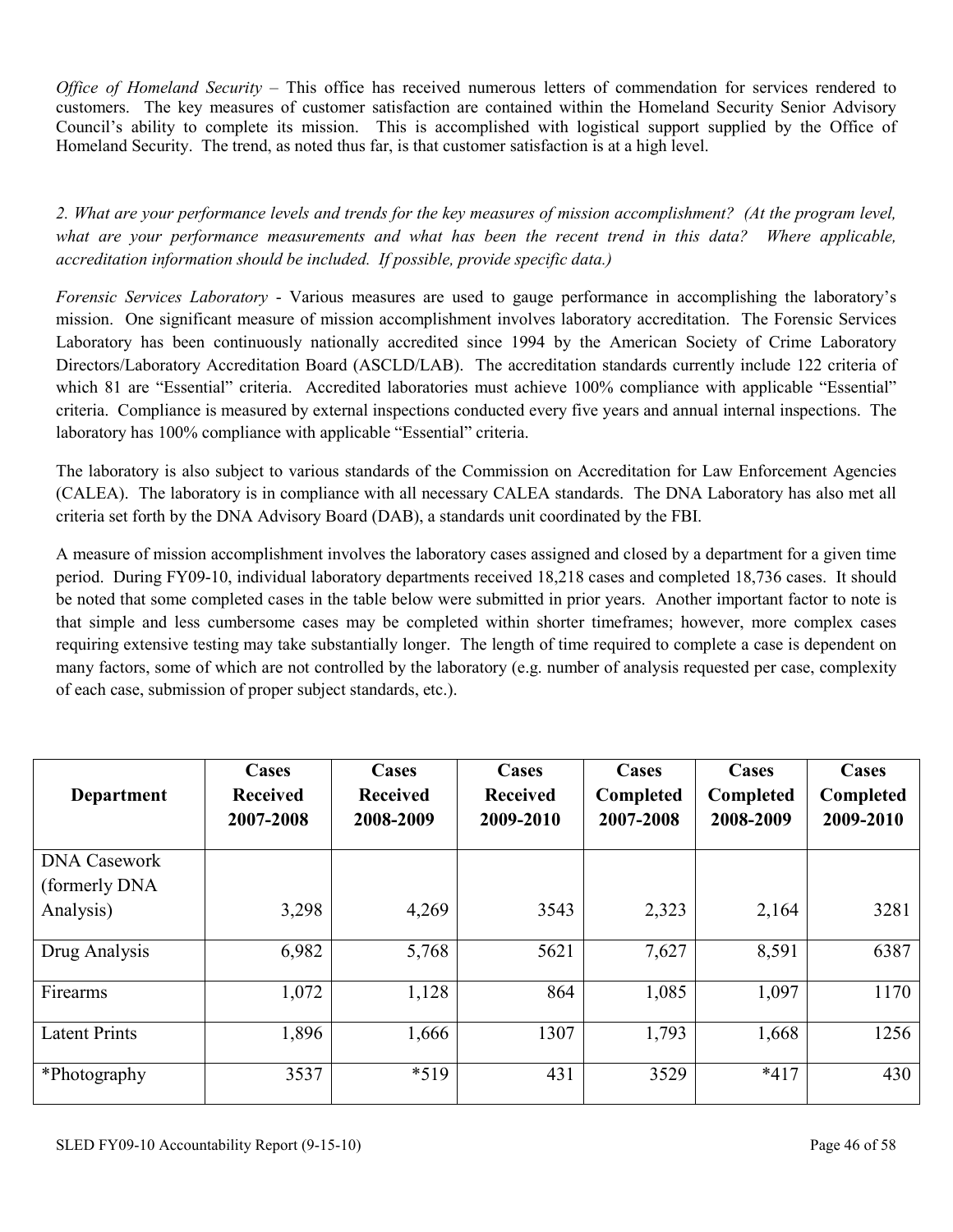| Questioned    |        |        |        |        |        |        |
|---------------|--------|--------|--------|--------|--------|--------|
| Documents     | 163    | 190    | 144    | 157    | 158    | 170    |
|               |        |        |        |        |        |        |
| Toxicology    | 4,966  | 5,109  | 5204   | 4,925  | 5,457  | 4958   |
|               |        |        |        |        |        |        |
| Trace         | 1,212  | 1,247  | 1104   | 1,261  | 1,239  | 1084   |
|               |        |        |        |        |        |        |
| <b>Totals</b> | 23,126 | 19,896 | 18,218 | 22,700 | 20,791 | 18,736 |
|               |        |        |        |        |        |        |

#### **\* FY08-09 Responsibility for photo lineups transferred to SCIIC (24/7 Coverage) representing approx. 3,000 cases in FY07-08.**

In addition, Laboratory Information Management System (LIMS) permits monitoring items received/completed. An item is an individual piece of physical evidence from a case. During FY09-10, the laboratory received 67,346 items and completed 68,241 items. Each case has a varied number of items and it should be noted that the length of time to complete analysis of an item can vary greatly and depends on many factors. Analysis of an item may be delayed pending submission of appropriate standards from the submitting agency or completion of analysis by another laboratory department.

| Department           | <b>Items</b><br><b>Received</b><br>2007-2008 | <b>Items</b><br><b>Received</b><br>2008-2009 | <b>Items</b><br><b>Received</b><br>2009-2010 | <b>Items</b><br>Completed<br>2007-2008 | <b>Items</b><br>Completed<br>2008-2009 | <b>Items</b><br>Completed<br>2009-2010 |
|----------------------|----------------------------------------------|----------------------------------------------|----------------------------------------------|----------------------------------------|----------------------------------------|----------------------------------------|
| <b>DNA Casework</b>  |                                              |                                              |                                              |                                        |                                        |                                        |
| (formerly DNA        |                                              |                                              |                                              |                                        |                                        |                                        |
| Analysis)            | 16,128                                       | 15,686                                       | 13,768                                       | 15,117                                 | 13,414                                 | 18,308                                 |
| Drug Analysis        | 10,568                                       | 9,576                                        | 9,317                                        | 12,500                                 | 14,860                                 | 11,243                                 |
| Firearms             | 4,719                                        | 4,874                                        | 3,588                                        | 4,607                                  | 4,529                                  | 4,966                                  |
| <b>Latent Prints</b> | 10,959                                       | 9,135                                        | 5,352                                        | 10,723                                 | 9,687                                  | 5,692                                  |
| *Photography         | 4652                                         | $*1215$                                      | 838                                          | 4625                                   | $*1267$                                | 833                                    |
| Questioned           |                                              |                                              |                                              |                                        |                                        |                                        |
| Documents            |                                              |                                              |                                              |                                        |                                        |                                        |
|                      | 1262                                         | 1223                                         | 1,302                                        | 1236                                   | 1168                                   | 1,316                                  |
| Toxicology           | 10,294                                       | 10,634                                       | 9,903                                        | 10,144                                 | 11,509                                 | 9,503                                  |
| Trace                | 8,204                                        | 9,075                                        | 7,467                                        | 8,732                                  | 9,414                                  | 7,460                                  |
| <b>Totals</b>        | 66,786                                       | 61,418                                       | 51,535                                       | 67,684                                 | 65,848                                 | 59,321                                 |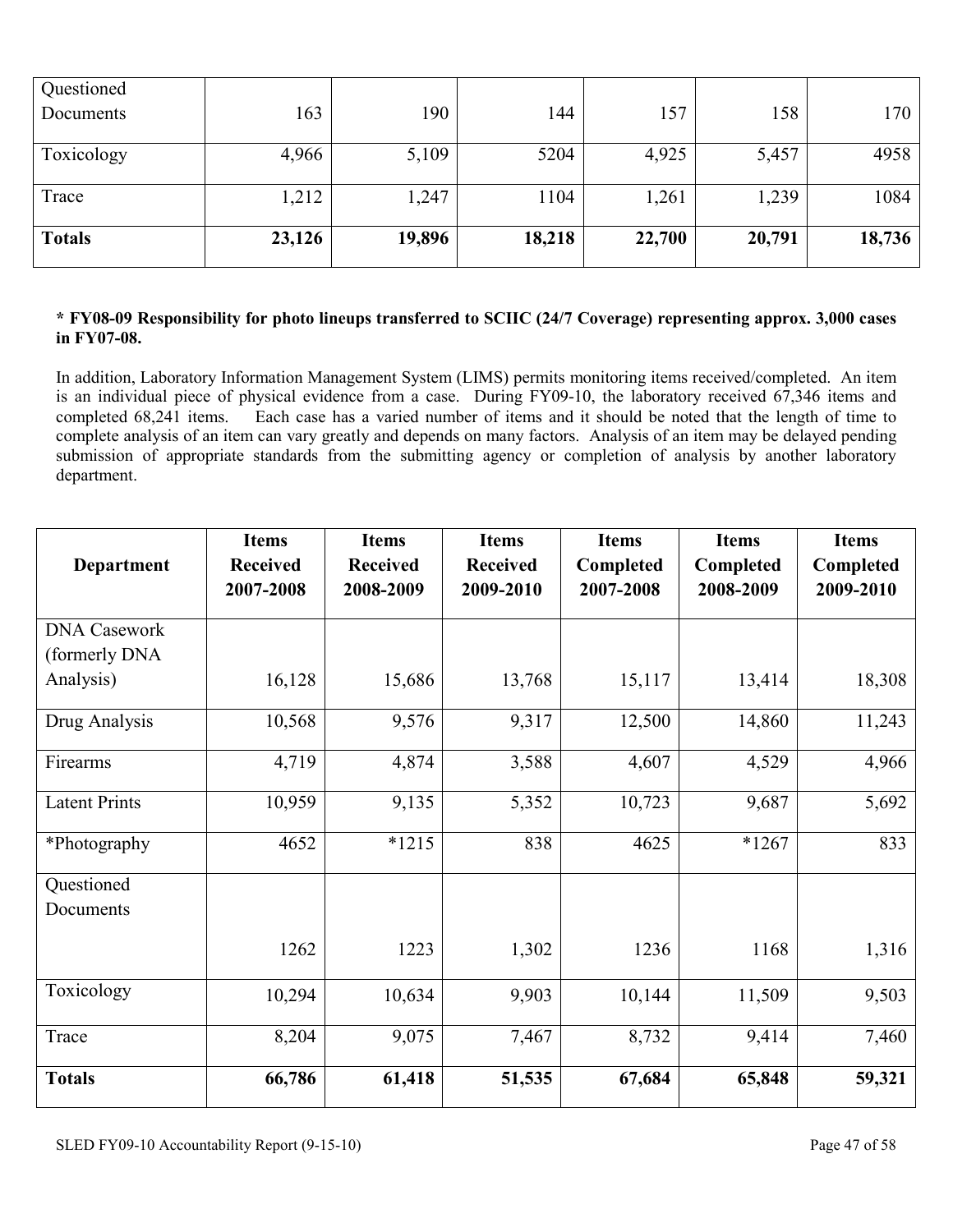#### **\* FY08-09 Responsibility for photo lineups transferred to SCIIC (24/7 Coverage) representing approx. 3,000 items in FY07-08.**

During FY09-10, Crime Scene processing capability was transferred from the Investigative Regions to the Latent Print Department of the Forensic Services Laboratory.

| <b>Crime Scene Processing Response</b> |                |                |                |                |  |  |  |  |
|----------------------------------------|----------------|----------------|----------------|----------------|--|--|--|--|
| <b>FY 2006</b>                         | <b>FY 2007</b> | <b>FY 2008</b> | <b>FY 2009</b> | <b>FY 2010</b> |  |  |  |  |
| 235                                    | າາາ            | 229            | າາາ            | 23             |  |  |  |  |

The Implied Consent Department maintains 165 breath alcohol testing devices (Data Master DMT) and video recording systems (VDS-2) at 116 certified breath testing sites throughout the state. In FY09-10, this Department performed 827 on-site Data Master DMT Inspection/ maintenance visits and 774 on-site video-recording system inspection/maintenance visits. These recordings are used as evidence in any legal proceeding, pursuant to S.C. Code of Laws, Section 56-5-2953.

| <b>Bac Data Master</b>      |                           |       |                 | <b>Bac Data Master</b>      |              |       | <b>Bac Data Master</b> |                           |                             |          |       |
|-----------------------------|---------------------------|-------|-----------------|-----------------------------|--------------|-------|------------------------|---------------------------|-----------------------------|----------|-------|
| (Data Master DMT for FT 10) |                           |       |                 | (Data Master DMT for FT 10) |              |       |                        |                           | (Data Master DMT for FT 10) |          |       |
|                             | <b>Maintenance Visits</b> |       |                 | <b>Certification</b>        |              |       |                        | <b>Remote Inspections</b> |                             |          |       |
| <b>FY 07</b>                | <b>FY 08</b>              | FY 09 | <b>FY</b><br>10 | FY 07                       | <b>FY 08</b> | FY 09 | <b>FY 10</b>           | <b>FY 07</b>              | <b>FY 08</b>                | FY 09    | FY 10 |
| 1009                        | 990                       | 990   | 82<br>⇁         | 2                           | 6            | 154   | 8                      | 46                        | 5                           | $\Omega$ |       |

| <b>VDS-2 On-site Inspections</b> |              |       |              |              | <b>VDS-2 Certifications</b> |       |  |
|----------------------------------|--------------|-------|--------------|--------------|-----------------------------|-------|--|
| FY 07                            | <b>FY 08</b> | FY 09 | <b>FY 10</b> | <b>FY 07</b> | <b>FY 08</b>                | FY 09 |  |
| 697                              | 865          | 964   | 774          |              |                             | 54    |  |

The SLED Drug Analysis Department trains non-SLED criminal justice personnel to conduct marijuana testing. One measure of the Drug Analysis Department's mission accomplishment is the number of marijuana analysts certified and recertified. This arrangement results in a reduced workload for SLED and improved response time for the customers.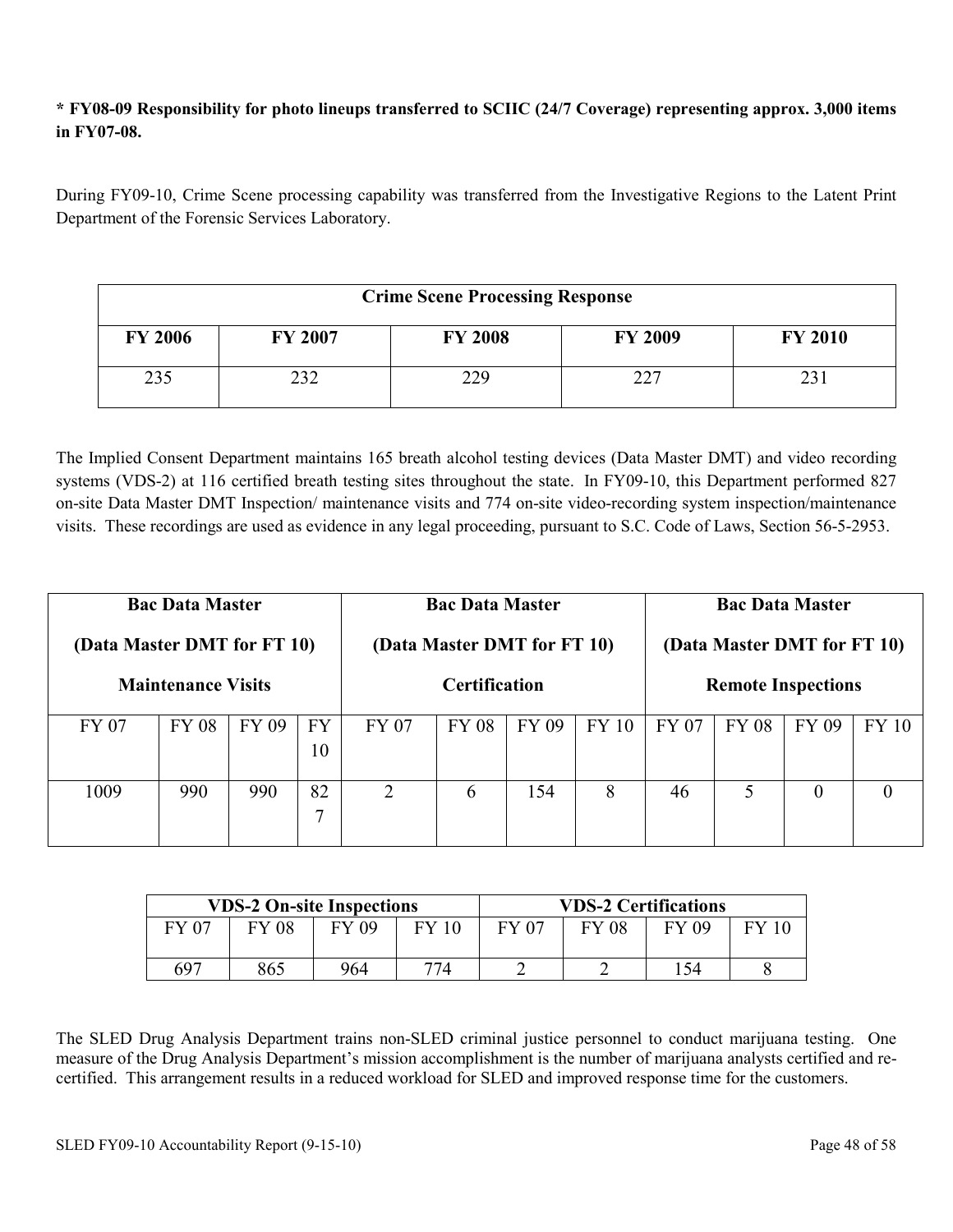| <b>Marijuana Analysts Certified</b> |       |       |    |       | <b>Marijuana Analysts Recertified</b> |       |  |
|-------------------------------------|-------|-------|----|-------|---------------------------------------|-------|--|
| FY 07                               | FY 08 | FY 09 |    | FY 07 | FY 08                                 | FY 09 |  |
| 25                                  | 27    |       | 76 |       | 74                                    | ٢q    |  |

Another measure of the Forensic Services Laboratory's mission accomplishment is the number of expert witness requests provided by SLED Forensic Services Laboratory personnel; these figures are noted in the table below.

| <b>Department</b>       | <b>Court Testimonies</b><br>2006-2007 | <b>Court Testimonies</b><br>2007-2008 | <b>Court Testimonies</b><br>2008-2009 | <b>Court Testimonies</b><br>2009-2010 |
|-------------------------|---------------------------------------|---------------------------------------|---------------------------------------|---------------------------------------|
| *DNA Casework           |                                       |                                       |                                       |                                       |
| (formerly DNA           |                                       |                                       |                                       |                                       |
| Analysis)               | 76                                    | 70                                    | 61                                    | 88                                    |
| ** DNA Database         | 11                                    | 6                                     | $\overline{4}$                        | 1                                     |
| Drug Analysis           | 37                                    | 41                                    | 47                                    | 42                                    |
| <b>Evidence Control</b> | 6                                     | 27                                    | 33                                    | 62                                    |
| Firearms                | 49                                    | 52                                    | 49                                    | 50                                    |
| Forensic Admin.         | $\overline{4}$                        | 1                                     | 1                                     | $\theta$                              |
| <b>Implied Consent</b>  | 8                                     | 9                                     | 6                                     | 7                                     |
| Latent Prints           | 25                                    | 11                                    | $\overline{4}$                        | 11                                    |
| Photography             | $\overline{0}$                        | $\overline{0}$                        | $\overline{0}$                        | $\overline{0}$                        |
| Questioned Docs         | $\overline{3}$                        | $\overline{4}$                        | 8                                     | $\overline{2}$                        |
| Toxicology              | 27                                    | 31                                    | 37                                    | 51                                    |
| Trace Evidence          | 43                                    | 43                                    | 39                                    | 46                                    |
| <b>Totals</b>           | 289                                   | 295                                   | 289                                   | 360                                   |

#### **\* Effective FY 06-07, the DNA Casework Department includes the Evidence Processing Section \*\* Effective FY 06-07, DNA Database is a new Department**

An additional measure of mission accomplishment is the number of training opportunities attended by laboratory employees. Because of the nature of forensic laboratory work, on-going training is crucial. This training includes both scientific and non-scientific courses. Due to budget constraints, every effort is made to attend free or low cost training.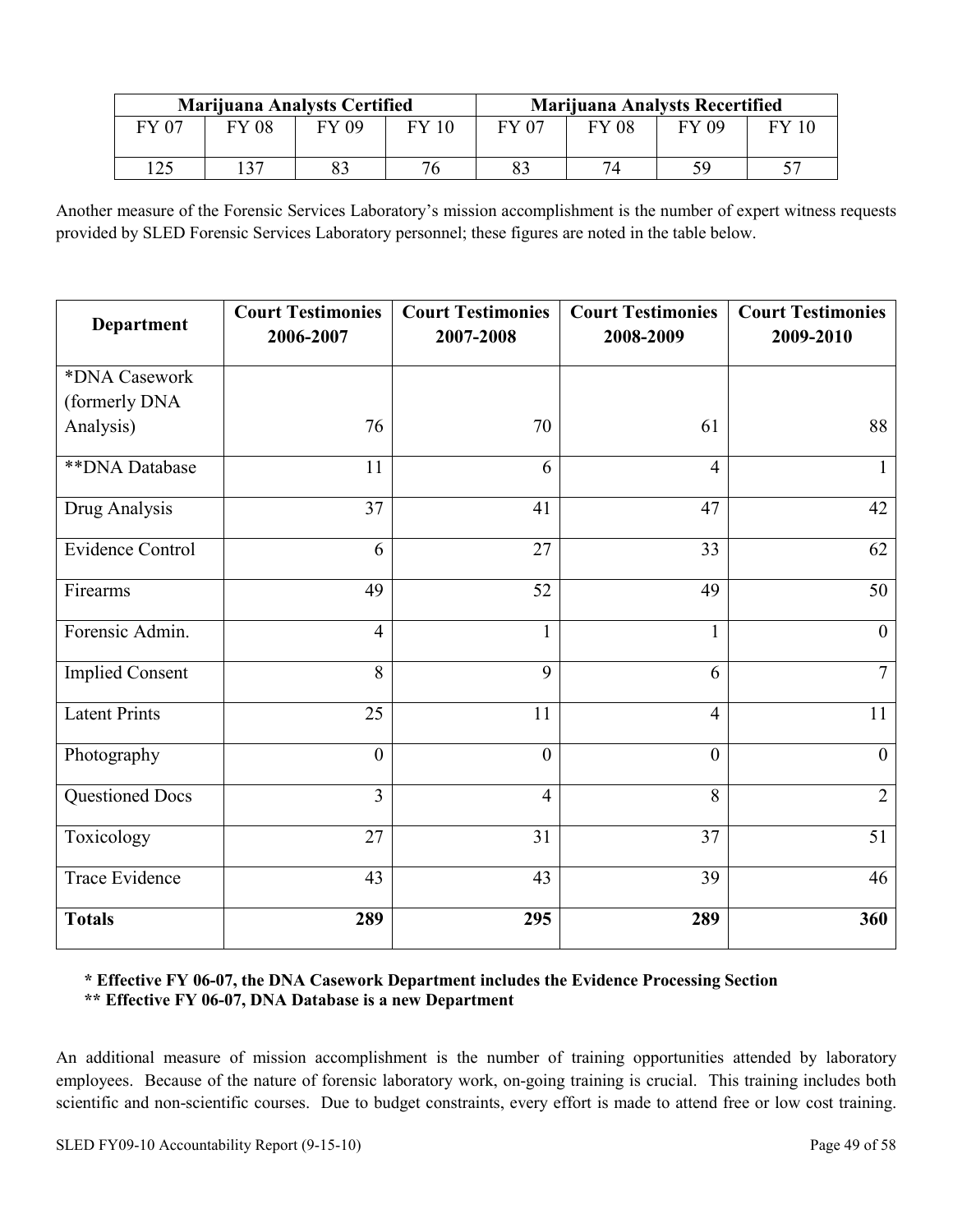Grants are extensively used along with in-house training efforts. Very often, laboratory employees are involved in providing training classes for other laboratory employees.

|                             | <b>Training Events</b> | <b>Training Events</b> | <b>Training Events</b> | <b>Training Events</b> |
|-----------------------------|------------------------|------------------------|------------------------|------------------------|
| <b>Department</b>           | <b>Attended</b>        | <b>Attended</b>        | <b>Attended</b>        | <b>Attended</b>        |
|                             | 2006-2007              | 2007-2008              | 2008-2009              | 2009-2010              |
| *DNA Casework               |                        |                        |                        |                        |
| (formerly DNA               |                        |                        |                        |                        |
| Analysis)                   | 38                     | 39                     | 50                     | 70                     |
| ** DNA Database             | 12                     | 15                     | $\overline{8}$         | 12                     |
| Drug Analysis               | 9                      | 31                     | 36                     | 31                     |
| Evidence Control            | $\overline{2}$         | $\overline{9}$         | $\overline{12}$        | $\overline{17}$        |
| Firearms                    | 29                     | 14                     | 22                     | 61                     |
| Forensic                    |                        |                        |                        |                        |
| Administration              | 22                     | 12                     | 9                      | $\boldsymbol{0}$       |
| <b>Implied Consent</b>      | 6                      | 25                     | 22                     | 6                      |
| <b>Latent Prints</b>        | 32                     | 22                     | 22                     | 39                     |
| Photography                 | $\mathbf{1}$           | $\mathbf{0}$           | $\overline{3}$         | $\overline{0}$         |
| <b>Questioned Documents</b> | $\overline{5}$         | 6                      | $\overline{3}$         | $\overline{2}$         |
| Toxicology                  | 35                     | 86                     | 44                     | $\overline{54}$        |
| Trace Evidence              | 24                     | $\overline{31}$        | 21                     | 23                     |
| <b>Totals</b>               | 215                    | 290                    | 252                    | 315                    |

 **\* Effective FY 06-07, the DNA Casework Department includes the Evidence Processing Section**

**\*\* Effective FY 06-07, DNA Database is a new Department**

In addition to training made available to laboratory employees, SLED Forensic Services personnel provide extensive training to local, state, and federal law enforcement officers and to court officials on a frequent basis. Due to the nature of many forensic topics, the bulk of the training is provided in person; however, the agency has been able to maximize delivery efficiency of some training topics via videotape production and dissemination.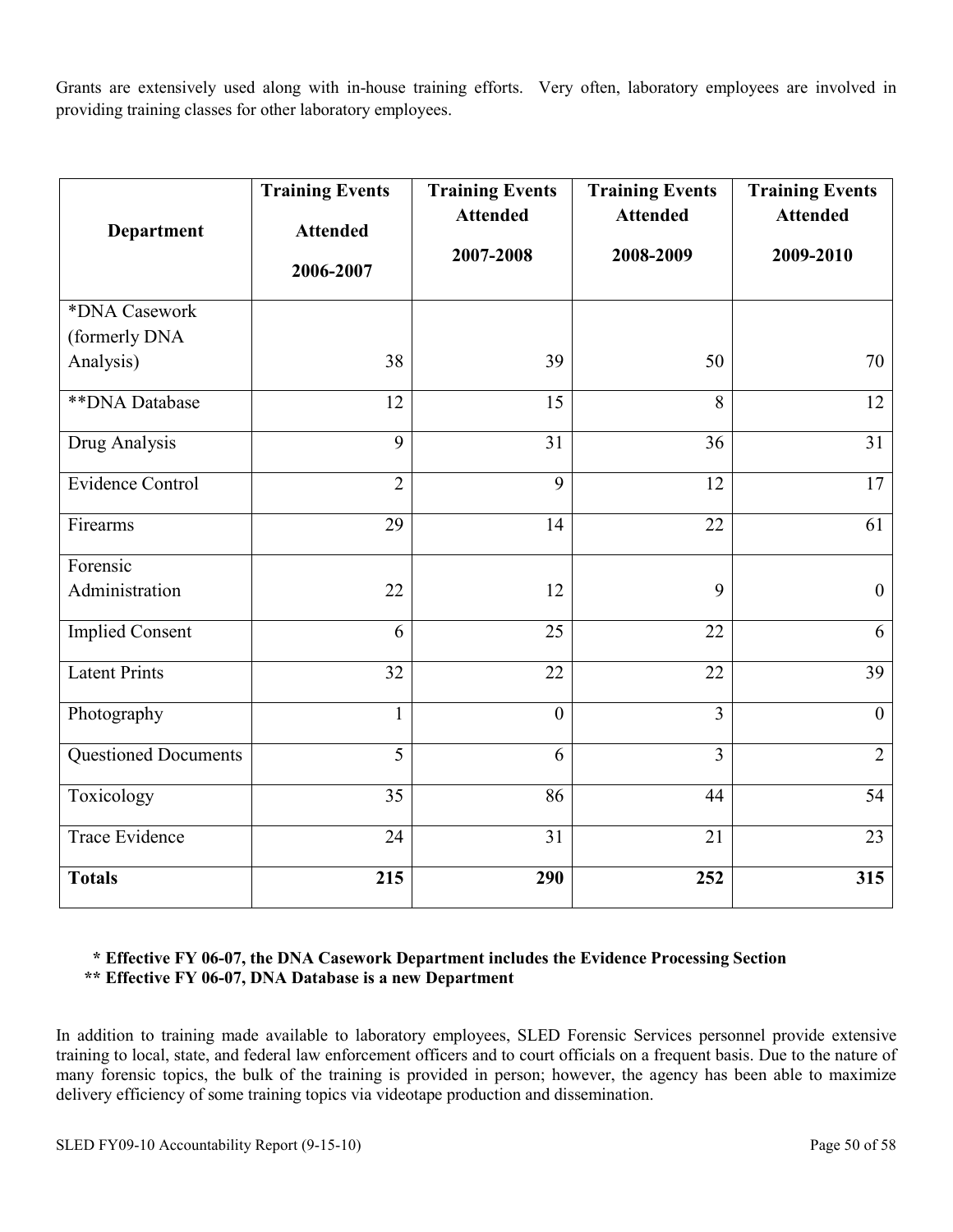| <b>Forensic Services Training to Outside</b><br><b>Agencies</b> | 2006-2007 | 2007-2008 | 2008-2009 | 2009-2010 |
|-----------------------------------------------------------------|-----------|-----------|-----------|-----------|
| Training Hours Provided to Outside<br>Agencies                  | 2,783     | 5,746     | 7.414     | 5,675     |

\*Contact Hours = (No. Students) x (No. Hours of Instruction) x (No. Instructors)

*SLED Data Center –* Metrics are being refined to better capture Data Center performance. Subsequently, mission accomplishment is currently represented by the number of user agencies and secure devices with approved connectivity to our Intranet, the Internet, and wireless devices. Without access, the data are not used and serve no purpose. During FY09-10 there were 126,107,682 electronic transactions through the Law Enforcement Messaging System (LEMS). The use of wireless devices and the Internet reflect two technology changes by the Federal Bureau of Investigation Criminal Justice Information Systems (FBI-CJIS) approved to access NCIC data. Public access for non-criminal justice purposes via the Internet continues to grow. In FY09-10 the agency conducted 386,507 criminal background checks by using the CATCH (Citizens Access to Criminal History) via the Internet and the US Mail.

*Regulatory Administration* - Approximately 45,617 Concealable Weapons Permits (CWPs) applications and renewals were processed in FY09-10 and there are now 118,236 Concealable Weapons Permit (CWP) holders in South Carolina. Regulatory Services processed 244 Constables Commission applications during FY09-10. Additional goals for Regulatory includes timely action on applications and CWP permit processing; meeting the South Carolina Criminal Justice Academy standards for training and re-certification requirements; responding to community concerns and requests for services and training; assisting victims/witnesses of crime and ensuring their rights; assessing the needs of families, communities, and officers following a police officer shooting; providing requested counseling to the statewide law enforcement community statewide; providing timely response and adequate resource allocation to requests for services; routinely auditing compliance with SLED policies and procedures, statutes, regulations; and other requirements.

| <b>Regulatory Services</b>                        | 2005-2006 | 2006-2007 | 2007-2008 | 2008-2009 | 2009-2010 |
|---------------------------------------------------|-----------|-----------|-----------|-----------|-----------|
| Pistol Licenses Issued                            | 172       | 179       | 217       | 212       | 210       |
| Security/Private Investigation<br>Licenses Issued | 14,143    | 14,797    | 16,982    | 14,301    | 15,370    |
| Coroners/Deputy Coroners Permit<br>Issued         | 31        | 10        | 16        | 22        | 11        |
| Concealed Weapons Permits Issued                  | 16,713    | 16,850    | 22,192    | 36,726    | 46,016    |
| *State Constable Commissions<br>Issued            | 210       | $**2,184$ | 291       | 208       | 244       |
| Retired SLED Agent Commissions<br>Issued          |           |           | 9         | 50        | 8         |
| Special Limited License                           |           |           | 3         |           | 4         |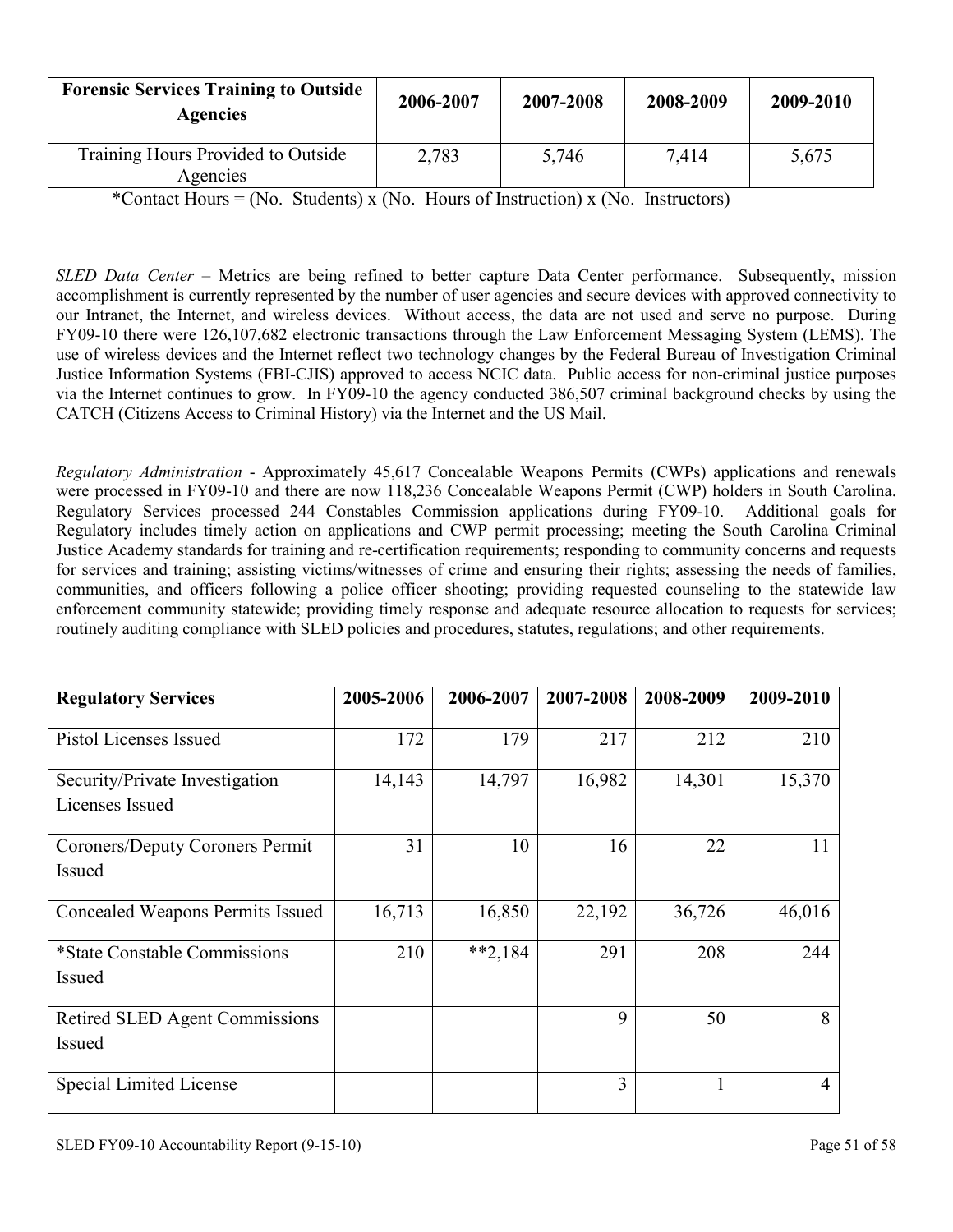| <b>Special Weapons Permits</b>        |        |        |        |        |        |
|---------------------------------------|--------|--------|--------|--------|--------|
| <b>Total Licenses and Commissions</b> | 31,269 | 34,020 | 39,711 | 51,523 | 61,864 |
| <b>Issued</b>                         |        |        |        |        |        |
| <b>Totals</b>                         |        |        |        |        |        |
| Licenses/Commissions/Investigati      | 31,458 | 34,253 | 40,181 | 51,940 | 62,165 |
| ons                                   |        |        |        |        |        |
|                                       |        |        |        |        |        |
|                                       |        |        |        |        |        |

*\*FY05-06 is the first year this information has been tabulated.*

*\*\*FY06-07 was the renewal year for State Constables*

| <b>State Constables Commissioned</b> | 2007-2008 | 2008-2009 | 2009-2010 |
|--------------------------------------|-----------|-----------|-----------|
|                                      |           |           |           |
| Group I                              | 186       | 135       | 131       |
|                                      |           |           |           |
| Group II                             | 21        | 16        | 12        |
|                                      |           |           |           |
| Group III                            | 75        | 55        | 87        |
|                                      |           |           |           |
| Advanced                             | 9         | 2         | 14        |
|                                      |           |           |           |
| <b>Totals</b>                        | 291       | 208       | 244       |
|                                      |           |           |           |

 *Explanation of each category:*

| Group I  | - Active police officers commissioned as constables                                                    |
|----------|--------------------------------------------------------------------------------------------------------|
| Group II | - Retired police officers commissioned as constables                                                   |
|          | Group III - Volunteered citizens commissioned as constables                                            |
| Advanced | - Volunteered citizens commissioned as a Group III, but authorized<br>to work with limited supervision |

*The Investigative Sections responded to a variety of calls for assistance or investigations during FY09-10.*

- The Forensic Art Unit prepared a total of 84 composites, 2 facial reconstruction, 1 age progression and 54 graphics for courtroom presentation.
- The Polygraph Section scheduled 924 tests, conducted 577 tests.

SLED FY09-10 Accountability Report (9-15-10) Page 52 of 58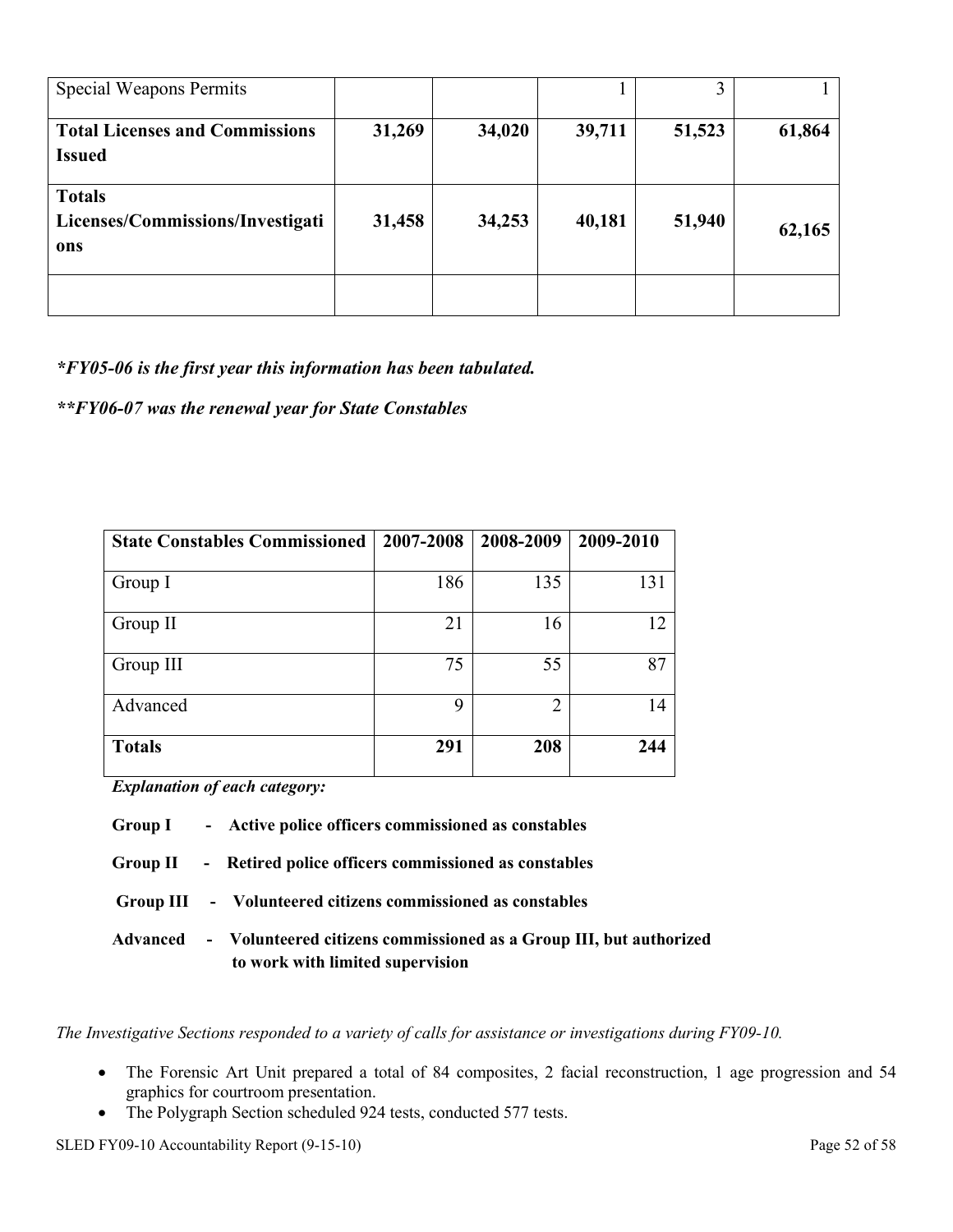- The Behavioral Science Unit opened 54 cases, 39 of which were threat assessments.
- The Grand Jury conducted 8 investigations and Insurance Fraud opened 212 cases.
- The Major Crimes Investigative Units responded to requests, including criminal investigations, jury sequestration, and special events. They investigated 1,880 criminal investigations and conducted 2,207 alcohol. Statewide Special Event planning, including marches, high profile conferences, and natural disaster management requires coordination between the Protective Services/Emergency Management Unit and the other units of the Investigative Sections, especially the Major Crimes Investigative Units. Units of Investigations responded to a number special events requiring the deployment of large numbers of manpower assets, and provided technical support using communications and aviation resources.
- Units within Special Operations arrested 167 persons in drug related cases with \$2,864,581 seized and \$5,182,527 of drug either purchased or seized. Additionally, 1,225 marijuana plants were destroyed with an estimated value of \$2,450,000

| <b>Investigative Services</b>           | 2005-2006 | 2006-2007 | 2007-2008 | 2008-2009 | 2009-2010 |
|-----------------------------------------|-----------|-----------|-----------|-----------|-----------|
| Forensic Art                            | 129       | 156       | 139       | 154       | 143       |
| <b>Behavioral Science</b>               | 92        | 84        | 198       | 98        | 54        |
| Polygraph                               | 1,227     | 1,007     | 914       | 833       | 577       |
| State Grand Jury and Insurance<br>Fraud | 456       | 379       | 352       | 278       | 212       |
| <b>Vulnerable Adults</b>                | N/A       | 499       | 1,064     | 1,003     | 995       |
| <b>Computer Crimes</b>                  | 210       | 228       | 634       | 1,132     | 816       |
| <b>Child Fatalities</b>                 | 203       | 252       | 234       | 232       | 210       |

| <b>VICE Enforcement</b>                | 2005-2006 | 2006-2007 | 2007-2008 | 2008-2009 | 2009-2010 |
|----------------------------------------|-----------|-----------|-----------|-----------|-----------|
| Admin. Violations (alcohol)            | 720       | 819       | 696       | 271       | 329       |
| Admin. Inspections Conducted           | 4,268     | 8,838     | 9,830     | 3,276     | 2,207     |
| <b>Narcotics Arrests</b>               | 271       | 275       | 172       | 448       | 167       |
| <b>Requests for Technical Services</b> | 1,841     | 2,303     | 1,462     | 1,948     | 1,492     |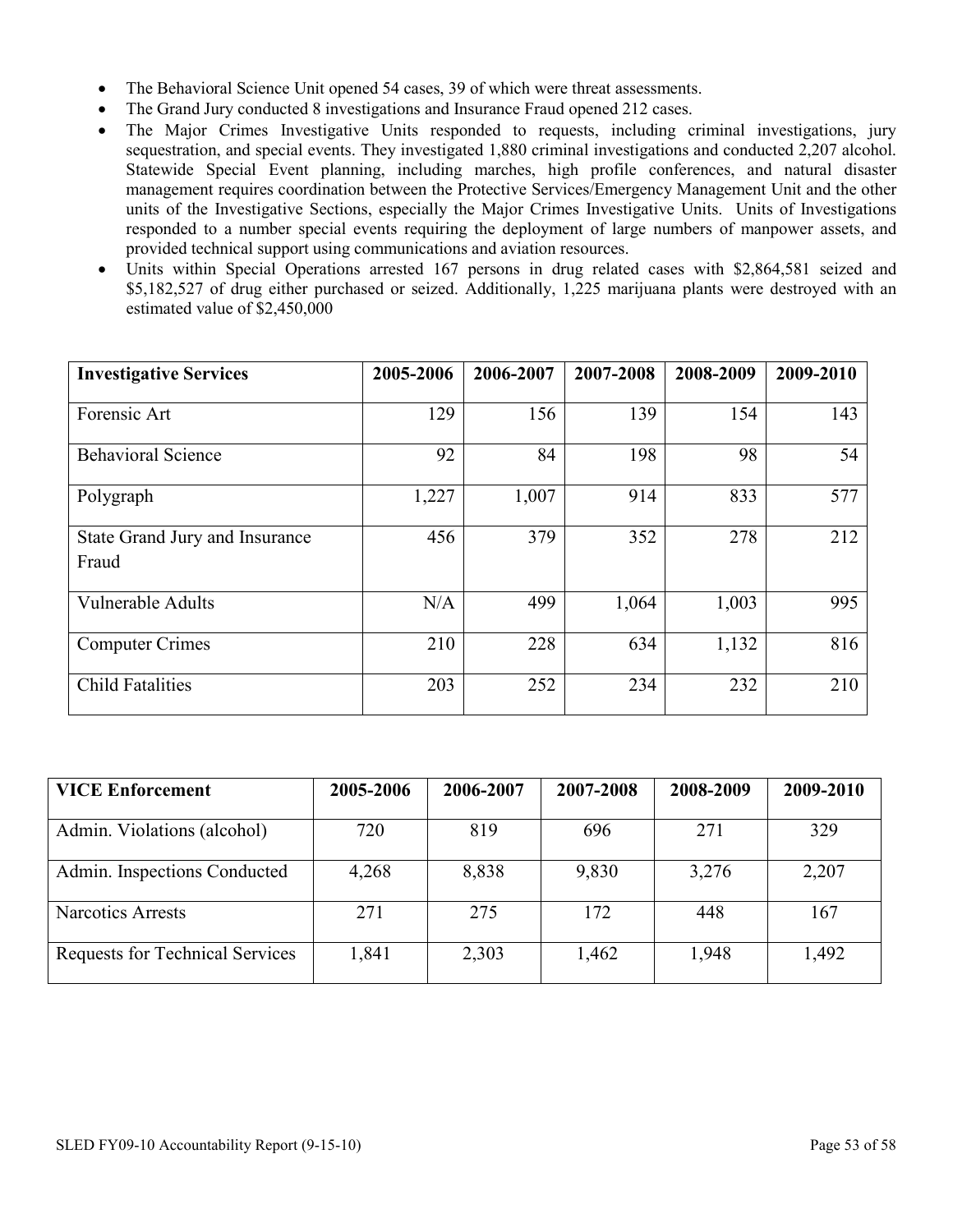| <b>Tactical Services</b>                   | 2005-2006 | 2006-2007 | 2007-2008 | 2008-2009 | 2009-2010 |
|--------------------------------------------|-----------|-----------|-----------|-----------|-----------|
|                                            |           |           |           |           |           |
| Requests for Bloodhound Tracking           | 110       | 112       | 105       | 181       | 182       |
| <b>Aviation Services Calls for Service</b> | 420       | 655       | 561       | 467       | 376       |
| <b>SWAT Team calls</b>                     | 23        | 29        | 31        | 6         | 77        |
| <b>Fugitive Task Force Investigations</b>  | 189       | 238       | 361       | 156       | 250       |

| <b>SCLEAP Program</b>                   | 2005-2006 | 2006-2007 | 2007-2008 | 2008-2009 | 2009-2010 |
|-----------------------------------------|-----------|-----------|-----------|-----------|-----------|
|                                         |           |           |           |           |           |
| <b>Public Events Attended</b>           | 50        | 40        | 57        | 58        | 56        |
| <b>Emergency Call-Outs</b>              | 23        | 6         | 22        | 35        | 5         |
|                                         |           |           |           |           |           |
| Pastoral Visitation of Employees/Family | 231       | 61        | 114       | 93        | 179       |
| Public Speaking/In-Service/Prayers      | 49        | 53        | 71        | 101       | 38        |
| Incidents Where Volunteers Were Used    | 40        | 18        | 30        | 37        | 12        |
| <b>Funerals Attended</b>                | 21        | 6         | 15        | 30        | 37        |
| <b>Total</b>                            | 414       | 184       | 309       | 354       | 327       |
|                                         |           |           |           |           |           |

Because SLED is an assisting agency, the investigations and services aforementioned are usually a result of supplier, partner, and customer participation. SLED should be viewed as an extension of the customer's assets.

*Professional Services* – The units of Professional Services performed a number of investigations and tasks in relation to their regulatory, training, and inspectional responsibilities.

| <b>Regulatory Operations</b>    | 2006-2007 | 2007-2008 | 2008-2009 | 2009-2010 |
|---------------------------------|-----------|-----------|-----------|-----------|
|                                 |           |           |           |           |
| <b>Applications Processed</b>   | 2,944     | 2,221     | 1,953     | 2,247     |
|                                 |           |           |           |           |
| <b>Investigations Conducted</b> | 189*      | 233       | 417       | 464       |
|                                 |           |           |           |           |
| Lottery Complaints              | 160       | 183       | 160       | 117       |
| Investigated                    |           |           |           |           |
|                                 |           |           |           |           |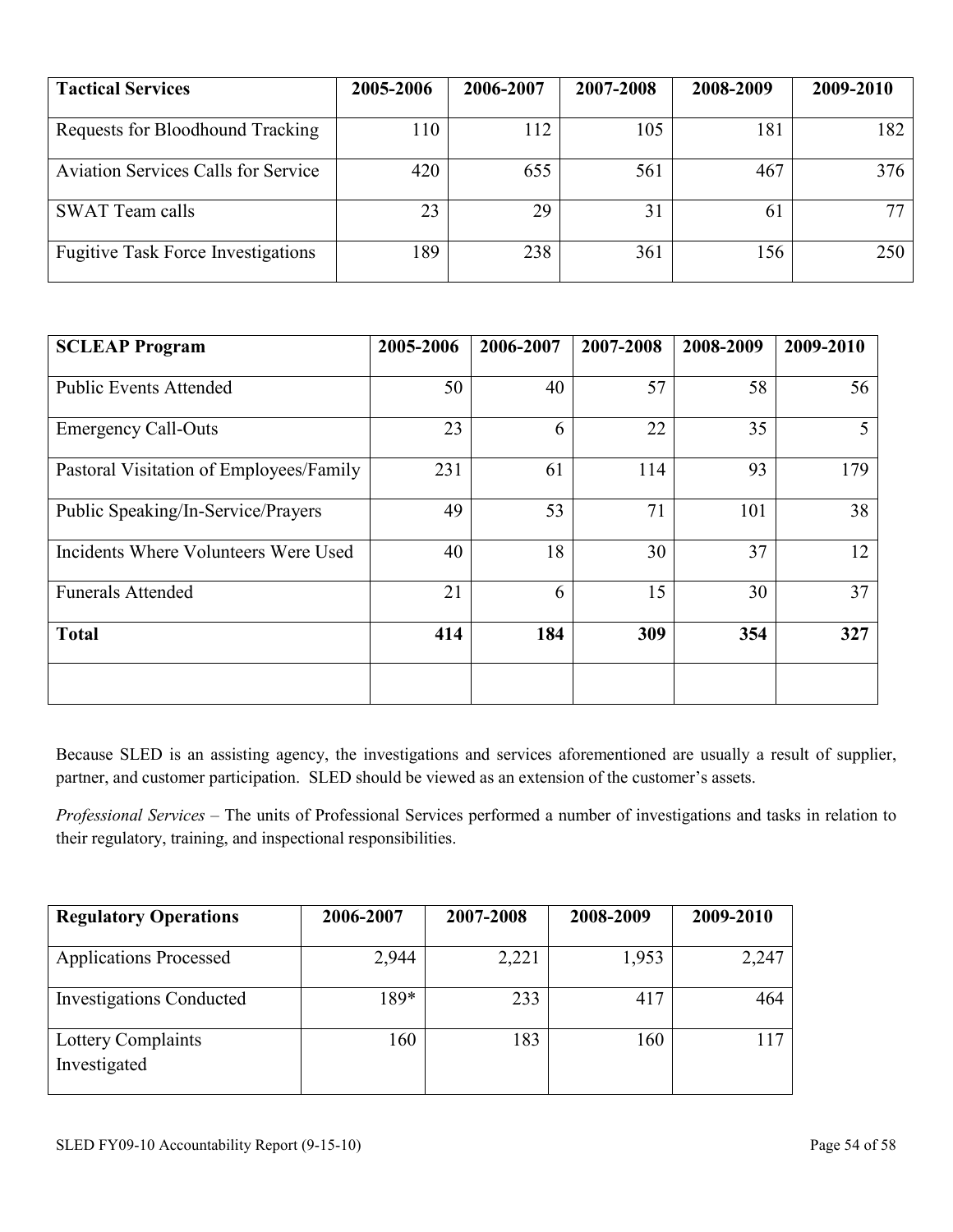| Lottery Arrests |  |  |
|-----------------|--|--|
|                 |  |  |

*\*Alcohol Investigations has been moved to Investigations.*

| <b>Training Provided by Training</b>                             | 2005-2006 | 2006-2007 | 2007-2008 | 2008-2009 | 2009-2010 |
|------------------------------------------------------------------|-----------|-----------|-----------|-----------|-----------|
| <b>Department Personnel</b>                                      |           |           |           |           |           |
| Training Provided for SLED Agents<br>by SLED Instructors (hours) | 18,080    | 17,944    | 15,400    | 15,886    | 14,694    |
|                                                                  |           |           |           |           |           |
| Training Provided for Other Law                                  |           |           |           |           |           |
| Enforcement Agencies (hours)                                     | 3,168     | 5,131     | 10,272    | 4,352     | 3,138     |
| WMD/Counter-terrorism Training                                   | 480       | 792       | 800       | 1,129     | 1,216     |
| <b>CWP</b> Instructor Training                                   |           |           |           |           | 1680      |
| <b>Total Training Hours Provided</b>                             | 21,728    | 23,867    | 26,472    | 21,367    | 20,728    |
| <b>CWP</b> Instructor Lesson Plans                               |           |           |           |           |           |
| Approved                                                         | 35        | 65        | 56        | 119       | 211       |

*Homeland Security Operations–* measures performance levels by review of work products, success of projects administered, and customer satisfaction. The State Counter-terrorism strategy is based on assessments and guidance from the State and Regional Counter-terrorism Coordinating Councils and the U. S. Department of Homeland Security. Homeland Security Operations utilizes the state strategy to judge unit performance. The Intelligence/Missing Persons Unit handled 8,288 requests for assistance.

*Office of Homeland Security –* SLED, as the State Administrative Agency, continues to execute the duties set forth in statute effective July 1, 2003, and as required by the Department of Homeland Security in regards to the homeland security grant programs. SLED has implemented the statewide Strategy and Assessment which was developed for South Carolina and approved in Washington. Federal funding received by South Carolina has been awarded based on local and state first responders' priorities and needs to address implementation of the new strategy. Thus far, federal funding has been received by the state and distributed to locals within required timeframes established by the Department of Homeland Security (DHS) Office of Domestic Preparedness.

South Carolina receives funding from the federal government. Grants are allocated based on statewide, regional, and local needs established by those entities and within the requirements outlined in the federally required state strategies. Federal guidelines also dictate that all funds be awarded, obligated and expended within very specific timeframes. States are required to distribute 80% of their awarded funds to local government entities. Homeland security funding administered by SLED has reached approximately \$193.74 million which has passed through SLED to local and state entities. The State Homeland Security Senior Advisory Council (HSSAC) is integrally involved in the process of allocation of these funds, which have been awarded pursuant to the State strategies.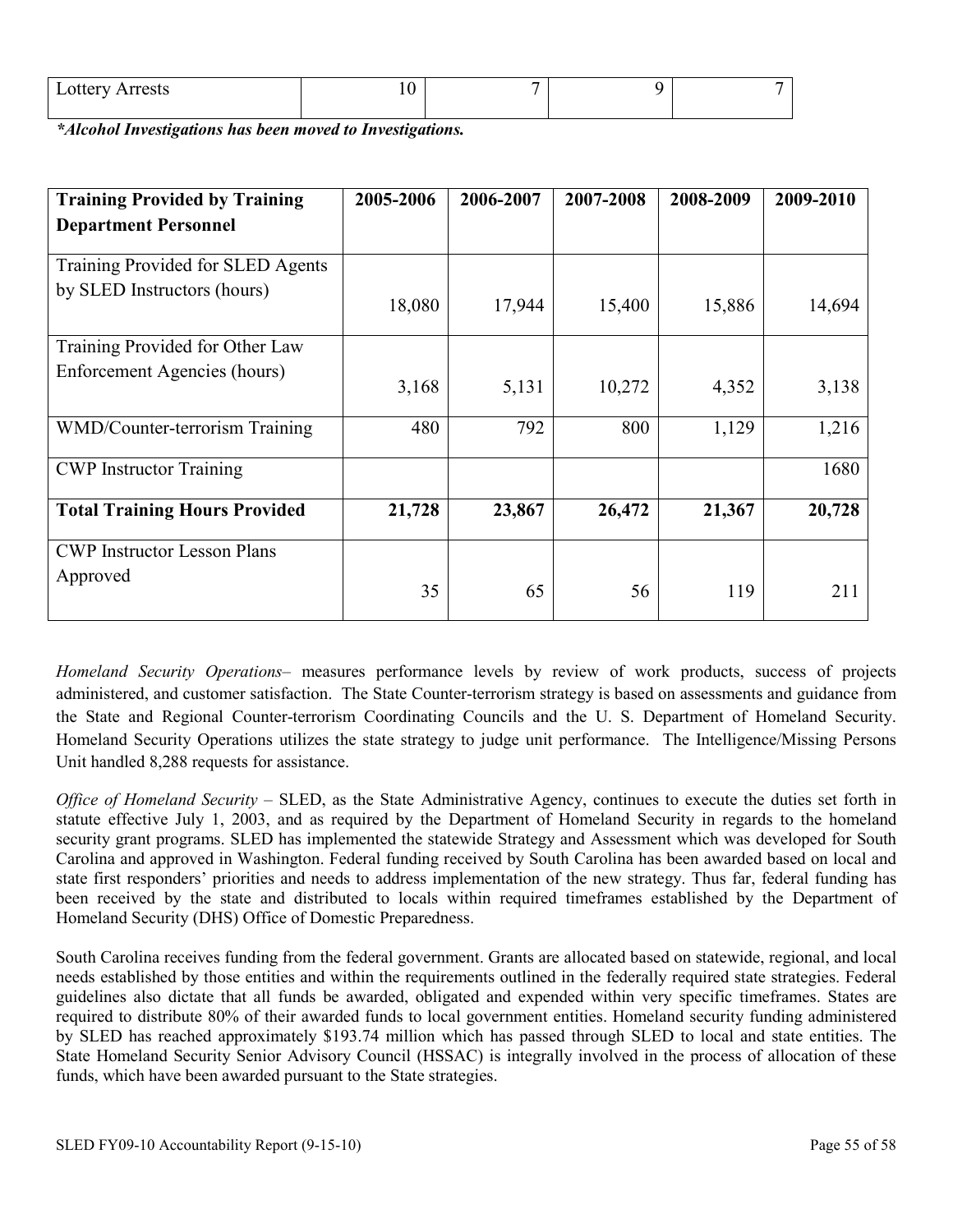The efforts of the state and regional Homeland Security Advisory Councils leverage the expertise and contributions of a diverse yet robust group of public and private sector individuals, all focused upon the detection and prevention of, preparation for, protection against, and response to violence or threats of violence from terrorist activities. While administrative costs for these Council meetings are extremely low the contributions to the safety of South Carolina's citizens are substantial. Communication, collaboration, and cooperation are hallmarks of each of the HSAC meetings, and are largely responsible for the respective Council's abilities to demonstrate successful completion of the many tasks they are presented.

*3. What are your performance levels and trends for the key measures of employee satisfaction, involvement and*  development? (At the program level, what are your performance measurements that related to the employees and what *has been the recent trend in this data? If possible, provide specific data.)*

*Forensic Services Laboratory –* All employees are encouraged to voice any comments, suggestions, or complaints through several mechanisms. Comments are encouraged on the Employee Personnel Management System (EPMS) evaluations. In addition, departmental supervisors and laboratory administration maintain an open door policy for employees. The laboratory also has a suggestion box that is checked regularly. Indications from these areas demonstrate a high level of employee satisfaction and involvement.

The development of each employee is promoted through training opportunities. These opportunities involve training by SLED personnel and also outside entities. Each departmental supervisor evaluates the training needed for the employees under his/her supervision and attempts to obtain such training. Due to budgetary constraints, grants are used extensively to fund training needs. The Laboratory Quality Manager maintains an electronic employee development file on each laboratory employee. Accreditation criteria of the American Society of Crime Laboratory Directors/Laboratory Accreditation Board (ASCLD/LAB) address the employee development program.

*SLED Data Center* – Formal and informal assessment methods and measures are used to determine employee satisfaction. Management personnel are available to employees to assist them when necessary. This provides an informal mechanism for employees to express concerns and gives management a direct conduit to employees.

*Investigations –* Employee satisfaction is first measured by the outstanding work product produced. In the fiscal year ending June 30, 2010, agents assigned to Investigations components received numerous letters of commendation from SLED customers. Additionally, letters from solicitors regarding case review for prosecution often mention the thoroughness of case reports. The retention of and loyalty of agents to the Division is a direct reflection of employee satisfaction.

*Professional Services* – Formal and informal assessment methods and measures are used to determine employee satisfaction. Management personnel are available to employees to assist them when necessary. This provides an informal mechanism for employees to express concerns and gives management a direct conduit to employees.

*Homeland Security Operations–* Formal and informal assessment methods and measures are used to determine employee satisfaction. Leadership maintains close interaction with employees who are encouraged to express concerns and to participate in problem resolution.

*4. What are your performance levels and trends for the key measures of regulatory/legal compliance and citizenship? (List any significant statutes or regulations affecting any departments within the program areas and define our level of*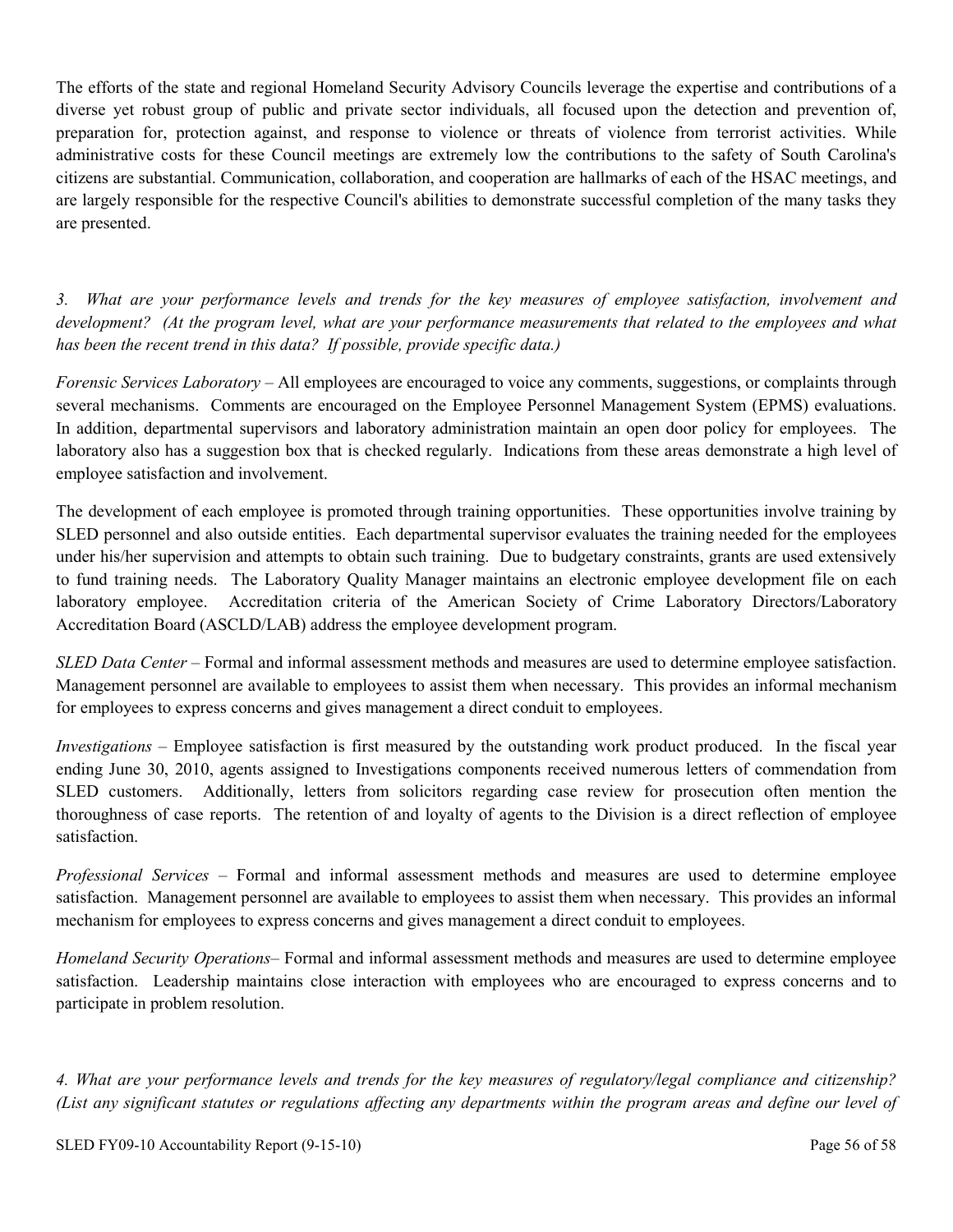#### *compliance. Explain how our compliance level is measured. If possible, provide specific data.) See previous Charts for results.*

*Forensic Services Laboratory -* Due to the nature of forensic laboratory work, many regulatory and legal aspects are involved. In Chapter 73 of the South Carolina Code of Regulations, the following laboratory departments have regulations: Drug Analysis, Implied Consent, DNA Analysis, and Toxicology. In addition, many statutes concerning drug and alcohol testing affect the work of the Implied Consent and Toxicology Departments. The main statutes are Sections 16-1-90, 16-17-470, 17-7-80, 23-3-15(A)(2), 23-31-400, 23-31-410, 50-21-112, 50-21-113, 50-21-114, 55-1-100, 56-1- 10, 56-1-286, 56-1-2120, 56-1-2130, 56-5-2930, 56-5-2933, 56-5-2934, 56-5-2941, 56-5-2945, 56-5-2950, 56-5-2953, and 56-5-2954. The DNA Analysis Department continues to comply with the effect of Section 23-3-600 (DNA Database Act). Effective July 1, 2004, the statute was amended to require any individual convicted of a felony offense to provide a DNA sample for inclusion into the South Carolina State DNA Database.

*SLED Data Center –* Federal privacy laws and FBI rules distinguished between NCIC access for criminal justice purposes and access for non-criminal justice purposes. Access for non-criminal justice purposes is limited. These restrictions are enforced through use of a closed network, requirements to certify the purpose of each inquiry, and other controls. Audits are conducted to ensure compliance with requirements, and investigations are conducted following complaints. If improper or illegal use is identified, sanctions range from a warning to termination of access or even prosecution in extreme instances. SLED CJIS conducts audits of its customers and suppliers, and the FBI audits SLED CJIS. In the FY09-10, CJIS NCIC/SCIBRS Audit Section conducted 21 audits of law enforcement agencies and total of 11,468 NCIC operators certified.

South Carolina laws which address Criminal Justice Information operations include the following: Section 23-31-110 through 23-31-150 authorizes SLED to regulate pistol purchases through implementation of a permitting program; Sections 23-31-205 through 23-31-235 created the "Law Abiding Citizens Self Defense Act of 1996" authorizing SLED to issue Concealed Weapons Permits (CWP) upon positive completion of a background investigation; Section 23-1-65 outlines appointment of deputies, constables, security guards and detectives to assist with the detection of crime; SLED is responsible for ensuring that state constables, security guards, and detective appointees have received adequate training and meet the standards required for appointment; Section 40-17-10 through 40-17-170 outlines the powers and duties of the Director of the South Carolina Law Enforcement Division regarding private security businesses or private detectives.

*Investigative Sections*- Investigations provides a wide range of services to our customers. The statutory authority to conduct investigations on behalf of the State are as follows: Section 23-3-10 establishes authority for the creation of the South Carolina Law Enforcement Division; Section 23-3-15 through 23-3-160 provides that SLED shall have specific and exclusive jurisdiction and authority statewide, on behalf of the State, in matters including but not limited to the following functions and activities: investigation of organized criminal investigations, arson investigation, and covert investigation of illegal activities pertaining to and the interdiction of narcotics and other illicit substances; the maintenance and operation of a statewide comprehensive forensic sciences laboratory; covert investigation of illegal activities pertaining to and the interdiction of narcotics and other illicit substances; operation and maintenance of a central, statewide criminal justice data base and data communication system; establishment and operation of highly specialized, rapid response law enforcement units within the division; operation and regulation of state polygraph examination services; Section 63-11- 1940 establishes the Department of Child Fatality within the South Carolina Law Enforcement Division; Section 23-3-810 establishes the Vulnerable Adults Investigations Unit; Section 38-55-550 establishes the Insurance Fraud Unit within the Attorney General's Office and requires SLED to investigate matters of insurance fraud referred to the agency by the Attorney General. Sections 12-21-2703 through 12-21-2804; and 16-19-50; establish South Carolina's video gaming laws which are enforced by this unit.